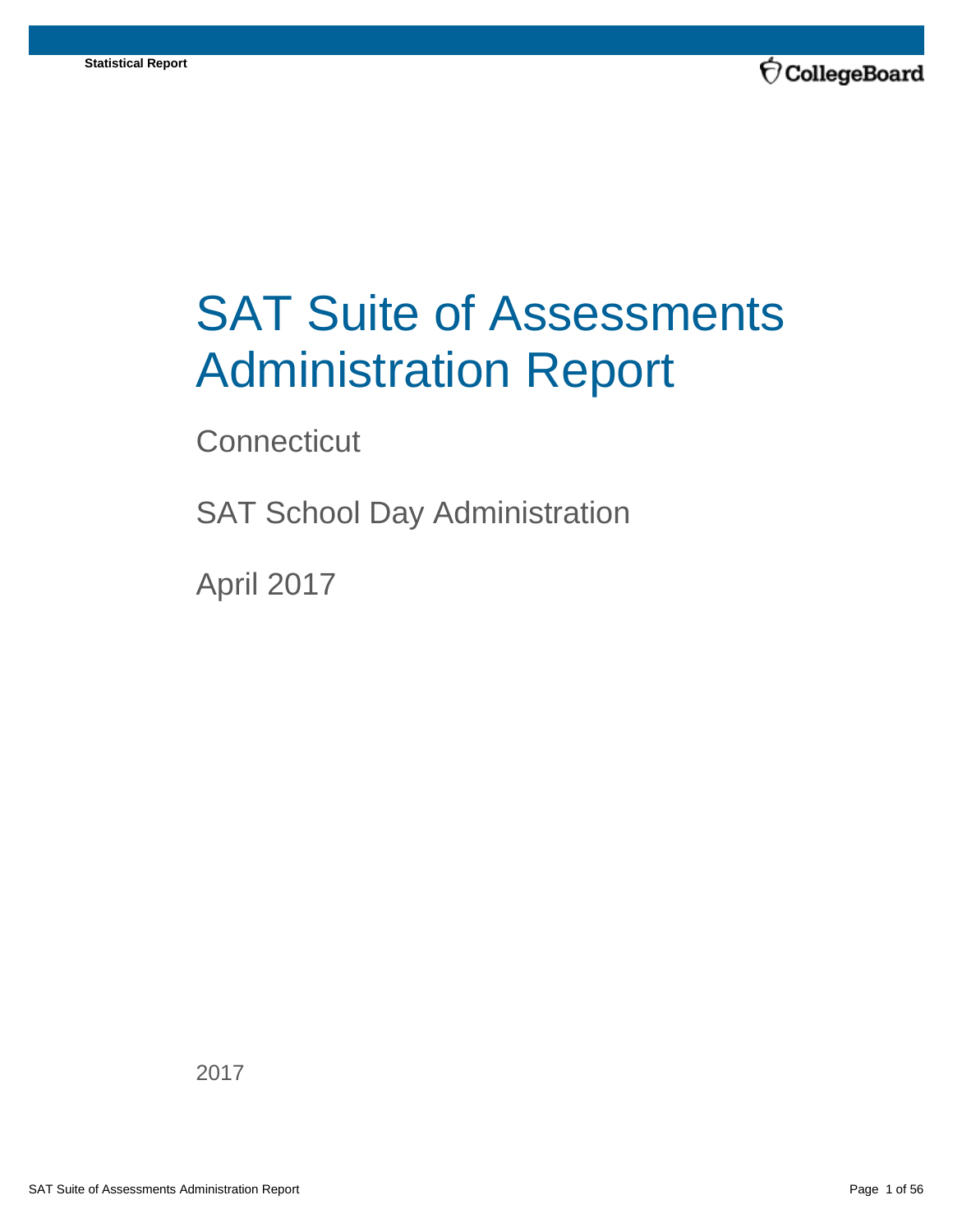

## **Executive Summary**

This report summarizes the performance of 34,283 11th grade students who took the April 2017 SAT school day Administration. There were two master forms administered in Connecticut (Form A had 1,343 test takers; Form B had 32,940 test takers). At its core, this report seeks to provide an analysis of the quality of the test forms administered in the state of Connecticut for the forms with at least 1,000 test takers. Subgroup results are only reported for forms for which the subgroup sample size was 200 or more. Psychometric and statistical summaries related to the moments, intercorrelations, reliability and standard error of measurement, item completion rates, form speededness, and classification accuracy and consistency are also included.

## **Quality of the forms:**

All of the test takers included in this sample were 11th graders. About 84% of Form A test takers and 90% of Form B test takers spoke English or English and another language as their first language. About 52% of the sample was male and 48% female for Form A. Form B was evenly split between gender.

The average Evidence-Based Reading and Writing (ERW) score for Form A was 492 with a standard deviation of 118 and for Form B was 531 with a standard deviation of 103. The average Math Section score (MSS) for Form A was 470 with a standard deviation of 121 and for Form B was 513 with a standard deviation of 109. The average Total score for Form A was 962 with a standard deviation of 230 and for Form B was 1044 with a standard deviation of 203.

The correlation between ERW and MSS for Form A was 0.85 and 0.82 for Form B. The true score correlation between ERW and MSS was 0.90 for Form A and 0.89 for Form B.

The scale score reliability of ERW was 0.95 with an average conditional standard error of measurement of 27 for Form A and was 0.94 with an average conditional standard error of measurement of 25 for Form B. The scale score reliability of MSS was 0.93 with an average conditional standard error of measurement of 32 for Form A and 0.92 with an average conditional standard error of measurement of 31 for Form B. The scale score reliability of the Total score was 0.97 with an average conditional standard error of measurement of 41 for Form A and was 0.96 with an average conditional standard error of measurement of 40 for Form B.

About 97% of the sample completed at least 75% of the Reading, Writing and Language, Math – No Calculator, and Math – Calculator timed sections of the exam for both forms.

None of the items classified as *C+* or *C-* by differential item functioning analysis.

The percentage of test takers who met Level 3 and Level 4 for ERW was between 52% and 68%. The percentage of test takers who met Level 3 and 4 for MSS was between 32% and 43%. The probability of correct classification for the total group was between 0.83 and 0.84 for ERW and 0.80 and 0.83 for MSS. The proportion of consistent decisions for the total group was between 0.77 and 0.78 for ERW and between 0.72 and 0.75 for MSS.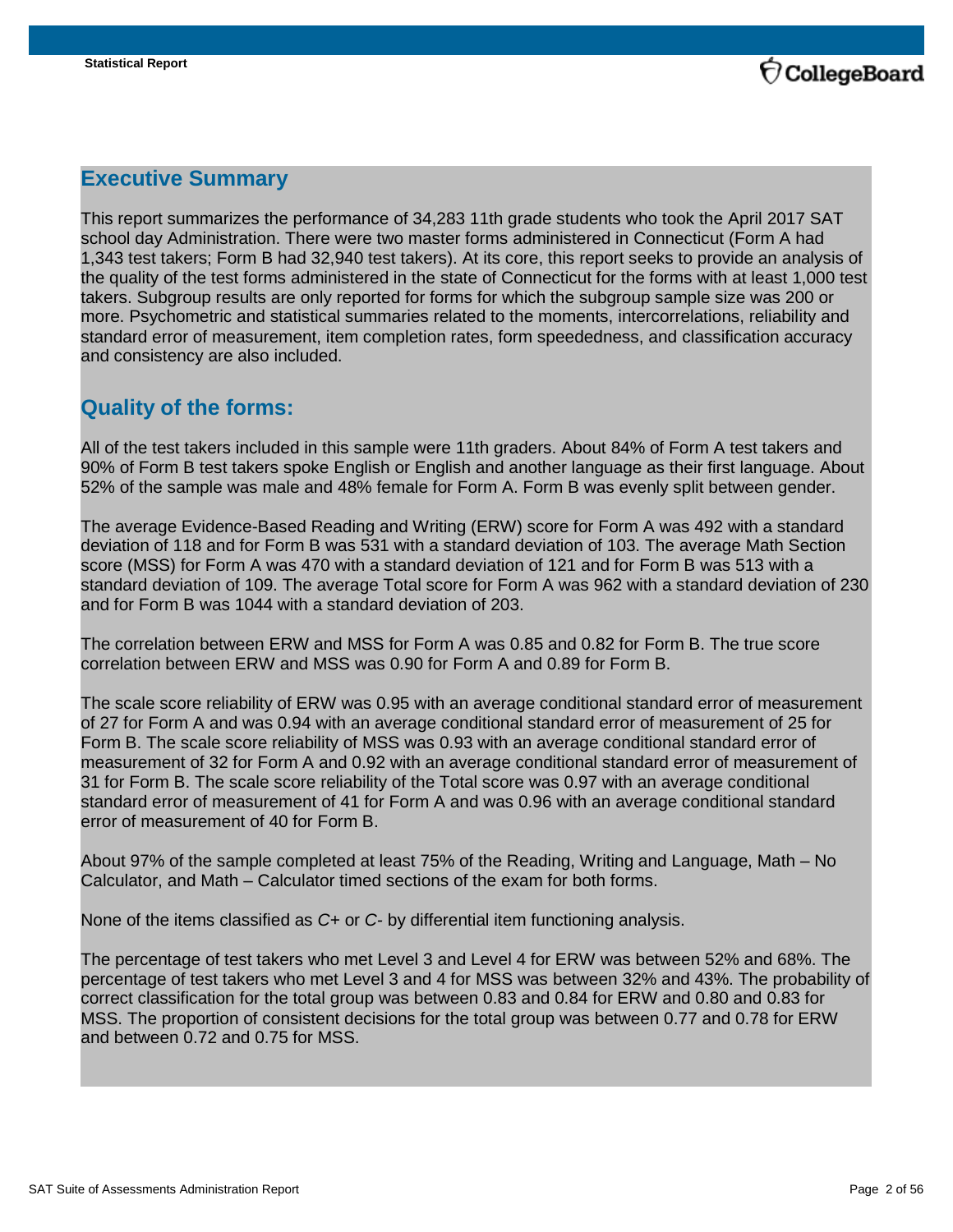

## **Table of Contents**

| Characteristics of the April 2017 School Day Administration of the SAT in Connecticut  7      |     |
|-----------------------------------------------------------------------------------------------|-----|
|                                                                                               |     |
|                                                                                               |     |
|                                                                                               |     |
|                                                                                               |     |
|                                                                                               |     |
|                                                                                               |     |
|                                                                                               |     |
|                                                                                               |     |
|                                                                                               |     |
|                                                                                               |     |
|                                                                                               |     |
|                                                                                               |     |
| Table 1. Score Scales and Number of Items Contributing to Each Score 11                       |     |
|                                                                                               |     |
| Table 3. Frequency and Percentage of Test Takers in Item                                      |     |
|                                                                                               |     |
| Table 4. Frequency and Percentage of Racial/Ethnic Subgroups in Item Analysis Sample 14       |     |
| Table 5.a.1: Scale Score Moments, Intercorrelations and Reliability for SAT Form A 15         |     |
| Table 5.a.2: Scale Score Moments, Intercorrelations and Reliability for SAT Form B 16         |     |
| Table 5.b.1: Scale Score Moments, Intercorrelations and Reliability for Male Students for SAT |     |
|                                                                                               |     |
| Table 5.b.2: Scale Score Moments, Intercorrelations and Reliability for Male Students for SAT |     |
| Table 5.b.3 : Scale Score Moments, Intercorrelations and Reliability for Female Students for  |     |
|                                                                                               |     |
| Table 5.b.4: Scale Score Moments, Intercorrelations and Reliability for Female Students for   |     |
|                                                                                               |     |
| Table 5.c.1: Scale Score Moments, Intercorrelations and Reliability for White Students for    |     |
|                                                                                               | .21 |
| Table 5.c.2: Scale Score Moments, Intercorrelations and Reliability for White Students for    |     |
|                                                                                               |     |
| Table 5.c.3: Scale Score Moments, Intercorrelations and Reliability for Black Students for    |     |
|                                                                                               | .23 |
| Table 5.c.4: Scale Score Moments, Intercorrelations and Reliability for Black Students for    |     |
|                                                                                               | .24 |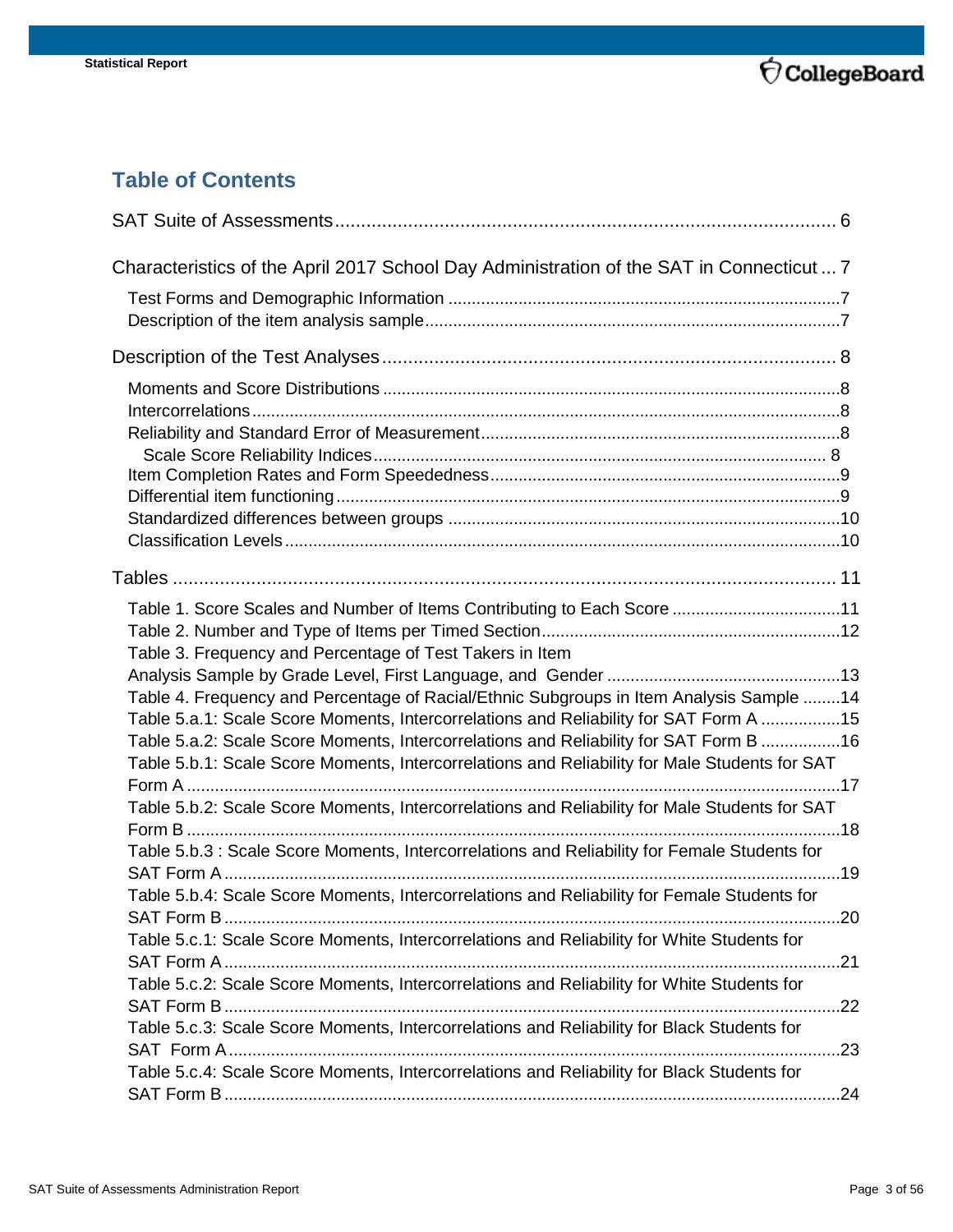## $\overleftrightarrow{\nabla}$ CollegeBoard

| Table 5.c.5: Scale Score Moments, Intercorrelations and Reliability for Hispanic Students for |     |
|-----------------------------------------------------------------------------------------------|-----|
|                                                                                               |     |
| Table 5.c.6: Scale Score Moments, Intercorrelations and Reliability for Hispanic Students for |     |
| Table 5.c.7: Scale Score Moments, Intercorrelations and Reliability for Asian Students for    |     |
|                                                                                               |     |
| Table 5.c.8: Scale Score Moments, Intercorrelations and Reliability for Two or more races     |     |
|                                                                                               |     |
|                                                                                               |     |
|                                                                                               |     |
| Table 7.c.1: Section Completion Rates by Race/Ethnicity for SAT Form A33                      |     |
| Table 7.c.2: Section Completion Rates by Race/Ethnicity for SAT Form B34                      |     |
|                                                                                               |     |
|                                                                                               |     |
| Table 9.a: Scale Score Mean, Standard Deviation, and Standardized Difference                  |     |
|                                                                                               |     |
| Table 10.a.1: Percentage of Test Takers in Each Classification Level for SAT by Subgroup for  |     |
|                                                                                               |     |
| Table 10.a.2: Percentage of Test Takers in Each Classification Level for SAT by Subgroup for  |     |
|                                                                                               |     |
|                                                                                               |     |
|                                                                                               |     |
|                                                                                               |     |
|                                                                                               |     |
| Appendix A: Target Specifications for the SAT Suite of Assessments 48                         |     |
| Table A1. Target Number of Items per Difficulty Classification by Reading and Writing and     |     |
|                                                                                               |     |
| Table A2. Target Number of Items per Difficulty Classification by Math Test Score, Cross-Test |     |
|                                                                                               |     |
| Table A3. Target Average Item Difficulty Estimates and Standard Deviations50                  |     |
|                                                                                               | .51 |
|                                                                                               |     |
|                                                                                               |     |
|                                                                                               |     |
|                                                                                               |     |
|                                                                                               |     |
|                                                                                               |     |
|                                                                                               |     |
|                                                                                               |     |
|                                                                                               |     |
|                                                                                               |     |
|                                                                                               |     |
|                                                                                               |     |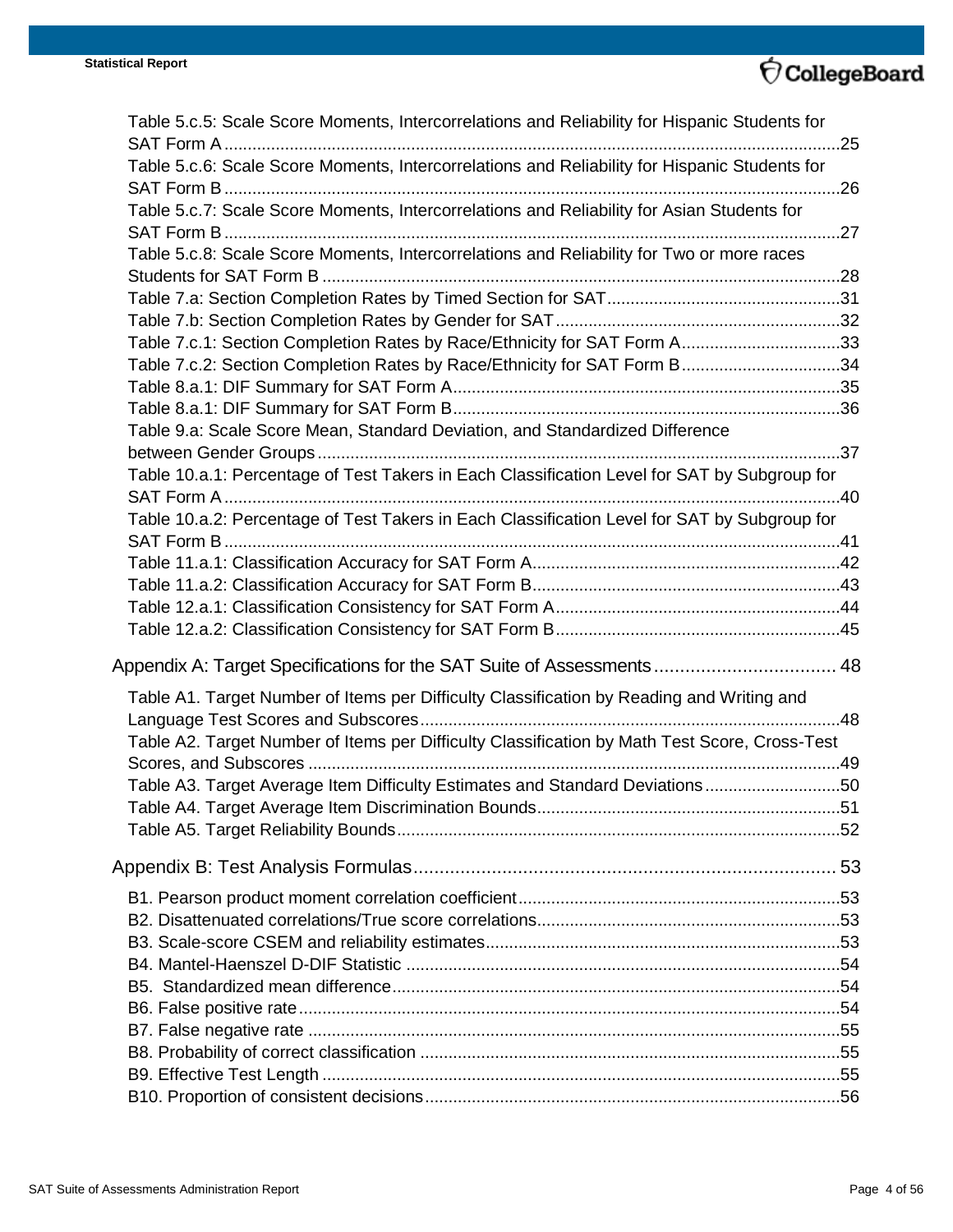## $\overleftrightarrow{\nabla}$ CollegeBoard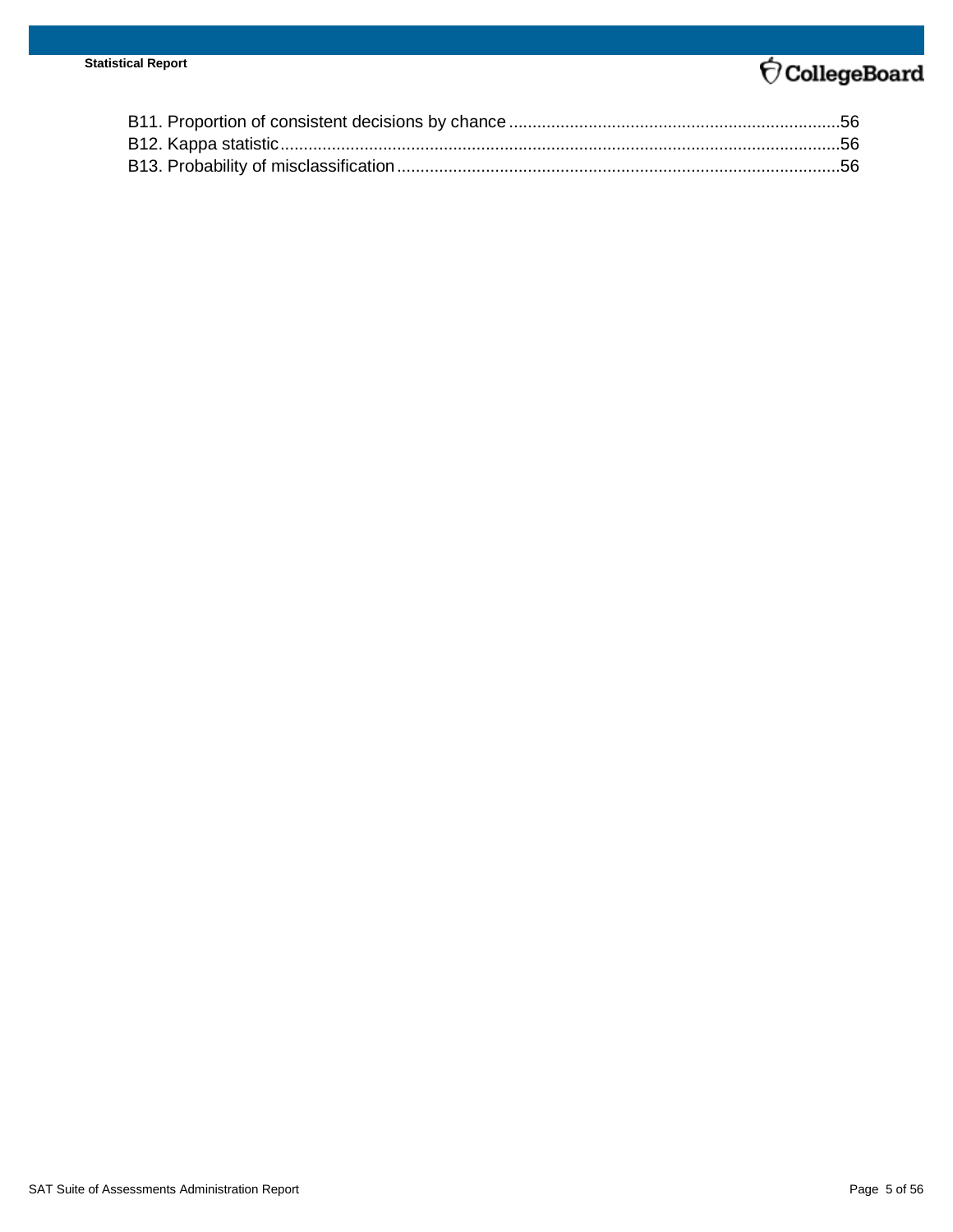

## <span id="page-5-0"></span>**SAT Suite of Assessments**

The SAT Suite of Assessments (SAT, PSAT/NMSQT®, PSAT™ 10, and PSAT™ 8/9) is designed to measure student readiness for college and postsecondary education. Each assessment comprises two sections (the Evidence-Based Reading and Writing [ERW] section and the Math section [MSS]), three tests (the Reading Test, the Writing and Language Test, and the Math Test), two cross-tests (Analysis in History/Social Studies and Analysis in Science) and seven subscores (Command of Evidence, Words in Context, Expression of Ideas, Standard English Conventions, Heart of Algebra, Problem Solving and Data Analysis, and Passport to Advanced Math). For the SAT, test takers are given three hours to complete 154 items. Test takers who choose to also take the optional Essay are given an additional 50 minutes.

This report contains summary information about the score tiers, specifically, the total, section, test, and cross-test scores, and subscores from the April 2017 school day administration of the SAT form for the state of Connecticut. Raw scores were generated from the number of items the student answered correctly within the score tier. Scale scores were generated by applying the appropriate raw-to-scale score conversions. Table 1 describes the number of items and score scale ranges for the SAT.

The Reading Test and Writing and Language Test are administered in separately-timed sections and only contain multiple-choice (MC) items. The Math Test is administered over two separately-timed sections, Math – No Calculator and Math – Calculator. In addition, the Math Test includes two types of items in each timed section, MC items and student-produced response (SPR) items. The SAT also includes an optional essay with one prompt. See Table 2 for the number and type of items per timed section for the included forms. The content specifications for the SAT provide additional details for each test within the SAT and can be found at https://collegereadiness.collegeboard.org/pdf/test-specifications-redesigned-sat-1.pdf.

The content specifications are deeply informed by evidence about essential requirements for college and career readiness and success. In constructing each test form of the SAT, the content specifications are of primary importance. As such, the main SAT form in the Connecticut April 2017 school day administration meets 100% of the target content specifications. The same form was also administered to a national equating sample. The detailed description of the national equating sample is in Chapter 6 of the SAT Suite of Assessments Technical Manual (College Board, 2016)

The target statistical specifications for the SAT Suite are in Appendix A. The target values for item difficulty, item discrimination and score reliability are summarized in Tables A1 to A4 in Appendix A. For evaluation of test form performance, the item difficulty, item discrimination and reliability estimates for the Connecticut main SAT form are based on the performance of the national equating sample. For the national equating sample, 100% of test scores, cross-test scores, and subscores are within one standard deviation of the target average item difficulty estimates. For the national equating sample, all scores exceed the average item discrimination bounds.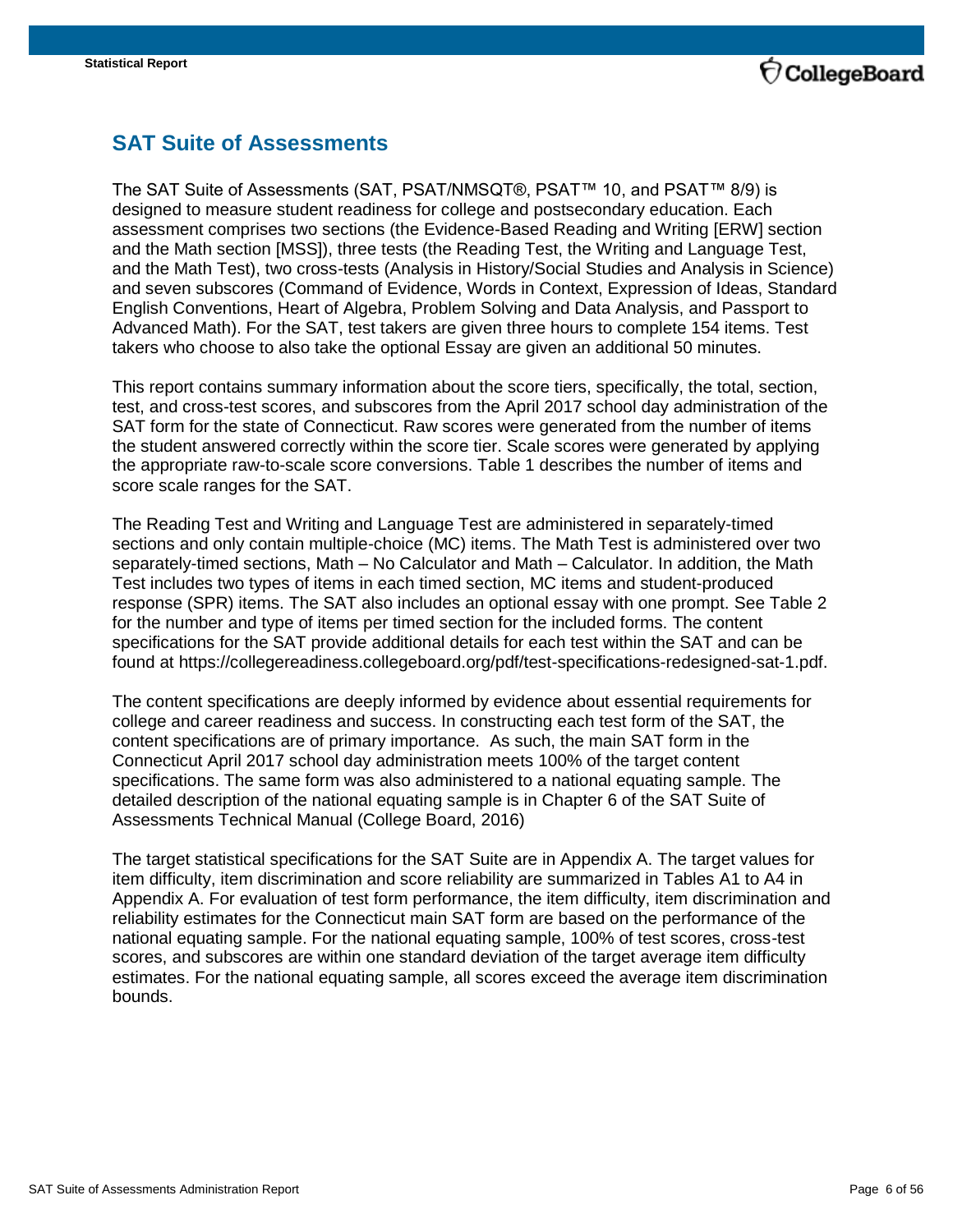

## <span id="page-6-0"></span>**Characteristics of the April 2017 School Day Administration of the SAT in Connecticut**

#### <span id="page-6-1"></span>**Test Forms and Demographic Information**

This report summarizes the data at the master form level for SAT Form A and Form B. The master form was built with four timed sections (Reading, Writing and Language, Math – No Calculator, and Math – Calculator).

Along with the test questions, each examinee completed several survey and demographic questions, including gender, current grade level (Not yet in 8th grade; 8th grade; 9th grade; 10th grade; 11th grade; 12th grade or higher; No longer in high school; 1st year of college; 2nd year of college), ethnicity (Hispanic or Latino; Cuban; Mexican; Puerto Rican; Other Hispanic or Latino; or Not Hispanic or Latino) or race (American Indian or Alaska Native; Asian; Black or African American; Native Hawaiian or Other Pacific Islander; or White) and first language spoken (English only; English and another language; Another language). The racial/ethnic question was a two-part question worded in the following way:

#### **What is your ethnicity? (You may mark more than one.)**

Hispanic or Latino (including Spanish origin) Cuban **Mexican** Puerto Rican Other Hispanic or Latino Not Hispanic or Latino **What is your race? (You may mark more than one.)** American Indian or Alaska Native Asian (including Indian subcontinent and Philippines origin) Black or African American (including African and Afro-Caribbean origin) Native Hawaiian or Other Pacific Islander White (including Middle Eastern origin)

If a test taker selected more than one race then they were included in the Two or More Races category.

#### <span id="page-6-2"></span>**Description of the item analysis sample**

Before completing the analyses contained in this report, the data sample used in these analyses was cleaned to exclude any students who were not in grade 11. See Table 3 for the frequency of test takers in the item analysis sample for this administration by grade level, first language, and gender. See Table 4 for the frequency of test takers in the target item analysis sample that responded to the racial/ethnic question.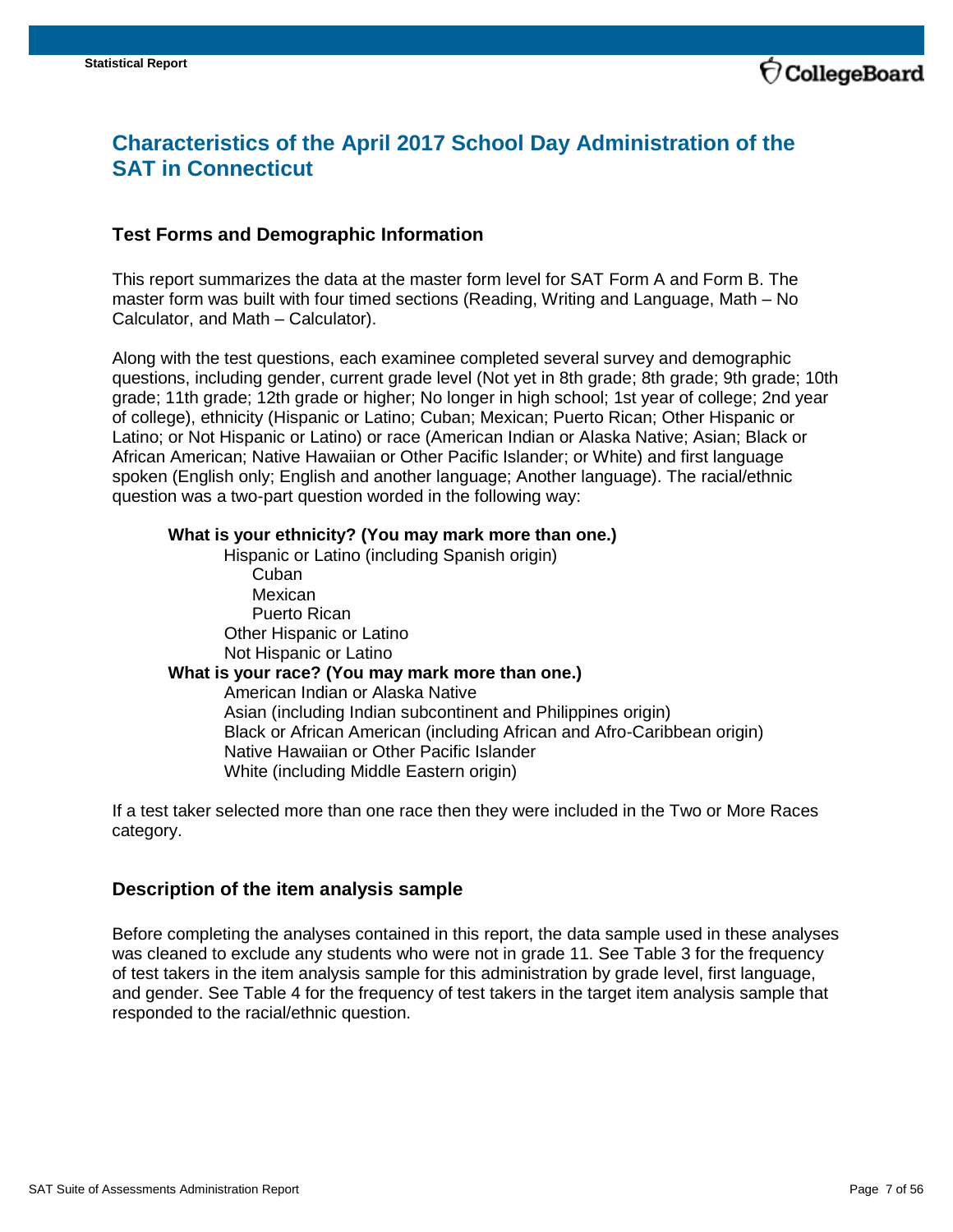

## <span id="page-7-0"></span>**Description of the Test Analyses**

#### <span id="page-7-1"></span>**Moments and Score Distributions**

Test taker performance is described using the first four moments for all score tiers. The mean, standard deviation, skewness, and kurtosis provide a description of the distribution of scores.

#### <span id="page-7-2"></span>**Intercorrelations**

The Pearson product moment correlation coefficient provides an evaluation of the pairwise linear relationship between the total, section, test, and cross-test scores, and the subscores. The disattenuated, or true score, correlations are the correlations after correcting for attenuation between the two scores. The formulas for calculating the Pearson correlations and disattenuated, or true score, correlations are in Appendix B1 and B2.

#### <span id="page-7-3"></span>**Reliability and Standard Error of Measurement**

Reliability is a measure of consistency in test takers' observed scores. Test takers' observed scores may vary for many reasons. This variance can occur, for example, if the test is administered at two different points in time, across different forms of a test, or due to changes in test administration or scoring conditions. There are many different methods to estimate reliability coefficients, such as those based on Generalizability Theory, Classical Test Theory, and Structural Equation Modeling. For the SAT Suite, the compound binomial model is used to calculate reliability for scale scores (See Appendix B3). Reliability estimates range from 0-1, with values near 1 indicating more consistency and values near 0 indicating little to no consistency.

Standard error of measurement (SEM) can be considered a measure of inconsistency in test takers' observed scores. A SEM estimate measures the dispersion of measurement errors over repeated measures of a person on the same instrument. Standard error of measurement estimates are inversely related to reliability estimates. A SEM value is an average across all observed scores while a conditional standard error of measurement (CSEM) is the estimated SEM for a particular (conditioned on) observed score.

#### <span id="page-7-4"></span>**Scale Score Reliability Indices**

Scale score reliability estimates were derived from averaging the CSEM values obtained from the Connecticut April 2017 school day administration. See Section 6.1 of the SAT Suite of Assessments Technical Manual for more details on the scale score reliability estimates. The formulas for calculating the scale score reliability and average CSEM estimates for the Connecticut April 2017 school day administration are in Appendix B3 of this document.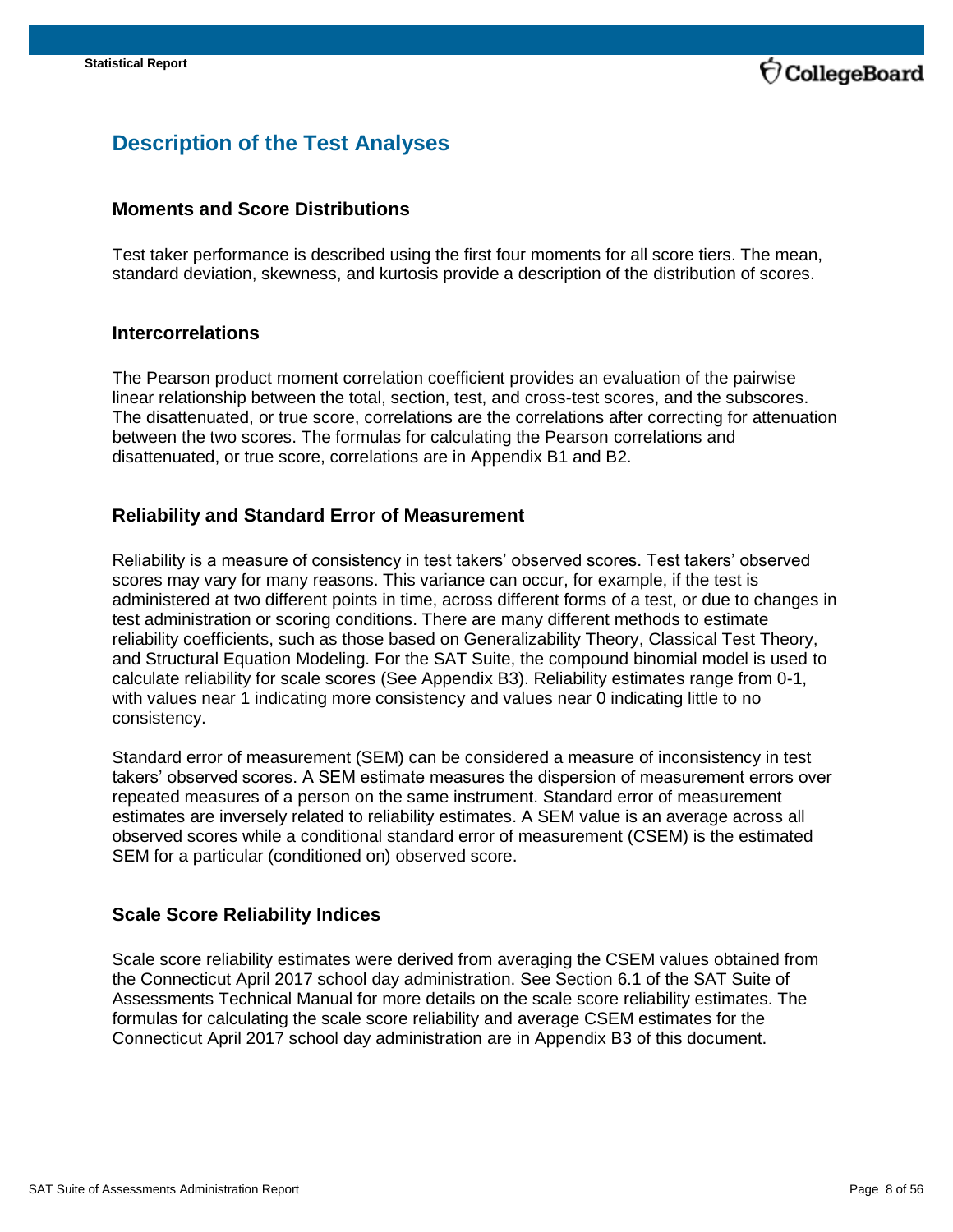

See Tables 5a1 – 5a2 for scale score observed and true score correlations, moments, reliability, and average CSEM values for the total group for this administration. See Tables 5b1-5c8 for the same information for gender and racial/ethnic groups. In the correlation tables, the values above the diagonal represent the true score correlations. The correlations below the diagonal represent the observed score correlations. Subgroup results are only reported for forms for which the subgroup sample size was 200 or more.

#### <span id="page-8-0"></span>**Item Completion Rates and Form Speededness**

Item completion rates reflect the percentage of test takers reaching an item within each timed section. A reached item is one that has at least one subsequent item within a timed section with a response. Conversely, a not reached item is one that has no subsequent items within a timed section with a response. Test form speededness is evaluated by examining the following:

- The number of items reached by at least 80% of the test takers,
- The percentage of test takers completing at least 75% of each timed section,
- The mean and standard deviation of the number of items not reached, and
- The ratio of the variance of the number of not reached items to the variance of the scores.

Seventy-five percent of a timed section is determined by the ceiling of 75% of the section length. For example, if a section has 47 items, the statistic is calculated as the percentage of test takers completing 36 or more items in the section. The degree of speededness of a test is negligible when 80% of the students reach the last item and all students reach at least 75% of the questions (van der Linden, 2011). Additionally, as a rule of thumb, a variance index less than .15 may be taken to indicate an unspeeded test, while an index greater than .25 usually means that the test is clearly speeded. Variance index values between .15 and .25 generally indicate a moderately speeded test (ETS, 2013). However, judgments of appropriateness of timing should be made using all relevant data. See Tables  $6a - 6b$  and  $7a - 7.c.1$  for the speededness statistics for this administration.

#### <span id="page-8-1"></span>**Differential Item Functioning**

Differential item functioning (DIF) is a statistical method that examines the performance of subgroups for possible statistical bias. Based on the formulas from Dorans and Holland (1993), found in Appendix B4, the Mantel-Haenszel D-DIF (MH D-DIF) statistic is calculated. MH D-DIF values that are not statistically different from zero are classified as *A* items. Items with a p-value that exceeds 1.96 in absolute value and are significantly larger than 1.5 or less than -1.5 are classified as *C* items. The remaining values are classified as *B* items.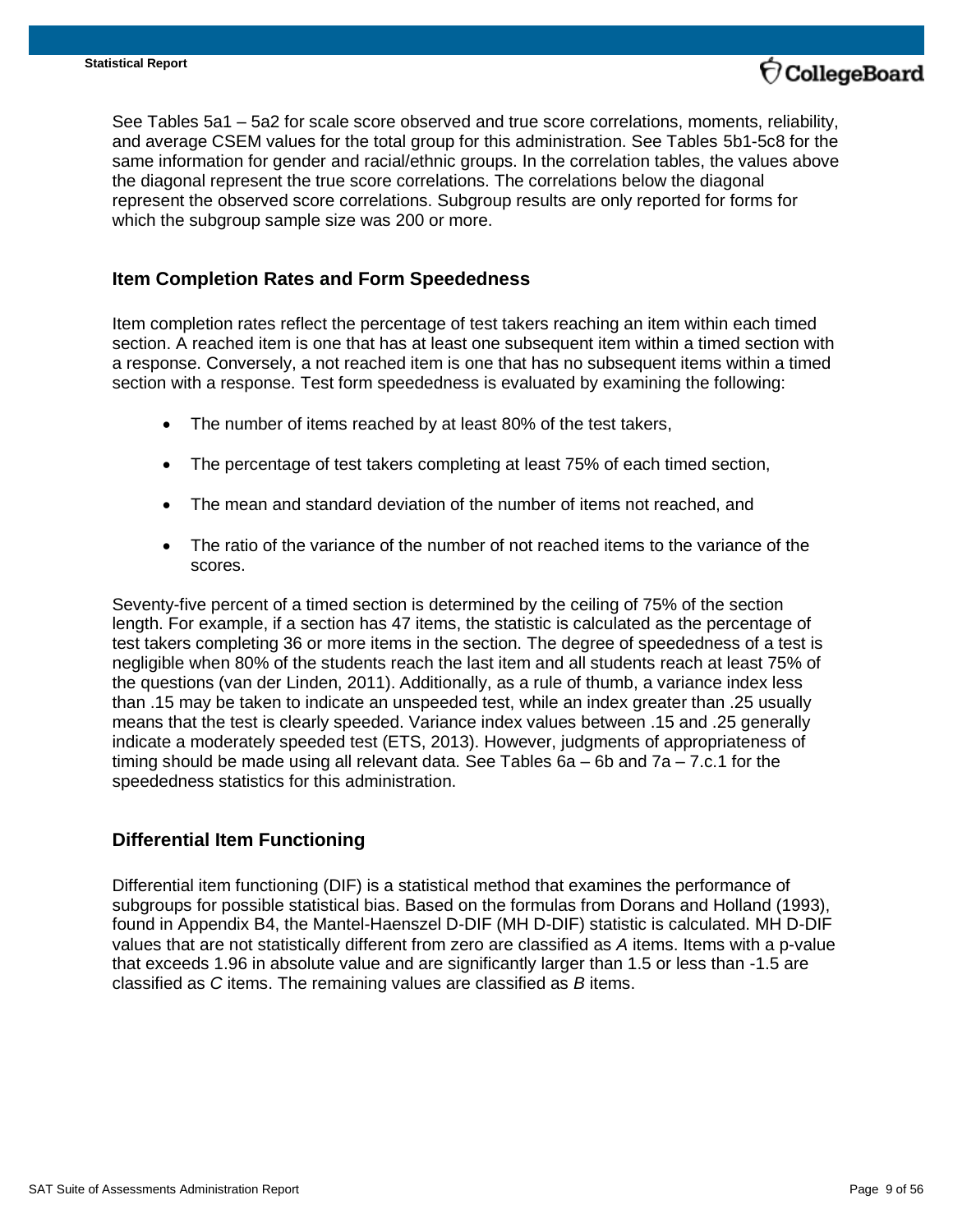

For analysis of DIF for gender, the performance of males is compared to the performance of females, with males serving as the reference group. For analysis of DIF for racial/ethnic group, the performance of White test takers as the reference group is compared to other racial/ethnic groups. Ethnicity is defined as Hispanic or non-Hispanic and race is defined as American Indian or Alaska Native (AIAN); Asian, Black or African American, Two or More Races; and White. All non-Hispanic respondents are identified as one of the previously listed racial categories with Native Hawaiian or Other Pacific Islander classified as Asian. If a test taker selected more than one race then they were included in the Two or More Races category. The final DIF category for the item was determined by the worst DIF category compared across all gender and racial/ethnic DIF categories. DIF analysis for an item is only completed if the focal group sample sizes are at least 100. In this report, subgroup results are only reported for forms for which the subgroup sample size was 200 or more. See Tables 8a1 – 8a2 for the summary of DIF values across the test forms.

#### <span id="page-9-0"></span>**Standardized differences between groups**

The test taker performance for each subgroup is described using the mean and standard deviation for all score tiers and the standardized mean differences between the focal and reference groups. See Appendix B5 for the formula for the standardized mean difference. Cohen (1988) suggests standardized mean differences equal to 0.20 are small, 0.50 are medium, and 0.80 are large.

#### <span id="page-9-1"></span>**Classification Levels**

Classification levels are based on ERW and MSS cut scores that were determined by state leadership based on recommendations from panelists during a multi-state standard setting held in June 2016. The cut scores from the standard setting suggest students can be classified into four performance levels with level one being the lowest and level four being the highest. Students with an ERW score of at least 480 are considered proficient. Test takers with a MSS score of at least 530 are considered proficient.

Upon the establishment of classification levels, one may also examine classification statistics (e.g., classification accuracy and classification consistency). Classification accuracy is the agreement between classifications based on the estimated true scores and observed scores. Classification consistency is the agreement between the classification of expected scores and actual observed scores. The classification accuracy and classification consistency decisions are from the BB-CLASS software (Brennan, 2004). The classification statistics are based on the Livingston & Lewis (1995) method which uses a four-parameter beta-binomial model with effective test length. This method is particularly useful for calculating classification accuracy of composite scores, like ERW. See Appendixes B6 – B13 for the formulas related to classification accuracy and classification consistency.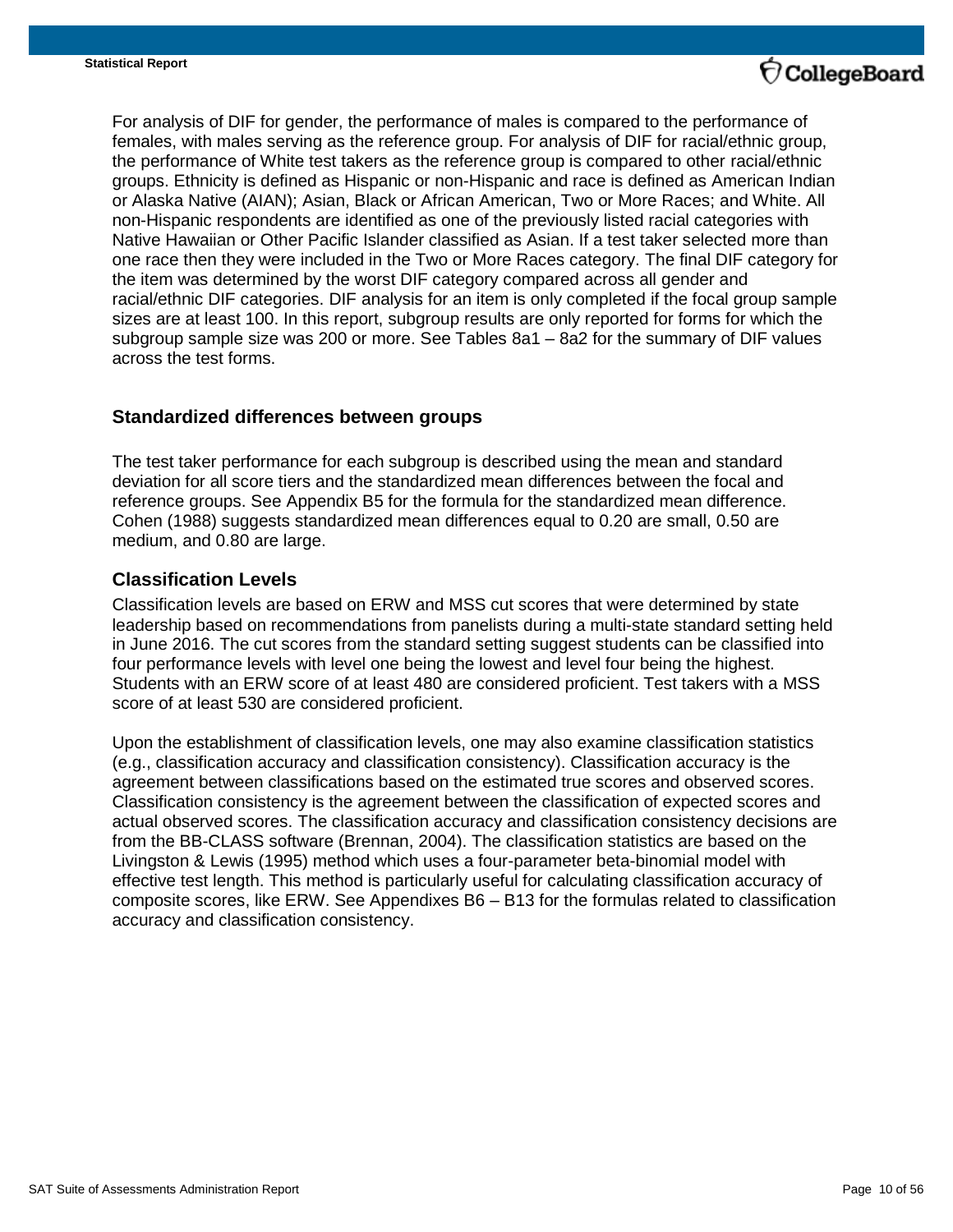## <span id="page-10-0"></span>**Tables**

#### <span id="page-10-1"></span>**Table 1. Score Scales and Number of Items Contributing to Each Score**

|                                             |              | <b>SAT</b>   |
|---------------------------------------------|--------------|--------------|
| <b>Scores</b>                               | <b>Items</b> | <b>Scale</b> |
| <b>Test Scores</b>                          |              |              |
| Reading (R)                                 | 52           | 10-40        |
| Writing and Language (WL)                   | 44           | $10 - 40$    |
| Math (MTS)                                  | 58           | $10 - 40$    |
| No Calculator                               | 20           |              |
| Calculator                                  | 38           |              |
| <b>Cross-Test Scores</b>                    |              |              |
| Analysis in History/Social Studies (HSS)    | 35           | 10-40        |
| Analysis in Science (SCI)                   | 35           | 10-40        |
| <b>Subscores</b>                            |              |              |
| Command of Evidence (COE)                   | 18           | $1 - 15$     |
| Words in Context (WIC)                      | 18           | $1 - 15$     |
| Expression of Ideas (EOI)                   | 24           | $1 - 15$     |
| <b>Standard English Conventions (SEC)</b>   | 20           | $1 - 15$     |
| Heart of Algebra (HOA)                      | 19           | $1 - 15$     |
| Problem Solving and Data Analysis (PSD)     | 17           | $1 - 15$     |
| <b>Passport to Advanced Mathematics</b>     | 16           | $1 - 15$     |
| (PAM)                                       |              |              |
| <b>Section Scores</b>                       |              |              |
| Evidence-Based Reading and Writing<br>(ERW) | 96           | 200-800      |
| Math (MSS)                                  | 58           | 200-800      |
| Total                                       | 154          | 400-1600     |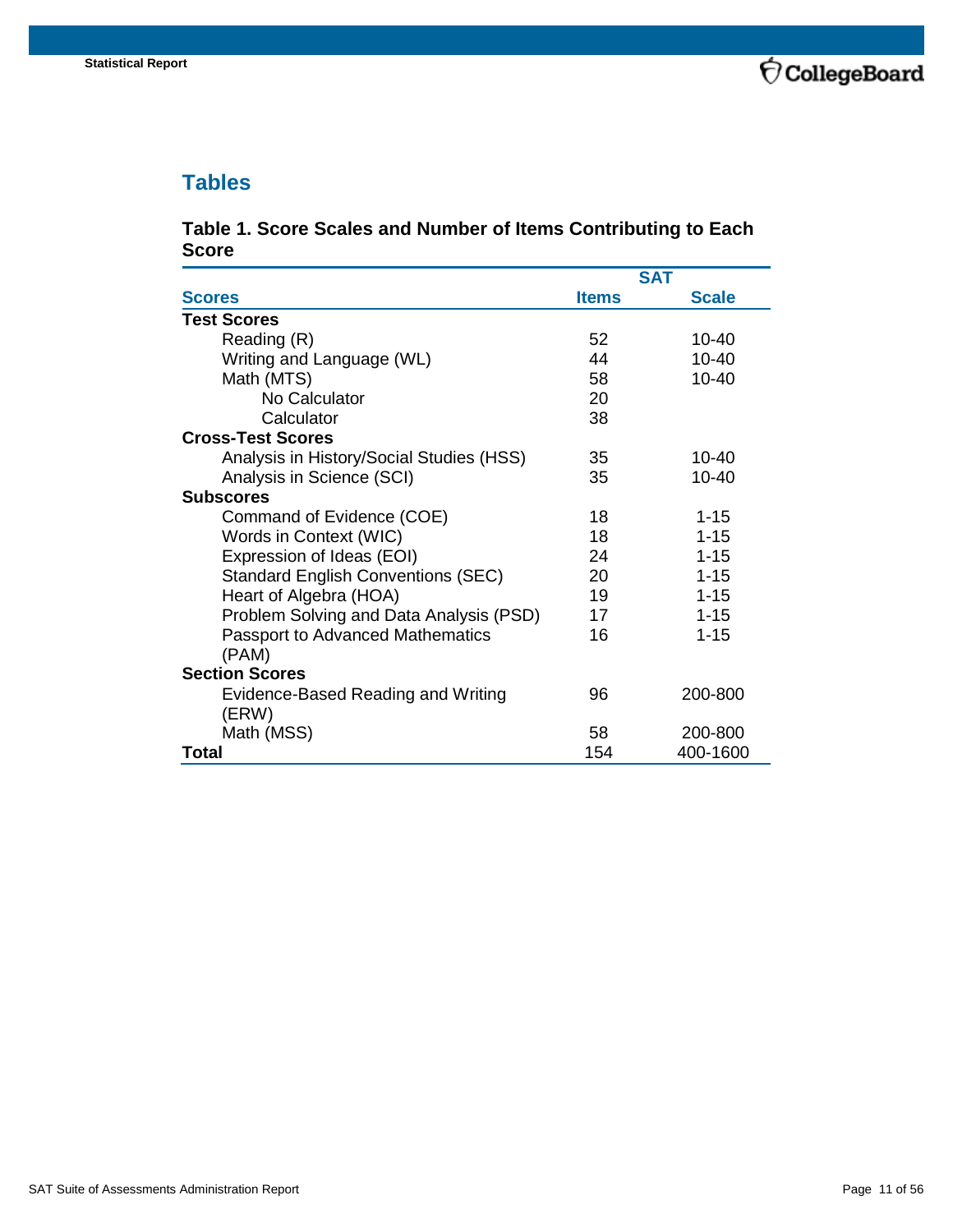

|                           | <b>SAT</b>   |               |
|---------------------------|--------------|---------------|
| <b>Timed Section</b>      | <b>Items</b> | <b>Timing</b> |
| Reading (R)               | 52 MC        | 65            |
| Writing and Language (WL) | 44 MC        | 35            |
| Math - No Calculator      | 15 MC; 5 SPR | 25            |
| Math - Calculator         | 30 MC; 8 SPR | 55            |

## <span id="page-11-0"></span>**Table 2. Number and Type of Items per Timed Section**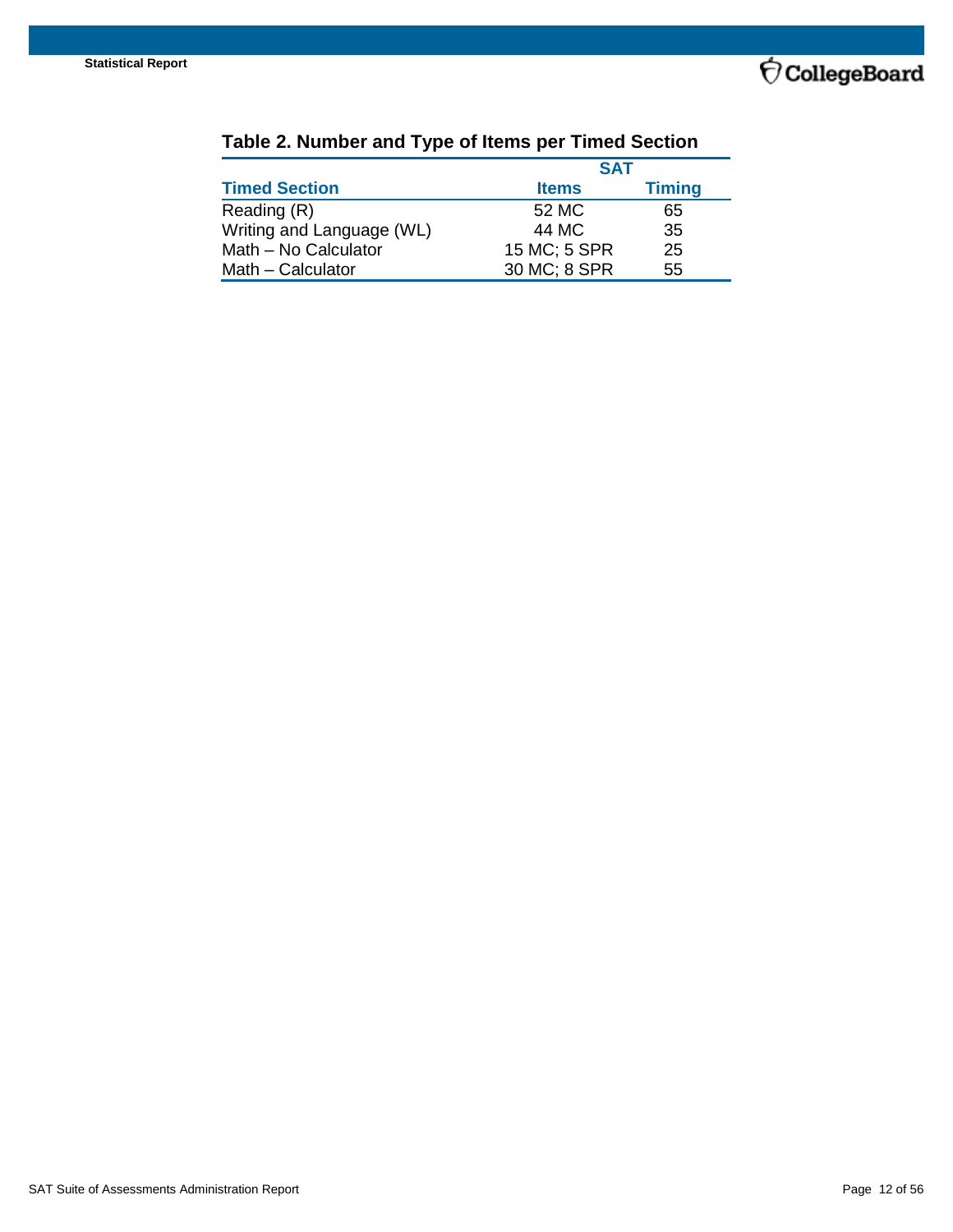

|                     | <b>Form A</b> |               | <b>Form B</b> |       |
|---------------------|---------------|---------------|---------------|-------|
|                     | n             | $\frac{9}{6}$ | n             | $\%$  |
| <b>Grade Level</b>  |               |               |               |       |
| 11th graders        | 1,343         | 100.0         | 32,940        | 100.0 |
| First Language      |               |               |               |       |
| English             | 909           | 67.68         | 24,538        | 74.49 |
| English and another | 217           | 16.16         | 4,970         | 15.09 |
| language            |               |               |               |       |
| Another language    | 94            | 7.00          | 2,333         | 7.08  |
| No response         | 99            | 7.37          | 1,038         | 3.15  |
| Missing             | 24            | 1.79          | 61            | 0.19  |
| Gender              |               |               |               |       |
| Male                | 696           | 51.82         | 16,335        | 49.59 |
| Female              | 647           | 48.18         | 16,605        | 50.41 |

<span id="page-12-0"></span>**Table 3. Frequency and Percentage of Test Takers in Item Analysis Sample by Grade Level, First Language, and Gender**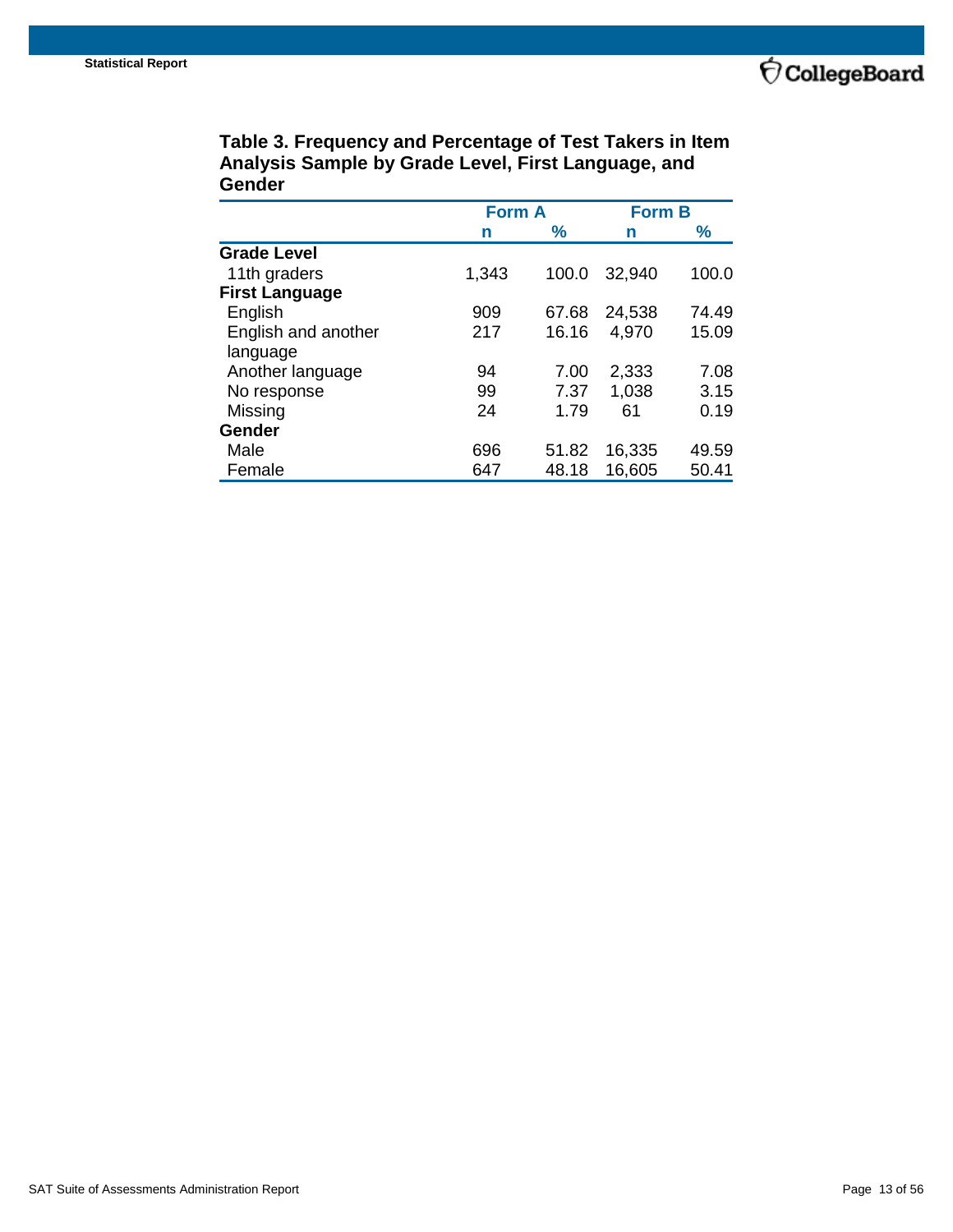

|                                           | <b>Form A</b> |       | <b>Form B</b> |       |
|-------------------------------------------|---------------|-------|---------------|-------|
| <b>Subgroup</b>                           | n             | ℅     | n             | ℅     |
| White                                     | 716           | 53.31 | 20,375        | 61.85 |
| <b>Black or African American</b>          | 222           | 16.53 | 3,869         | 11.75 |
| Hispanic                                  | 305           | 22.71 | 6,105         | 18.53 |
| Asian                                     | 43            | 3.20  | 1,705         | 5.18  |
| Native Hawaiian or other Pacific Islander | 1             | 0.07  | 36            | 0.11  |
| American Indian/Alaska Native             | 5             | 0.37  | 104           | 0.32  |
| Two or more races                         | 26            | 1.94  | 675           | 2.05  |
| Other/Missing                             | 25            | 1.86  |               | 0.22  |

### <span id="page-13-0"></span>**Table 4. Frequency and Percentage of Racial/Ethnic Subgroups in Item Analysis Sample**

*Note*: If a test taker selected more than one race then they were included in the Two or more races category.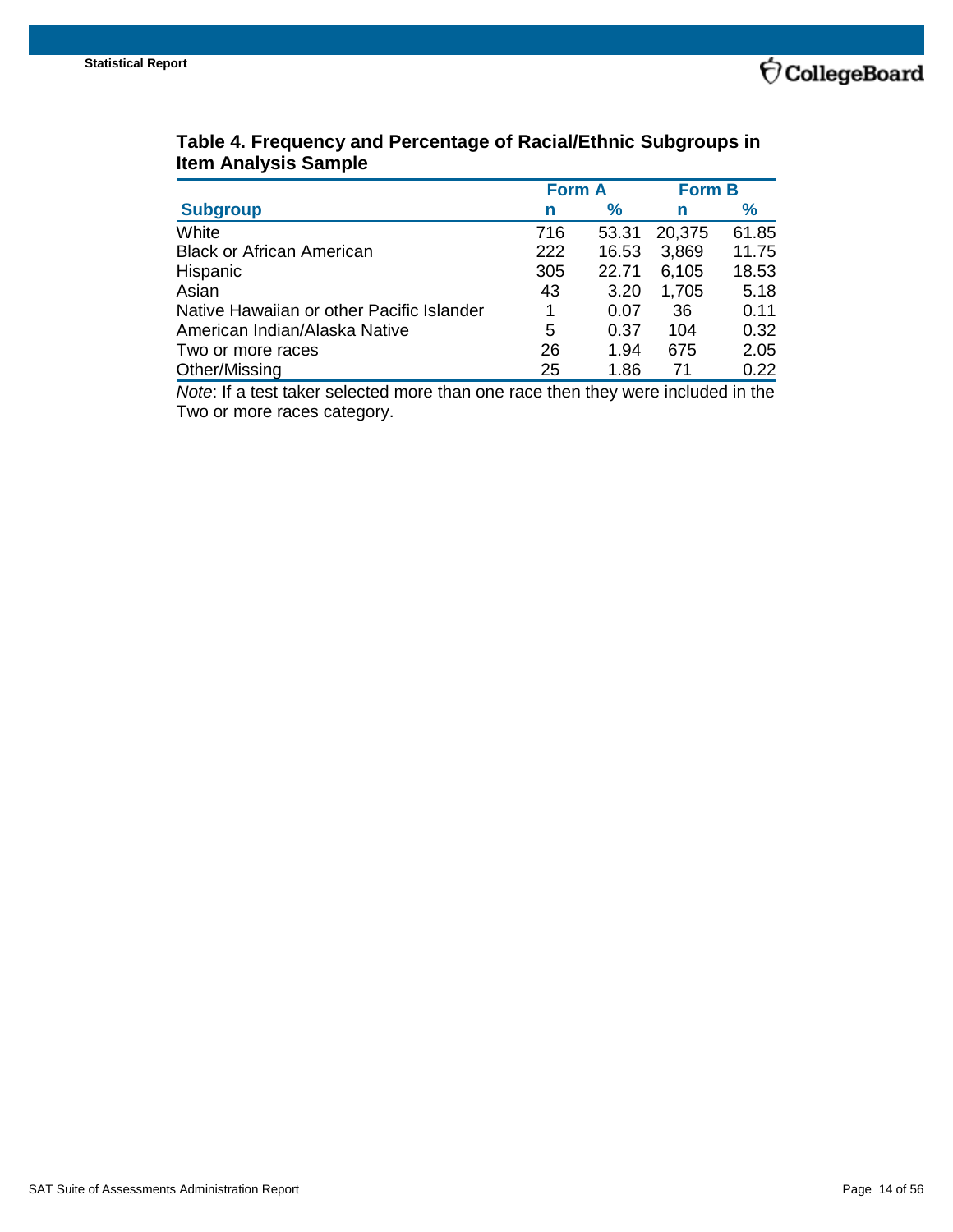

#### **Table 5.a.1: Scale Score Moments, Intercorrelations and Reliability for SAT Form A**

|                 | $N = 1,343$ |           |            |            |            |            |            |            |            |            |            |            |            |            |              |
|-----------------|-------------|-----------|------------|------------|------------|------------|------------|------------|------------|------------|------------|------------|------------|------------|--------------|
|                 | R           | <b>WL</b> | <b>MTS</b> | <b>HSS</b> | <b>SCI</b> | <b>COE</b> | <b>WIC</b> | <b>EOI</b> | <b>SEC</b> | <b>HOA</b> | <b>PSD</b> | <b>PAM</b> | <b>ERW</b> | <b>MSS</b> | <b>Total</b> |
| $\mathsf{R}$    |             | 0.95      | 0.89       | 1.00       | 1.00       | 1.00       | 1.00       | 0.94       | 0.92       | 0.89       | 0.90       | 0.85       | 1.00       | 0.89       | 0.99         |
| WL              | 0.86        |           | 0.89       | 0.98       | 0.98       | 1.00       | 1.00       | 1.00       | 1.00       | 0.89       | 0.91       | 0.86       | 1.00       | 0.89       | 0.99         |
| <b>MTS</b>      | 0.82        | 0.82      | 1          | 0.95       | 0.96       | 0.91       | 0.88       | 0.88       | 0.88       | 1.00       | 1.00       | 1.00       | 0.90       | 1.00       | 1.00         |
| <b>HSS</b>      | 0.93        | 0.87      | 0.85       |            | 0.98       | 1.00       | 1.00       | 0.99       | 0.94       | 0.93       | 0.98       | 0.90       | 1.00       | 0.95       | 1.00         |
| SCI             | 0.93        | 0.88      | 0.87       | 0.86       | 1          | 1.00       | 1.00       | 0.99       | 0.93       | 0.96       | 0.95       | 0.93       | 1.00       | 0.96       | 1.00         |
| <b>COE</b>      | 0.89        | 0.86      | 0.79       | 0.87       | 0.86       | 1          | 0.96       | 1.00       | 0.93       | 0.91       | 0.91       | 0.88       | 1.00       | 0.91       | 1.00         |
| <b>WIC</b>      | 0.85        | 0.85      | 0.74       | 0.82       | 0.84       | 0.75       | 1          | 1.00       | 0.94       | 0.88       | 0.89       | 0.83       | 1.00       | 0.88       | 0.98         |
| <b>EOI</b>      | 0.82        | 0.95      | 0.78       | 0.84       | 0.85       | 0.86       | 0.84       | 1.         | 0.95       | 0.89       | 0.89       | 0.85       | 1.00       | 0.88       | 0.98         |
| <b>SEC</b>      | 0.79        | 0.93      | 0.77       | 0.79       | 0.80       | 0.75       | 0.75       | 0.79       |            | 0.87       | 0.90       | 0.84       | 1.00       | 0.88       | 0.97         |
| <b>HOA</b>      | 0.78        | 0.78      | 0.94       | 0.79       | 0.83       | 0.75       | 0.71       | 0.75       | 0.72       | 1          | 0.98       | 0.97       | 0.90       | 1.00       | 1.00         |
| <b>PSD</b>      | 0.78        | 0.79      | 0.93       | 0.83       | 0.82       | 0.75       | 0.72       | 0.74       | 0.74       | 0.83       | 1          | 0.96       | 0.92       | 1.00       | 1.00         |
| <b>PAM</b>      | 0.71        | 0.72      | 0.90       | 0.74       | 0.78       | 0.69       | 0.64       | 0.68       | 0.67       | 0.79       | 0.77       | 1          | 0.86       | 1.00       | 0.99         |
| <b>ERW</b>      | 0.96        | 0.96      | 0.85       | 0.93       | 0.94       | 0.91       | 0.88       | 0.92       | 0.90       | 0.81       | 0.81       | 0.74       |            | 0.90       | 1.00         |
| <b>MSS</b>      | 0.82        | 0.82      | 1.00       | 0.85       | 0.87       | 0.79       | 0.74       | 0.78       | 0.77       | 0.94       | 0.93       | 0.90       | 0.85       |            | 1.00         |
| Total           | 0.92        | 0.93      | 0.96       | 0.92       | 0.94       | 0.88       | 0.84       | 0.88       | 0.87       | 0.91       | 0.91       | 0.86       | 0.96       | 0.96       |              |
| Mean            | 24.72       | 24.44     | 23.51      | 24.71      | 24.64      | 8.04       | 7.91       | 8.19       | 7.23       | 7.34       | 6.99       | 7.17       | 491.65     | 470.12     | 961.77       |
| S.D.            | 5.99        | 6.23      | 6.07       | 5.99       | 5.93       | 2.92       | 3.51       | 3.25       | 3.39       | 3.02       | 3.57       | 3.19       | 117.78     | 121.35     | 229.99       |
| <b>Skewness</b> | 0.29        | 0.17      | 0.44       | 0.23       | 0.31       | 0.22       | $-0.25$    | 0.13       | 0.22       | 0.37       | 0.20       | 0.46       | 0.31       | 0.44       | 0.41         |
| Kurtosis        | $-0.64$     | $-0.81$   | $-0.41$    | $-0.60$    | $-0.65$    | $-0.51$    | $-0.66$    | $-0.72$    | $-0.65$    | $-0.42$    | $-0.89$    | $-0.35$    | $-0.77$    | $-0.41$    | $-0.65$      |
| Reliability     | 0.91        | 0.90      | 0.93       | 0.86       | 0.89       | 0.80       | 0.77       | 0.84       | 0.83       | 0.84       | 0.83       | 0.78       | 0.95       | 0.93       | 0.97         |
| Ave CSEM        | 1.85        | 1.92      | 1.58       | 2.22       | 1.97       | 1.31       | 1.68       | 1.30       | 1.42       | 1.19       | 1.45       | 1.51       | 26.64      | 31.62      | 41.35        |

<span id="page-14-0"></span>*Note*. The values above the diagonal represent the true score correlations. The correlations below the diagonal represent the observed score correlations.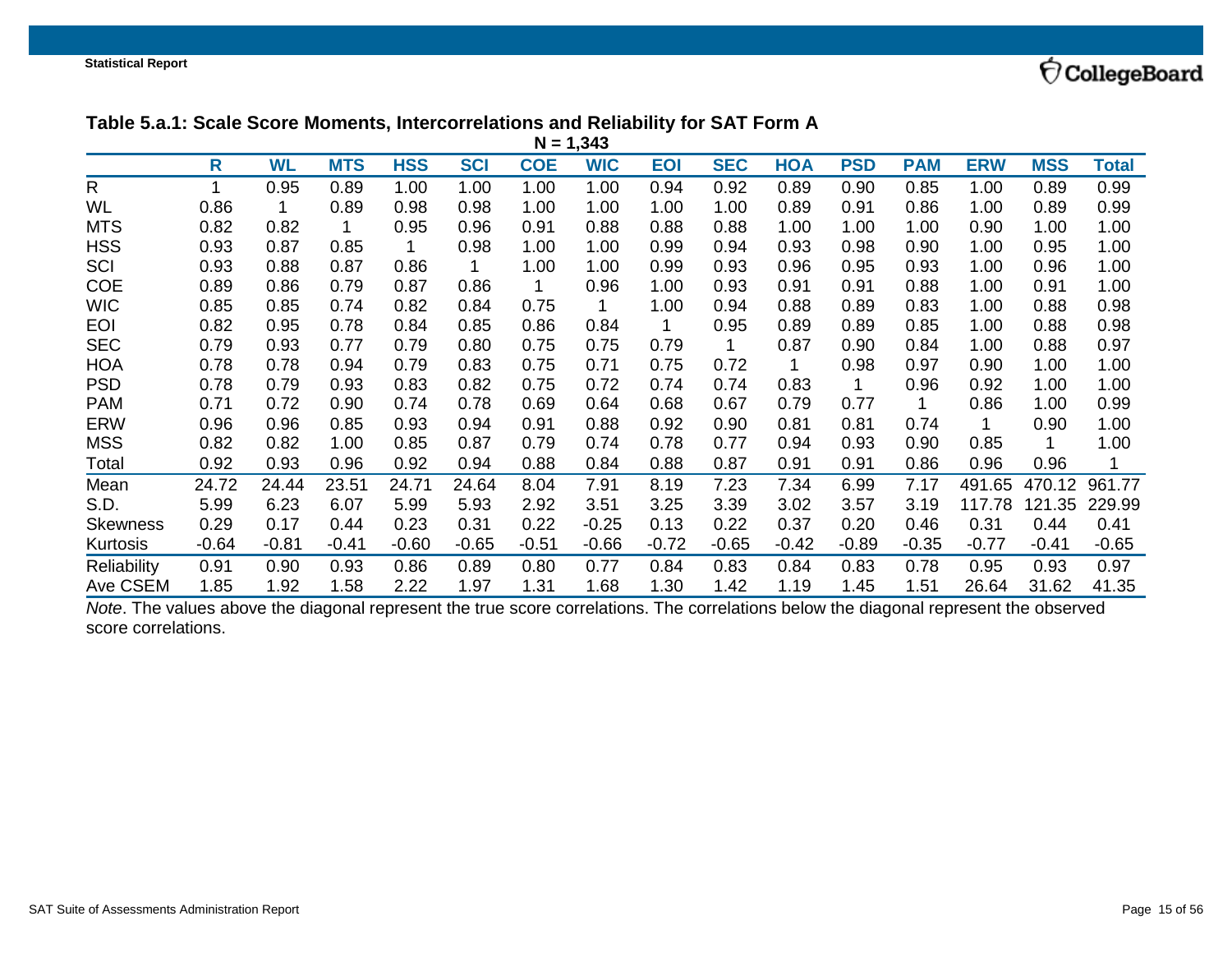

## **Table 5.a.2: Scale Score Moments, Intercorrelations and Reliability for SAT Form B**

|                 | $N = 32,940$ |           |            |            |            |            |            |            |            |            |            |            |            |            |         |
|-----------------|--------------|-----------|------------|------------|------------|------------|------------|------------|------------|------------|------------|------------|------------|------------|---------|
|                 | R            | <b>WL</b> | <b>MTS</b> | <b>HSS</b> | <b>SCI</b> | <b>COE</b> | <b>WIC</b> | <b>EOI</b> | <b>SEC</b> | <b>HOA</b> | <b>PSD</b> | <b>PAM</b> | <b>ERW</b> | <b>MSS</b> | Total   |
| $\mathsf{R}$    |              | 0.95      | 0.87       | 1.00       | 1.00       | 1.00       | 1.00       | 0.95       | 0.92       | 0.86       | 0.88       | 0.83       | 1.00       | 0.87       | 0.99    |
| WL              | 0.84         |           | 0.88       | 0.98       | 0.97       | 1.00       | 1.00       | 1.00       | 1.00       | 0.87       | 0.89       | 0.85       | 1.00       | 0.88       | 0.99    |
| <b>MTS</b>      | 0.78         | 0.80      | 1          | 0.94       | 0.94       | 0.91       | 0.87       | 0.89       | 0.86       | 1.00       | 1.00       | 1.00       | 0.89       | 1.00       | 1.00    |
| <b>HSS</b>      | 0.91         | 0.85      | 0.82       |            | 0.97       | 1.00       | 1.00       | 1.00       | 0.93       | 0.93       | 0.97       | 0.88       | 1.00       | 0.94       | 1.00    |
| SCI             | 0.92         | 0.85      | 0.83       | 0.82       |            | 1.00       | 1.00       | 1.00       | 0.92       | 0.93       | 0.97       | 0.89       | 1.00       | 0.94       | 1.00    |
| <b>COE</b>      | 0.87         | 0.85      | 0.76       | 0.84       | 0.85       | 1          | 0.96       | 1.00       | 0.95       | 0.89       | 0.90       | 0.88       | 1.00       | 0.91       | 1.00    |
| <b>WIC</b>      | 0.85         | 0.85      | 0.72       | 0.81       | 0.82       | 0.74       | 1          | 1.00       | 0.95       | 0.86       | 0.88       | 0.82       | 1.00       | 0.87       | 0.98    |
| <b>EOI</b>      | 0.82         | 0.95      | 0.77       | 0.84       | 0.84       | 0.85       | 0.85       |            | 0.97       | 0.88       | 0.89       | 0.85       | 1.00       | 0.89       | 0.99    |
| <b>SEC</b>      | 0.77         | 0.93      | 0.74       | 0.76       | 0.76       | 0.75       | 0.74       | 0.79       |            | 0.85       | 0.86       | 0.84       | 1.00       | 0.86       | 0.97    |
| <b>HOA</b>      | 0.72         | 0.74      | 0.93       | 0.76       | 0.77       | 0.70       | 0.67       | 0.71       | 0.68       |            | 0.96       | 0.98       | 0.88       | 1.00       | 1.00    |
| <b>PSD</b>      | 0.73         | 0.75      | 0.89       | 0.79       | 0.80       | 0.71       | 0.68       | 0.72       | 0.68       | 0.77       | 1          | 0.91       | 0.89       | 1.00       | 1.00    |
| <b>PAM</b>      | 0.70         | 0.72      | 0.90       | 0.71       | 0.73       | 0.68       | 0.64       | 0.69       | 0.67       | 0.78       | 0.72       | 1          | 0.85       | 1.00       | 0.99    |
| <b>ERW</b>      | 0.96         | 0.96      | 0.82       | 0.92       | 0.92       | 0.89       | 0.88       | 0.92       | 0.89       | 0.76       | 0.77       | 0.74       | 1          | 0.89       | 1.00    |
| <b>MSS</b>      | 0.78         | 0.80      | 1.00       | 0.82       | 0.83       | 0.76       | 0.72       | 0.77       | 0.74       | 0.93       | 0.89       | 0.90       | 0.82       |            | 1.00    |
| Total           | 0.91         | 0.92      | 0.96       | 0.91       | 0.92       | 0.86       | 0.84       | 0.89       | 0.85       | 0.89       | 0.87       | 0.86       | 0.95       | 0.96       | 1       |
| Mean            | 26.63        | 26.51     | 25.65      | 26.53      | 26.64      | 8.89       | 9.01       | 8.95       | 8.25       | 8.37       | 8.29       | 8.10       | 531.41     | 512.90     | 1044.32 |
| S.D.            | 5.29         | 5.45      | 5.46       | 5.21       | 5.26       | 2.62       | 2.96       | 2.94       | 3.11       | 2.64       | 3.38       | 3.04       | 103.08     | 109.28     | 202.85  |
| <b>Skewness</b> | 0.03         | $-0.02$   | 0.25       | $-0.11$    | 0.01       | 0.15       | $-0.37$    | $-0.03$    | 0.20       | 0.09       | $-0.23$    | 0.22       | 0.04       | 0.25       | 0.17    |
| Kurtosis        | $-0.58$      | $-0.60$   | $-0.33$    | $-0.40$    | $-0.47$    | $-0.64$    | $-0.28$    | $-0.59$    | $-0.67$    | $-0.29$    | $-0.50$    | $-0.42$    | $-0.66$    | $-0.33$    | $-0.56$ |
| Reliability     | 0.88         | 0.89      | 0.92       | 0.83       | 0.85       | 0.77       | 0.76       | 0.83       | 0.80       | 0.80       | 0.79       | 0.79       | 0.94       | 0.92       | 0.96    |
| Ave CSEM        | 1.80         | 1.77      | 1.57       | 2.14       | 2.02       | 1.25       | 1.46       | 1.20       | 1.38       | 1.18       | 1.55       | 1.40       | 25.28      | 31.38      | 40.30   |

<span id="page-15-0"></span>*Note*. The values above the diagonal represent the true score correlations. The correlations below the diagonal represent the observed score correlations.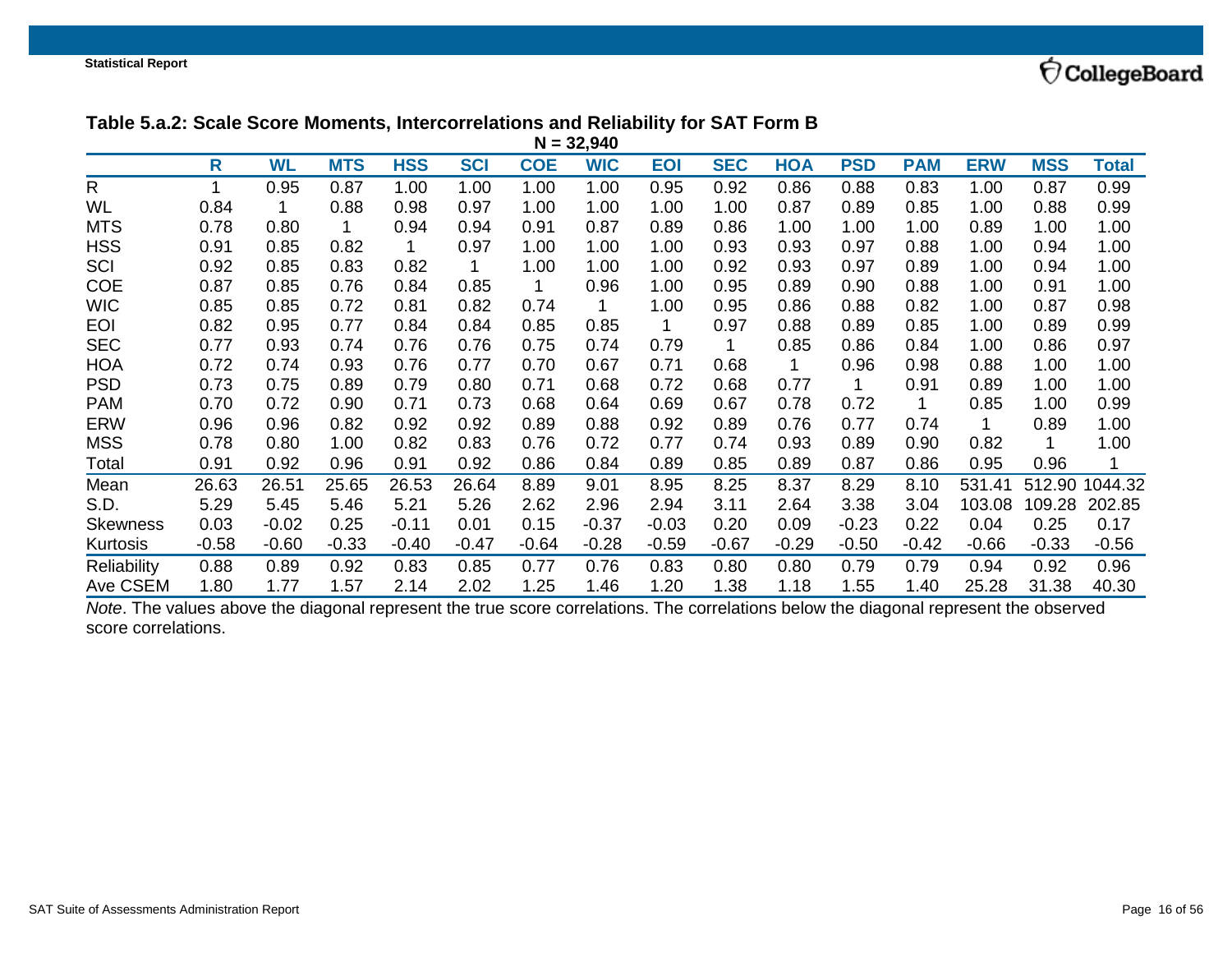### **Table 5.b.1: Scale Score Moments, Intercorrelations and Reliability for Male Students for SAT Form A**

|                 | $N = 696$ |           |            |            |            |            |            |            |            |            |            |            |            |            |         |
|-----------------|-----------|-----------|------------|------------|------------|------------|------------|------------|------------|------------|------------|------------|------------|------------|---------|
|                 | R         | <b>WL</b> | <b>MTS</b> | <b>HSS</b> | <b>SCI</b> | <b>COE</b> | <b>WIC</b> | <b>EOI</b> | <b>SEC</b> | <b>HOA</b> | <b>PSD</b> | <b>PAM</b> | <b>ERW</b> | <b>MSS</b> | Total   |
| $\mathsf{R}$    | 1         | 0.93      | 0.89       | 1.00       | 1.00       | 1.00       | 1.00       | 0.93       | 0.91       | 0.89       | 0.91       | 0.85       | 1.00       | 0.89       | 0.99    |
| WL              | 0.85      |           | 0.90       | 0.98       | 0.97       | 1.00       | 1.00       | 1.00       | 1.00       | 0.91       | 0.92       | 0.86       | 1.00       | 0.90       | 0.99    |
| <b>MTS</b>      | 0.82      | 0.83      | 1          | 0.95       | 0.96       | 0.92       | 0.87       | 0.90       | 0.89       | 1.00       | 1.00       | 1.00       | 0.91       | 1.00       | 1.00    |
| <b>HSS</b>      | 0.93      | 0.87      | 0.85       |            | 0.98       | 1.00       | 1.00       | 0.99       | 0.95       | 0.94       | 0.99       | 0.89       | 1.00       | 0.95       | 1.00    |
| SCI             | 0.93      | 0.88      | 0.88       | 0.86       | 1          | 1.00       | 1.00       | 0.99       | 0.93       | 0.96       | 0.96       | 0.94       | 1.00       | 0.96       | 1.00    |
| <b>COE</b>      | 0.89      | 0.86      | 0.80       | 0.87       | 0.87       | 1          | 0.96       | 1.00       | 0.94       | 0.93       | 0.93       | 0.88       | 1.00       | 0.92       | 1.00    |
| <b>WIC</b>      | 0.85      | 0.85      | 0.74       | 0.82       | 0.84       | 0.75       | 1          | 1.00       | 0.95       | 0.88       | 0.90       | 0.83       | 1.00       | 0.87       | 0.97    |
| <b>EOI</b>      | 0.81      | 0.96      | 0.79       | 0.84       | 0.86       | 0.86       | 0.85       | 1          | 0.97       | 0.91       | 0.91       | 0.86       | 1.00       | 0.90       | 0.99    |
| <b>SEC</b>      | 0.79      | 0.94      | 0.78       | 0.80       | 0.80       | 0.76       | 0.76       | 0.80       |            | 0.89       | 0.91       | 0.85       | 1.00       | 0.89       | 0.97    |
| <b>HOA</b>      | 0.78      | 0.79      | 0.94       | 0.80       | 0.83       | 0.76       | 0.71       | 0.77       | 0.74       | 1          | 0.99       | 0.97       | 0.92       | 1.00       | 1.00    |
| <b>PSD</b>      | 0.79      | 0.80      | 0.93       | 0.84       | 0.83       | 0.76       | 0.73       | 0.76       | 0.76       | 0.83       | 1          | 0.96       | 0.93       | 1.00       | 1.00    |
| <b>PAM</b>      | 0.71      | 0.72      | 0.90       | 0.72       | 0.78       | 0.69       | 0.64       | 0.69       | 0.67       | 0.78       | 0.77       | 1          | 0.87       | 1.00       | 0.99    |
| <b>ERW</b>      | 0.96      | 0.96      | 0.86       | 0.93       | 0.94       | 0.91       | 0.89       | 0.92       | 0.90       | 0.82       | 0.83       | 0.74       |            | 0.91       | 1.00    |
| <b>MSS</b>      | 0.82      | 0.83      | 1.00       | 0.85       | 0.88       | 0.80       | 0.74       | 0.79       | 0.78       | 0.94       | 0.93       | 0.90       | 0.86       |            | 1.00    |
| Total           | 0.92      | 0.93      | 0.96       | 0.92       | 0.94       | 0.88       | 0.85       | 0.89       | 0.87       | 0.91       | 0.91       | 0.85       | 0.96       | 0.96       |         |
| Mean            | 24.11     | 23.66     | 23.07      | 24.36      | 24.06      | 7.75       | 7.58       | 7.87       | 6.79       | 7.13       | 6.89       | 6.84       | 477.67     | 461.41     | 939.08  |
| S.D.            | 6.08      | 6.31      | 6.13       | 5.98       | 6.12       | 2.95       | 3.62       | 3.32       | 3.37       | 3.03       | 3.62       | 3.15       | 119.05     | 122.53     | 232.87  |
| <b>Skewness</b> | 0.38      | 0.27      | 0.54       | 0.32       | 0.40       | 0.35       | $-0.15$    | 0.22       | 0.29       | 0.46       | 0.26       | 0.55       | 0.42       | 0.54       | 0.52    |
| Kurtosis        | $-0.58$   | $-0.78$   | $-0.21$    | $-0.47$    | $-0.69$    | $-0.48$    | $-0.84$    | $-0.73$    | $-0.59$    | $-0.35$    | $-0.85$    | $-0.14$    | $-0.70$    | $-0.21$    | $-0.54$ |
| Reliability     | 0.90      | 0.91      | 0.93       | 0.86       | 0.89       | 0.80       | 0.78       | 0.84       | 0.82       | 0.84       | 0.84       | 0.77       | 0.95       | 0.93       | 0.97    |
| Ave CSEM        | 1.88      | 1.94      | 1.60       | 2.25       | 1.99       | 1.32       | 1.71       | 1.32       | 1.43       | 1.20       | 1.46       | 1.52       | 27.00      | 31.95      | 41.83   |

<span id="page-16-0"></span>*Note*. The values above the diagonal represent the true score correlations. The correlations below the diagonal represent the observed score correlations. Only subgroups with sample size >=200 have statistics reported.

 $\bigcirc$ CollegeBoard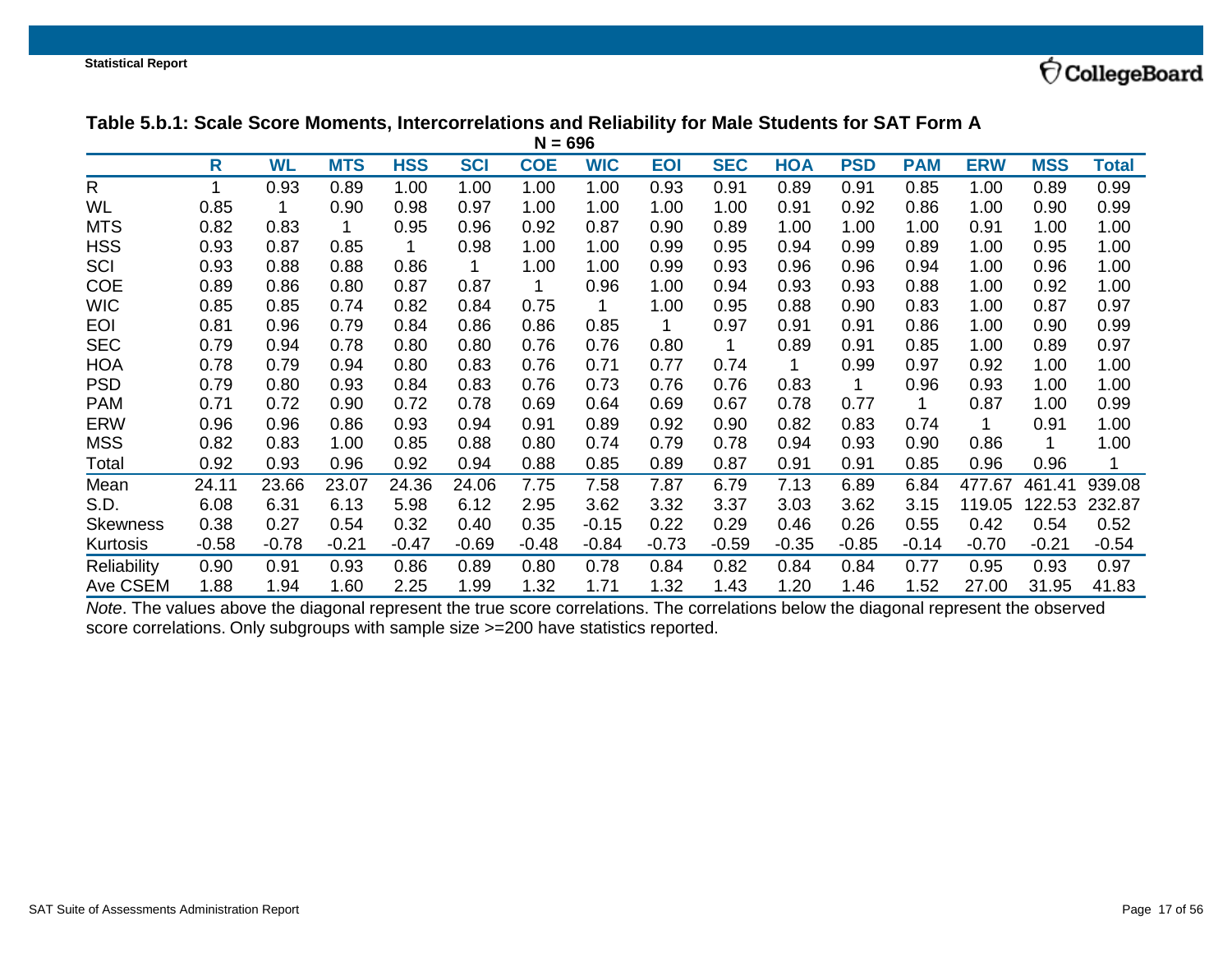### **Table 5.b.2: Scale Score Moments, Intercorrelations and Reliability for Male Students for SAT Form B**

|                 | $N = 16,335$ |           |            |            |            |            |            |            |            |            |            |            |            |            |         |
|-----------------|--------------|-----------|------------|------------|------------|------------|------------|------------|------------|------------|------------|------------|------------|------------|---------|
|                 | R            | <b>WL</b> | <b>MTS</b> | <b>HSS</b> | <b>SCI</b> | <b>COE</b> | <b>WIC</b> | <b>EOI</b> | <b>SEC</b> | <b>HOA</b> | <b>PSD</b> | <b>PAM</b> | <b>ERW</b> | <b>MSS</b> | Total   |
| $\mathsf{R}$    |              | 0.94      | 0.88       | 1.00       | 1.00       | 1.00       | 1.00       | 0.95       | 0.91       | 0.87       | 0.89       | 0.84       | 1.00       | 0.88       | 0.99    |
| WL              | 0.84         |           | 0.89       | 0.98       | 0.97       | 1.00       | 1.00       | 1.00       | 1.00       | 0.88       | 0.90       | 0.86       | 1.00       | 0.89       | 0.99    |
| <b>MTS</b>      | 0.79         | 0.81      | 1          | 0.94       | 0.95       | 0.91       | 0.87       | 0.89       | 0.88       | 1.00       | 1.00       | 1.00       | 0.90       | 1.00       | 1.00    |
| <b>HSS</b>      | 0.91         | 0.85      | 0.83       |            | 0.98       | 1.00       | 1.00       | 1.00       | 0.93       | 0.94       | 0.97       | 0.88       | 1.00       | 0.94       | 1.00    |
| SCI             | 0.92         | 0.86      | 0.85       | 0.83       |            | 1.00       | 1.00       | 1.00       | 0.93       | 0.94       | 0.97       | 0.89       | 1.00       | 0.95       | 1.00    |
| <b>COE</b>      | 0.87         | 0.85      | 0.77       | 0.84       | 0.86       | 1          | 0.96       | 1.00       | 0.95       | 0.90       | 0.91       | 0.88       | 1.00       | 0.91       | 1.00    |
| <b>WIC</b>      | 0.85         | 0.85      | 0.74       | 0.82       | 0.83       | 0.74       | 1          | 1.00       | 0.95       | 0.86       | 0.90       | 0.82       | 1.00       | 0.87       | 0.98    |
| <b>EOI</b>      | 0.82         | 0.95      | 0.78       | 0.84       | 0.85       | 0.86       | 0.85       |            | 0.97       | 0.88       | 0.90       | 0.85       | 1.00       | 0.89       | 0.99    |
| <b>SEC</b>      | 0.77         | 0.93      | 0.75       | 0.76       | 0.77       | 0.75       | 0.74       | 0.79       |            | 0.86       | 0.87       | 0.85       | 1.00       | 0.88       | 0.97    |
| <b>HOA</b>      | 0.74         | 0.75      | 0.93       | 0.77       | 0.78       | 0.72       | 0.68       | 0.73       | 0.69       |            | 0.97       | 0.98       | 0.89       | 1.00       | 1.00    |
| <b>PSD</b>      | 0.75         | 0.76      | 0.90       | 0.80       | 0.81       | 0.72       | 0.71       | 0.74       | 0.70       | 0.78       | 1          | 0.91       | 0.90       | 1.00       | 1.00    |
| <b>PAM</b>      | 0.71         | 0.72      | 0.91       | 0.72       | 0.74       | 0.70       | 0.65       | 0.70       | 0.68       | 0.79       | 0.73       | 1.         | 0.86       | 1.00       | 0.98    |
| <b>ERW</b>      | 0.96         | 0.96      | 0.84       | 0.92       | 0.93       | 0.90       | 0.89       | 0.92       | 0.89       | 0.78       | 0.79       | 0.75       | 1          | 0.90       | 1.00    |
| <b>MSS</b>      | 0.79         | 0.81      | 1.00       | 0.83       | 0.85       | 0.77       | 0.74       | 0.78       | 0.75       | 0.93       | 0.90       | 0.91       | 0.84       |            | 1.00    |
| Total           | 0.91         | 0.92      | 0.96       | 0.91       | 0.92       | 0.87       | 0.84       | 0.89       | 0.85       | 0.89       | 0.88       | 0.87       | 0.95       | 0.96       | 1       |
| Mean            | 26.29        | 26.04     | 25.85      | 26.32      | 26.58      | 8.78       | 8.81       | 8.77       | 7.92       | 8.44       | 8.51       | 8.09       | 523.25     | 516.92     | 1040.18 |
| S.D.            | 5.43         | 5.53      | 5.70       | 5.37       | 5.42       | 2.68       | 3.07       | 3.01       | 3.07       | 2.74       | 3.46       | 3.15       | 105.22     | 113.94     | 210.03  |
| <b>Skewness</b> | 0.06         | 0.03      | 0.23       | $-0.09$    | 0.01       | 0.16       | $-0.32$    | 0.01       | 0.28       | 0.08       | $-0.29$    | 0.25       | 0.09       | 0.23       | 0.18    |
| Kurtosis        | $-0.61$      | $-0.60$   | $-0.43$    | $-0.43$    | $-0.50$    | $-0.66$    | $-0.37$    | $-0.63$    | $-0.57$    | $-0.39$    | $-0.52$    | -0.51      | $-0.67$    | $-0.43$    | $-0.59$ |
| Reliability     | 0.89         | 0.89      | 0.92       | 0.84       | 0.86       | 0.78       | 0.77       | 0.84       | 0.80       | 0.81       | 0.81       | 0.80       | 0.94       | 0.92       | 0.96    |
| Ave CSEM        | 1.82         | 1.80      | 1.56       | 2.16       | 2.02       | 1.26       | 1.47       | 1.22       | 1.38       | 1.19       | 1.52       | 1.40       | 25.55      | 31.28      | 40.39   |

<span id="page-17-0"></span>*Note*. The values above the diagonal represent the true score correlations. The correlations below the diagonal represent the observed score correlations. Only subgroups with sample size >=200 have statistics reported.

 $\bigcirc$ CollegeBoard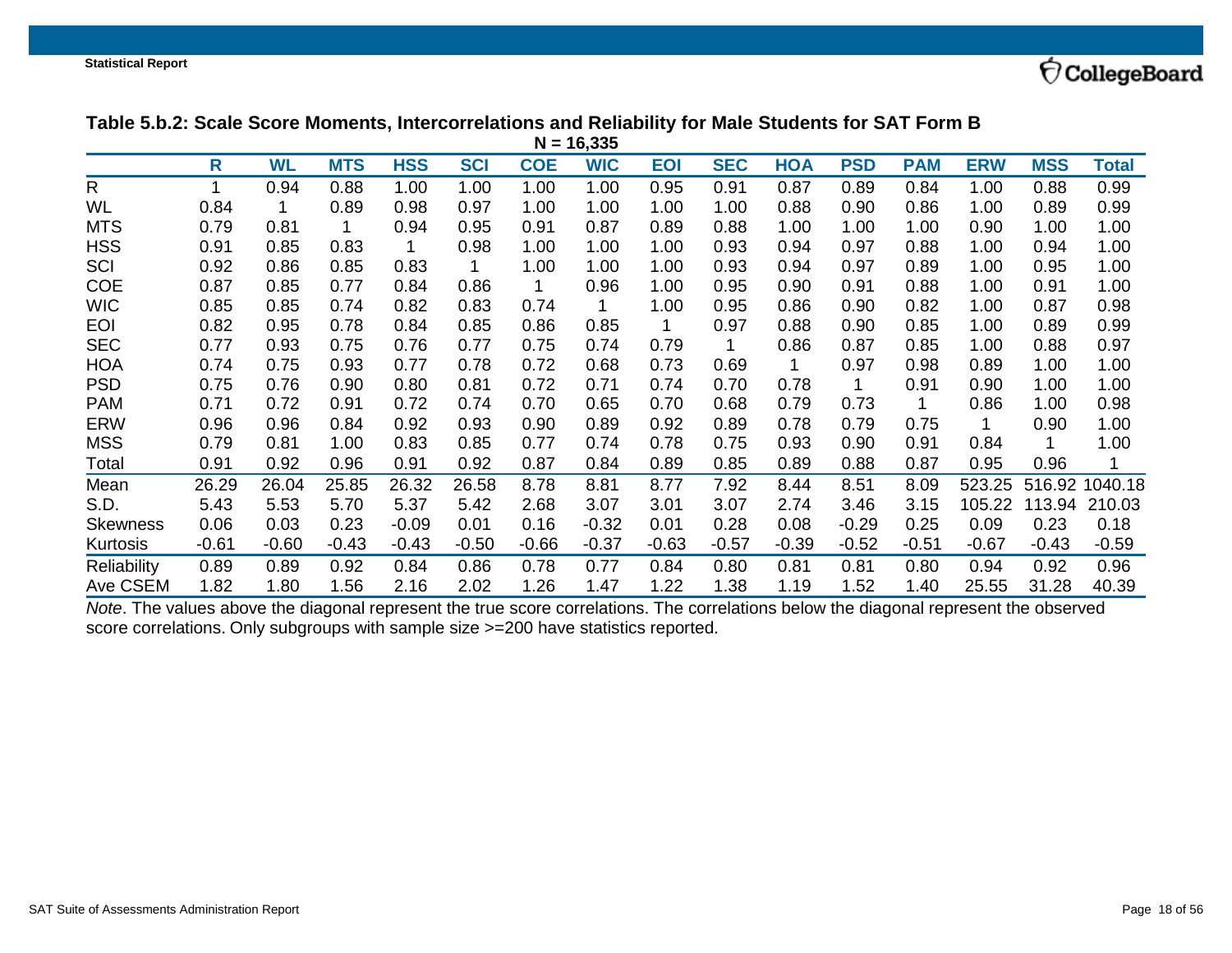### **Table 5.b.3 : Scale Score Moments, Intercorrelations and Reliability for Female Students for SAT Form A**

|                    | $N = 647$ |           |            |            |            |            |            |            |            |         |            |            |            |            |         |
|--------------------|-----------|-----------|------------|------------|------------|------------|------------|------------|------------|---------|------------|------------|------------|------------|---------|
|                    | R         | <b>WL</b> | <b>MTS</b> | <b>HSS</b> | <b>SCI</b> | <b>COE</b> | <b>WIC</b> | <b>EOI</b> | <b>SEC</b> | HOA     | <b>PSD</b> | <b>PAM</b> | <b>ERW</b> | <b>MSS</b> | Total   |
| R                  | 1         | 0.96      | 0.88       | 1.00       | 1.00       | 1.00       | 1.00       | 0.95       | 0.92       | 0.88    | 0.89       | 0.84       | 1.00       | 0.88       | 0.99    |
| <b>WL</b>          | 0.87      |           | 0.89       | 0.99       | 0.98       | 1.00       | 1.00       | 1.00       | 1.00       | 0.87    | 0.90       | 0.85       | 1.00       | 0.89       | 0.99    |
| <b>MTS</b>         | 0.81      | 0.81      | 1          | 0.94       | 0.95       | 0.90       | 0.88       | 0.87       | 0.87       | 1.00    | 1.00       | 1.00       | 0.89       | 1.00       | 1.00    |
| <b>HSS</b>         | 0.93      | 0.87      | 0.85       |            | 0.99       | 1.00       | 1.00       | 0.99       | 0.93       | 0.92    | 0.98       | 0.90       | 1.00       | 0.94       | 1.00    |
| SCI                | 0.93      | 0.87      | 0.86       | 0.87       |            | 1.00       | 1.00       | 0.99       | 0.93       | 0.96    | 0.94       | 0.93       | 1.00       | 0.95       | 1.00    |
| <b>COE</b>         | 0.89      | 0.86      | 0.78       | 0.87       | 0.86       | 1          | 0.96       | 1.00       | 0.92       | 0.90    | 0.90       | 0.88       | 1.00       | 0.90       | 1.00    |
| <b>WIC</b>         | 0.86      | 0.84      | 0.74       | 0.82       | 0.84       | 0.75       | 1          | 1.00       | 0.93       | 0.88    | 0.88       | 0.83       | 1.00       | 0.88       | 0.98    |
| <b>EOI</b>         | 0.83      | 0.94      | 0.76       | 0.84       | 0.85       | 0.86       | 0.83       | 1          | 0.93       | 0.86    | 0.87       | 0.83       | 1.00       | 0.87       | 0.97    |
| <b>SEC</b>         | 0.79      | 0.93      | 0.76       | 0.79       | 0.79       | 0.74       | 0.73       | 0.77       |            | 0.84    | 0.89       | 0.83       | 1.00       | 0.87       | 0.96    |
| <b>HOA</b>         | 0.77      | 0.76      | 0.94       | 0.79       | 0.83       | 0.73       | 0.70       | 0.73       | 0.70       | 1       | 0.98       | 0.98       | 0.89       | 1.00       | 1.00    |
| <b>PSD</b>         | 0.77      | 0.78      | 0.92       | 0.83       | 0.80       | 0.73       | 0.70       | 0.72       | 0.74       | 0.82    | 1          | 0.96       | 0.90       | 1.00       | 1.00    |
| <b>PAM</b>         | 0.71      | 0.71      | 0.91       | 0.74       | 0.78       | 0.69       | 0.64       | 0.67       | 0.67       | 0.80    | 0.78       | 1          | 0.85       | 1.00       | 0.99    |
| <b>ERW</b>         | 0.96      | 0.97      | 0.84       | 0.93       | 0.93       | 0.90       | 0.88       | 0.92       | 0.89       | 0.79    | 0.80       | 0.74       |            | 0.89       | 1.00    |
| <b>MSS</b>         | 0.81      | 0.81      | 1.00       | 0.85       | 0.86       | 0.78       | 0.74       | 0.76       | 0.76       | 0.94    | 0.92       | 0.91       | 0.84       |            | 1.00    |
| Total              | 0.92      | 0.93      | 0.96       | 0.93       | 0.94       | 0.87       | 0.84       | 0.88       | 0.86       | 0.91    | 0.90       | 0.86       | 0.96       | 0.96       |         |
| Mean               | 25.38     | 25.29     | 23.97      | 25.09      | 25.26      | 8.36       | 8.27       | 8.54       | 7.71       | 7.56    | 7.11       | 7.53       | 506.69     | 479.49     | 986.18  |
| S.D.               | 5.83      | 6.03      | 5.97       | 5.99       | 5.66       | 2.85       | 3.34       | 3.15       | 3.35       | 2.99    | 3.51       | 3.20       | 114.60     | 119.46     | 224.48  |
| <b>Skewness</b>    | 0.22      | 0.10      | 0.35       | 0.12       | 0.27       | 0.11       | $-0.33$    | 0.07       | 0.16       | 0.28    | 0.14       | 0.37       | 0.22       | 0.35       | 0.32    |
| Kurtosis           | $-0.65$   | $-0.80$   | $-0.59$    | $-0.69$    | $-0.56$    | $-0.45$    | $-0.40$    | $-0.66$    | $-0.70$    | $-0.44$ | $-0.94$    | $-0.51$    | $-0.77$    | $-0.59$    | $-0.70$ |
| <b>Reliability</b> | 0.90      | 0.90      | 0.93       | 0.87       | 0.88       | 0.79       | 0.76       | 0.83       | 0.82       | 0.84    | 0.83       | 0.78       | 0.95       | 0.93       | 0.97    |
| Ave CSEM           | 1.81      | 1.90      | 1.56       | 2.18       | 1.95       | 1.30       | 1.64       | 1.28       | 1.40       | 1.18    | 1.44       | 1.49       | 26.21      | 31.20      | 40.75   |

<span id="page-18-0"></span>*Note*. The values above the diagonal represent the true score correlations. The correlations below the diagonal represent the observed score correlations. Only subgroups with sample size >=200 have statistics reported.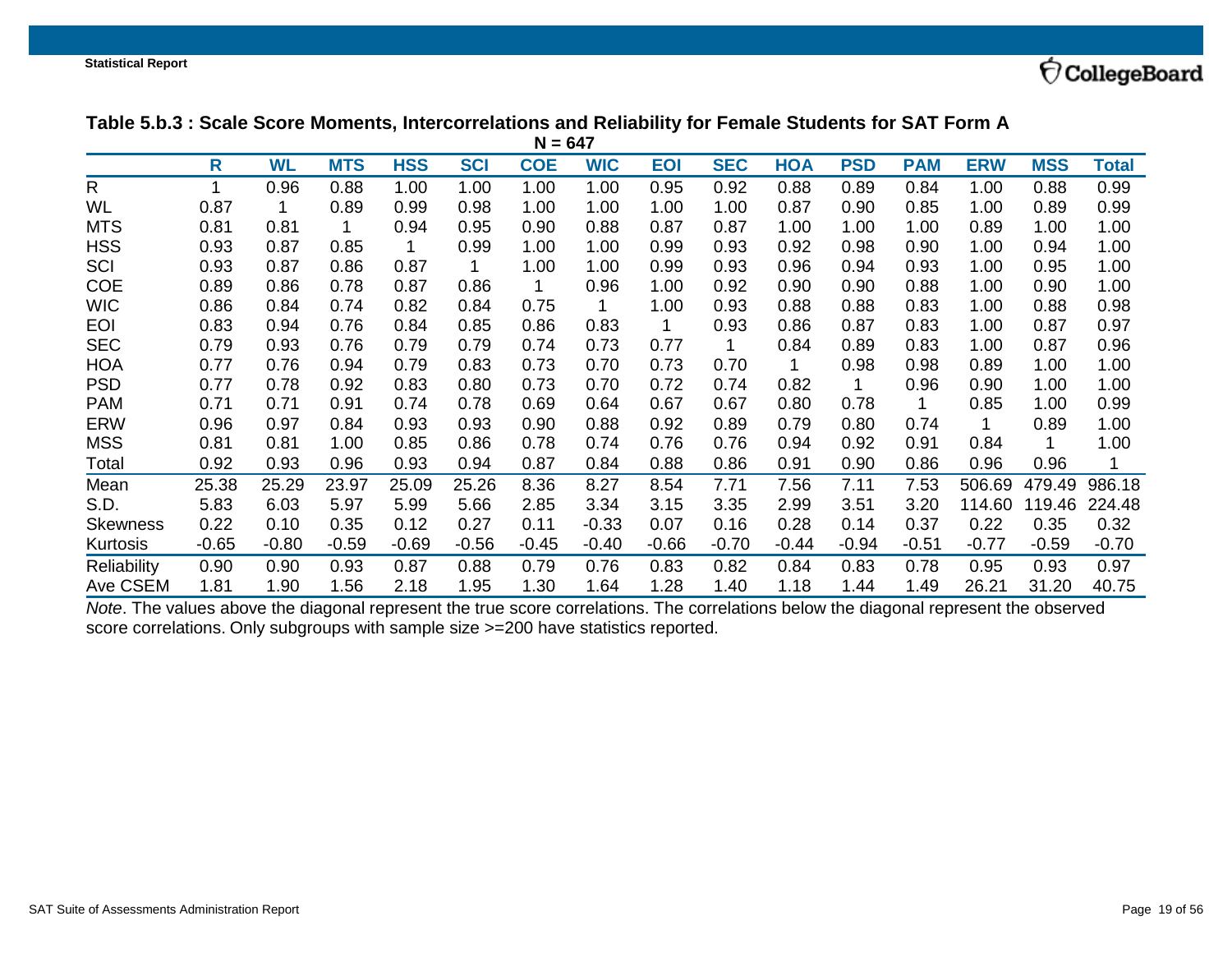## **Table 5.b.4: Scale Score Moments, Intercorrelations and Reliability for Female Students for SAT Form B**

| $N = 16,605$    |         |           |            |            |            |            |            |            |            |            |            |            |            |            |         |
|-----------------|---------|-----------|------------|------------|------------|------------|------------|------------|------------|------------|------------|------------|------------|------------|---------|
|                 | R       | <b>WL</b> | <b>MTS</b> | <b>HSS</b> | <b>SCI</b> | <b>COE</b> | <b>WIC</b> | <b>EOI</b> | <b>SEC</b> | <b>HOA</b> | <b>PSD</b> | <b>PAM</b> | <b>ERW</b> | <b>MSS</b> | Total   |
| $\mathsf{R}$    |         | 0.95      | 0.87       | 1.00       | 1.00       | 1.00       | 1.00       | 0.96       | 0.92       | 0.86       | 0.88       | 0.84       | 1.00       | 0.87       | 0.99    |
| WL              | 0.84    |           | 0.89       | 0.99       | 0.98       | 1.00       | 1.00       | 1.00       | 1.00       | 0.88       | 0.91       | 0.86       | 1.00       | 0.89       | 1.00    |
| <b>MTS</b>      | 0.78    | 0.80      | 1          | 0.94       | 0.94       | 0.91       | 0.87       | 0.89       | 0.87       | 1.00       | 1.00       | 1.00       | 0.89       | 1.00       | 1.00    |
| <b>HSS</b>      | 0.91    | 0.85      | 0.82       |            | 0.97       | 1.00       | 1.00       | 1.00       | 0.94       | 0.94       | 0.98       | 0.88       | 1.00       | 0.94       | 1.00    |
| <b>SCI</b>      | 0.91    | 0.85      | 0.83       | 0.81       |            | 1.00       | 1.00       | 1.00       | 0.93       | 0.93       | 0.98       | 0.89       | 1.00       | 0.94       | 1.00    |
| <b>COE</b>      | 0.87    | 0.84      | 0.75       | 0.83       | 0.85       |            | 0.96       | 1.00       | 0.95       | 0.89       | 0.91       | 0.87       | 1.00       | 0.91       | 1.00    |
| <b>WIC</b>      | 0.84    | 0.84      | 0.71       | 0.80       | 0.82       | 0.73       | 1          | 1.00       | 0.95       | 0.86       | 0.89       | 0.83       | 1.00       | 0.87       | 0.98    |
| <b>EOI</b>      | 0.82    | 0.95      | 0.77       | 0.83       | 0.84       | 0.85       | 0.84       | 1          | 0.97       | 0.88       | 0.91       | 0.85       | 1.00       | 0.89       | 1.00    |
| <b>SEC</b>      | 0.78    | 0.93      | 0.75       | 0.76       | 0.76       | 0.75       | 0.74       | 0.79       |            | 0.86       | 0.88       | 0.85       | 1.00       | 0.87       | 0.98    |
| <b>HOA</b>      | 0.72    | 0.74      | 0.92       | 0.75       | 0.75       | 0.69       | 0.65       | 0.71       | 0.68       | 1          | 0.96       | 0.99       | 0.88       | 1.00       | 1.00    |
| <b>PSD</b>      | 0.73    | 0.75      | 0.89       | 0.78       | 0.79       | 0.70       | 0.68       | 0.73       | 0.69       | 0.75       | 1          | 0.92       | 0.91       | 1.00       | 1.00    |
| <b>PAM</b>      | 0.69    | 0.71      | 0.90       | 0.70       | 0.71       | 0.67       | 0.63       | 0.68       | 0.67       | 0.76       | 0.71       | 1          | 0.86       | 1.00       | 0.99    |
| <b>ERW</b>      | 0.96    | 0.96      | 0.82       | 0.91       | 0.92       | 0.89       | 0.88       | 0.92       | 0.89       | 0.76       | 0.77       | 0.73       | 1          | 0.89       | 1.00    |
| <b>MSS</b>      | 0.78    | 0.80      | 1.00       | 0.82       | 0.83       | 0.75       | 0.71       | 0.77       | 0.75       | 0.92       | 0.89       | 0.90       | 0.82       | 1          | 1.00    |
| Total           | 0.91    | 0.92      | 0.96       | 0.90       | 0.91       | 0.86       | 0.83       | 0.89       | 0.86       | 0.88       | 0.87       | 0.85       | 0.95       | 0.96       | 1       |
| Mean            | 26.96   | 26.98     | 25.45      | 26.73      | 26.71      | 9.01       | 9.20       | 9.14       | 8.57       | 8.30       | 8.07       | 8.11       | 539.44     | 508.95     | 1048.39 |
| S.D.            | 5.12    | 5.33      | 5.22       | 5.04       | 5.10       | 2.56       | 2.84       | 2.85       | 3.11       | 2.52       | 3.29       | 2.92       | 100.28     | 104.35     | 195.44  |
| <b>Skewness</b> | 0.01    | $-0.06$   | 0.27       | $-0.13$    | 0.02       | 0.14       | $-0.40$    | $-0.06$    | 0.13       | 0.09       | $-0.20$    | 0.18       | 0.01       | 0.27       | 0.17    |
| Kurtosis        | $-0.56$ | $-0.59$   | $-0.24$    | $-0.38$    | $-0.46$    | $-0.63$    | $-0.19$    | $-0.54$    | $-0.73$    | $-0.21$    | $-0.47$    | $-0.33$    | $-0.66$    | $-0.24$    | $-0.54$ |
| Reliability     | 0.88    | 0.89      | 0.91       | 0.82       | 0.84       | 0.76       | 0.75       | 0.83       | 0.81       | 0.78       | 0.77       | 0.77       | 0.94       | 0.91       | 0.96    |
| Ave CSEM        | 1.79    | 1.74      | 1.57       | 2.12       | 2.01       | 1.25       | 1.43       | 1.18       | 1.37       | 1.18       | 1.58       | 1.40       | 24.97      | 31.45      | 40.16   |

<span id="page-19-0"></span>*Note*. The values above the diagonal represent the true score correlations. The correlations below the diagonal represent the observed score correlations. Only subgroups with sample size >=200 have statistics reported.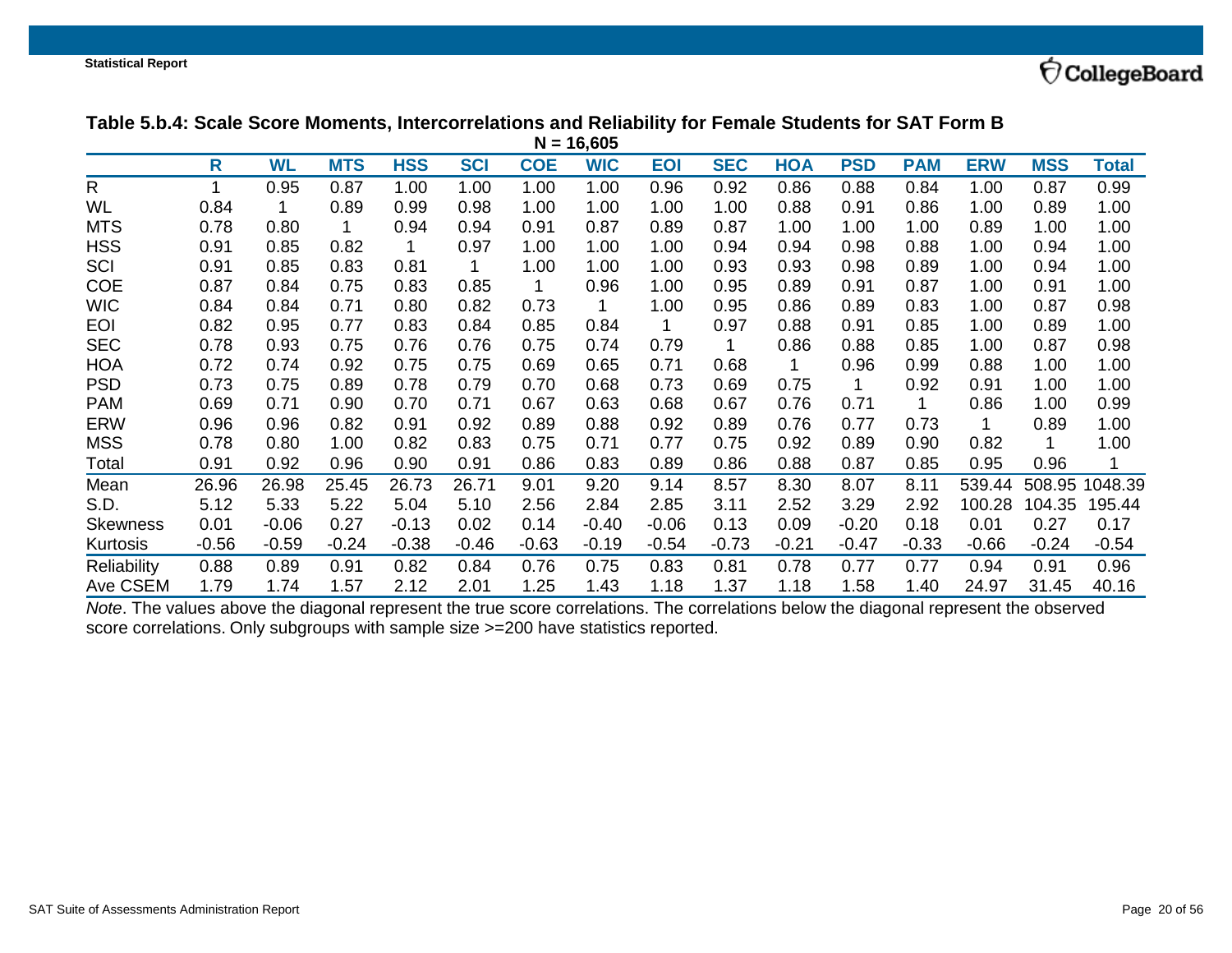#### **Table 5.c.1: Scale Score Moments, Intercorrelations and Reliability for White Students for SAT Form A**

| $N = 716$       |         |           |            |            |            |            |            |            |            |            |            |            |            |            |         |
|-----------------|---------|-----------|------------|------------|------------|------------|------------|------------|------------|------------|------------|------------|------------|------------|---------|
|                 | R       | <b>WL</b> | <b>MTS</b> | <b>HSS</b> | <b>SCI</b> | <b>COE</b> | <b>WIC</b> | <b>EOI</b> | <b>SEC</b> | <b>HOA</b> | <b>PSD</b> | <b>PAM</b> | <b>ERW</b> | <b>MSS</b> | Total   |
| $\mathsf{R}$    |         | 0.94      | 0.86       | 1.00       | 1.00       | 1.00       | 1.00       | 0.94       | 0.91       | 0.87       | 0.88       | 0.80       | 1.00       | 0.86       | 0.98    |
| WL              | 0.85    |           | 0.87       | 0.99       | 0.97       | 1.00       | 1.00       | 1.00       | 1.00       | 0.86       | 0.90       | 0.82       | 1.00       | 0.87       | 0.99    |
| <b>MTS</b>      | 0.79    | 0.80      | 1          | 0.92       | 0.95       | 0.89       | 0.86       | 0.85       | 0.86       | 1.00       | 1.00       | 1.00       | 0.88       | 1.00       | 1.00    |
| <b>HSS</b>      | 0.93    | 0.87      | 0.83       |            | 0.98       | 1.00       | 1.00       | 0.99       | 0.93       | 0.92       | 0.96       | 0.86       | 1.00       | 0.92       | 1.00    |
| SCI             | 0.92    | 0.86      | 0.86       | 0.86       |            | 1.00       | 1.00       | 0.97       | 0.93       | 0.95       | 0.95       | 0.90       | 1.00       | 0.95       | 1.00    |
| <b>COE</b>      | 0.88    | 0.85      | 0.77       | 0.86       | 0.85       | 1          | 0.96       | 1.00       | 0.92       | 0.89       | 0.90       | 0.85       | 1.00       | 0.89       | 1.00    |
| <b>WIC</b>      | 0.84    | 0.85      | 0.72       | 0.82       | 0.82       | 0.74       | 1          | 1.00       | 0.94       | 0.86       | 0.88       | 0.80       | 1.00       | 0.86       | 0.97    |
| <b>EOI</b>      | 0.82    | 0.95      | 0.76       | 0.85       | 0.83       | 0.86       | 0.84       |            | 0.93       | 0.85       | 0.87       | 0.81       | 1.00       | 0.85       | 0.97    |
| <b>SEC</b>      | 0.78    | 0.92      | 0.75       | 0.79       | 0.79       | 0.74       | 0.74       | 0.77       |            | 0.84       | 0.89       | 0.81       | 1.00       | 0.86       | 0.96    |
| <b>HOA</b>      | 0.76    | 0.75      | 0.94       | 0.78       | 0.82       | 0.73       | 0.68       | 0.71       | 0.70       | 1          | 0.97       | 0.97       | 0.88       | 1.00       | 1.00    |
| <b>PSD</b>      | 0.76    | 0.77      | 0.92       | 0.82       | 0.81       | 0.73       | 0.70       | 0.73       | 0.73       | 0.81       | 1          | 0.95       | 0.90       | 1.00       | 1.00    |
| <b>PAM</b>      | 0.68    | 0.70      | 0.91       | 0.72       | 0.76       | 0.67       | 0.62       | 0.66       | 0.65       | 0.79       | 0.77       | 1.         | 0.83       | 1.00       | 0.97    |
| <b>ERW</b>      | 0.96    | 0.96      | 0.83       | 0.93       | 0.93       | 0.90       | 0.88       | 0.92       | 0.89       | 0.78       | 0.80       | 0.72       | 1          | 0.88       | 1.00    |
| <b>MSS</b>      | 0.79    | 0.80      | 1.00       | 0.83       | 0.86       | 0.77       | 0.72       | 0.76       | 0.75       | 0.94       | 0.92       | 0.91       | 0.83       |            | 1.00    |
| Total           | 0.91    | 0.92      | 0.96       | 0.92       | 0.94       | 0.87       | 0.83       | 0.87       | 0.86       | 0.90       | 0.90       | 0.85       | 0.95       | 0.96       | 1       |
| Mean            | 26.91   | 26.75     | 25.70      | 26.86      | 26.82      | 9.03       | 9.15       | 9.33       | 8.39       | 8.36       | 8.28       | 8.17       | 536.59     | 513.91     | 1050.50 |
| S.D.            | 5.57    | 5.82      | 5.83       | 5.64       | 5.56       | 2.78       | 3.13       | 3.07       | 3.23       | 2.91       | 3.36       | 3.20       | 109.52     | 116.60     | 216.19  |
| <b>Skewness</b> | $-0.14$ | $-0.28$   | 0.01       | $-0.16$    | $-0.10$    | $-0.15$    | $-0.64$    | $-0.24$    | $-0.10$    | 0.02       | $-0.23$    | 0.08       | $-0.17$    | 0.01       | $-0.07$ |
| Kurtosis        | $-0.37$ | $-0.50$   | $-0.39$    | $-0.28$    | $-0.53$    | $-0.37$    | 0.20       | $-0.41$    | $-0.54$    | $-0.42$    | $-0.70$    | $-0.52$    | $-0.51$    | $-0.39$    | $-0.48$ |
| Reliability     | 0.90    | 0.90      | 0.93       | 0.87       | 0.88       | 0.79       | 0.76       | 0.84       | 0.82       | 0.84       | 0.83       | 0.79       | 0.95       | 0.93       | 0.97    |
| Ave CSEM        | 1.74    | 1.84      | 1.49       | 2.06       | 1.90       | 1.28       | 1.55       | 1.24       | 1.38       | 1.16       | 1.40       | 1.45       | 25.31      | 29.76      | 39.07   |

<span id="page-20-0"></span>*Note*. The values above the diagonal represent the true score correlations. The correlations below the diagonal represent the observed score correlations. Only subgroups with sample size >=200 have statistics reported.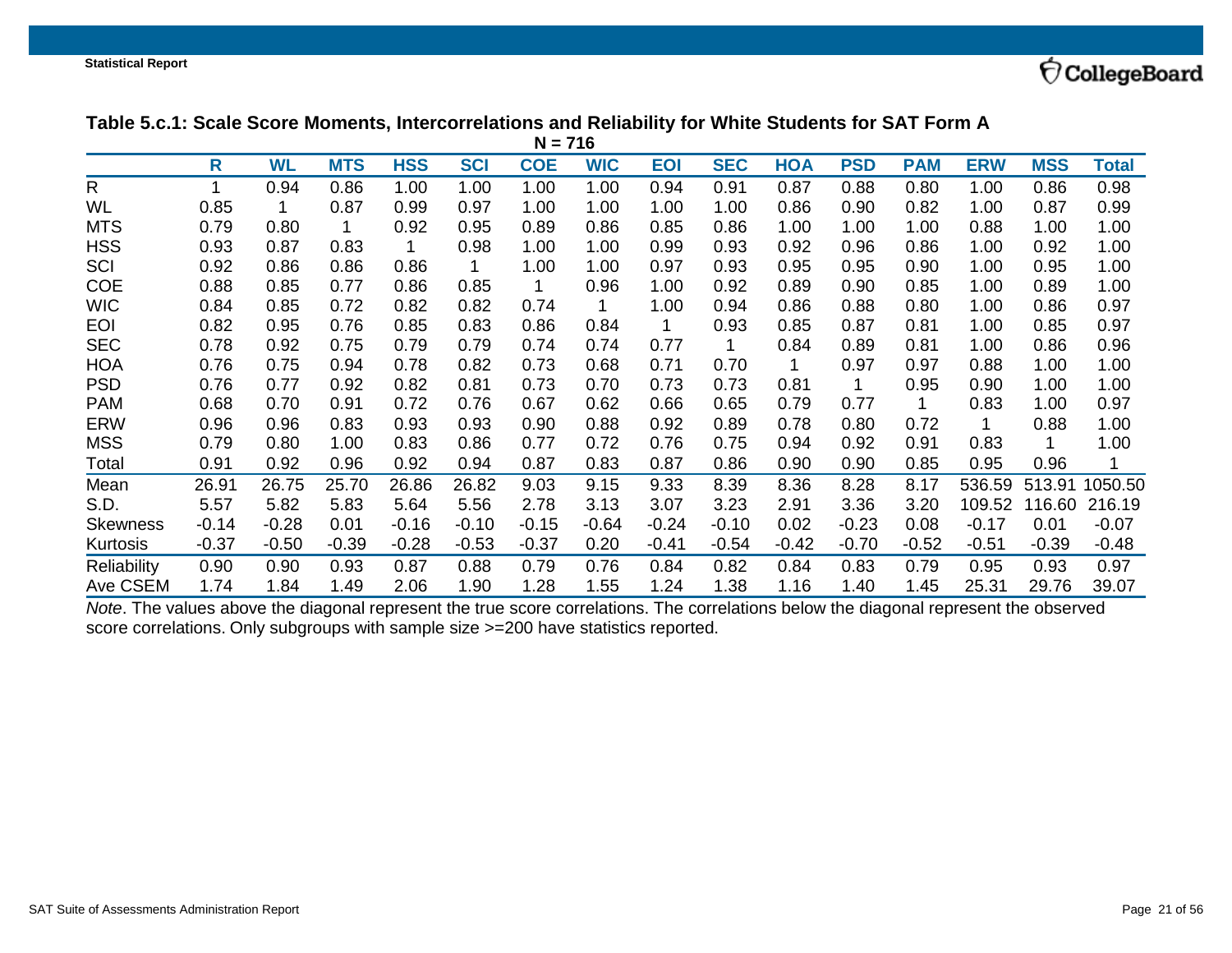## **Table 5.c.2: Scale Score Moments, Intercorrelations and Reliability for White Students for SAT Form B**

| $N = 20,375$    |         |           |            |            |            |            |            |            |            |            |            |            |            |            |              |
|-----------------|---------|-----------|------------|------------|------------|------------|------------|------------|------------|------------|------------|------------|------------|------------|--------------|
|                 | R       | <b>WL</b> | <b>MTS</b> | <b>HSS</b> | <b>SCI</b> | <b>COE</b> | <b>WIC</b> | <b>EOI</b> | <b>SEC</b> | <b>HOA</b> | <b>PSD</b> | <b>PAM</b> | <b>ERW</b> | <b>MSS</b> | <b>Total</b> |
| $\mathsf{R}$    |         | 0.94      | 0.84       | 1.00       | 1.00       | 1.00       | 1.00       | 0.95       | 0.90       | 0.83       | 0.85       | 0.81       | 1.00       | 0.84       | 0.98         |
| WL              | 0.82    |           | 0.85       | 0.97       | 0.96       | 1.00       | 1.00       | 1.00       | 1.00       | 0.84       | 0.86       | 0.83       | 1.00       | 0.85       | 0.99         |
| <b>MTS</b>      | 0.75    | 0.77      | 1          | 0.92       | 0.93       | 0.88       | 0.84       | 0.86       | 0.83       | 1.00       | 1.00       | 1.00       | 0.86       | 1.00       | 1.00         |
| <b>HSS</b>      | 0.91    | 0.83      | 0.80       |            | 0.97       | 1.00       | 1.00       | 1.00       | 0.91       | 0.91       | 0.96       | 0.87       | 1.00       | 0.92       | 1.00         |
| SCI             | 0.90    | 0.83      | 0.81       | 0.80       |            | 1.00       | 1.00       | 0.99       | 0.90       | 0.92       | 0.96       | 0.87       | 1.00       | 0.93       | 1.00         |
| <b>COE</b>      | 0.86    | 0.83      | 0.73       | 0.82       | 0.84       | 1          | 0.96       | 1.00       | 0.93       | 0.87       | 0.88       | 0.85       | 1.00       | 0.88       | 1.00         |
| <b>WIC</b>      | 0.82    | 0.82      | 0.68       | 0.79       | 0.80       | 0.71       | 1          | 1.00       | 0.94       | 0.83       | 0.86       | 0.81       | 1.00       | 0.84       | 0.98         |
| <b>EOI</b>      | 0.80    | 0.95      | 0.74       | 0.82       | 0.82       | 0.84       | 0.83       |            | 0.96       | 0.85       | 0.87       | 0.83       | 1.00       | 0.86       | 0.99         |
| <b>SEC</b>      | 0.74    | 0.92      | 0.70       | 0.73       | 0.73       | 0.72       | 0.70       | 0.76       |            | 0.81       | 0.82       | 0.81       | 1.00       | 0.83       | 0.95         |
| <b>HOA</b>      | 0.69    | 0.70      | 0.92       | 0.73       | 0.74       | 0.67       | 0.62       | 0.67       | 0.63       |            | 0.96       | 0.98       | 0.85       | 1.00       | 1.00         |
| <b>PSD</b>      | 0.70    | 0.71      | 0.88       | 0.76       | 0.77       | 0.67       | 0.64       | 0.69       | 0.64       | 0.75       | 1          | 0.91       | 0.87       | 1.00       | 1.00         |
| <b>PAM</b>      | 0.67    | 0.69      | 0.90       | 0.69       | 0.70       | 0.65       | 0.60       | 0.66       | 0.63       | 0.76       | 0.70       |            | 0.83       | 1.00       | 0.99         |
| <b>ERW</b>      | 0.95    | 0.96      | 0.79       | 0.91       | 0.91       | 0.89       | 0.86       | 0.91       | 0.87       | 0.73       | 0.73       | 0.71       |            | 0.86       | 1.00         |
| <b>MSS</b>      | 0.75    | 0.77      | 1.00       | 0.80       | 0.81       | 0.73       | 0.68       | 0.74       | 0.70       | 0.92       | 0.88       | 0.90       | 0.79       |            | 1.00         |
| Total           | 0.90    | 0.90      | 0.95       | 0.90       | 0.90       | 0.85       | 0.81       | 0.87       | 0.82       | 0.87       | 0.86       | 0.85       | 0.94       | 0.95       |              |
| Mean            | 27.99   | 27.99     | 27.08      | 27.88      | 28.06      | 9.54       | 9.79       | 9.71       | 9.02       | 8.99       | 9.21       | 8.78       | 559.87     | 541.55     | 1101.41      |
| S.D.            | 4.91    | 4.99      | 5.05       | 4.79       | 4.80       | 2.49       | 2.64       | 2.71       | 2.96       | 2.45       | 3.05       | 2.89       | 94.48      | 101.04     | 185.24       |
| <b>Skewness</b> | $-0.14$ | $-0.21$   | 0.10       | $-0.27$    | $-0.13$    | $-0.03$    | $-0.54$    | $-0.20$    | 0.03       | $-0.05$    | $-0.42$    | 0.06       | $-0.15$    | 0.10       | $-0.01$      |
| Kurtosis        | $-0.43$ | $-0.38$   | $-0.26$    | $-0.16$    | $-0.30$    | $-0.63$    | 0.22       | $-0.41$    | $-0.65$    | $-0.08$    | $-0.04$    | $-0.38$    | $-0.49$    | $-0.26$    | $-0.44$      |
| Reliability     | 0.87    | 0.88      | 0.91       | 0.82       | 0.83       | 0.76       | 0.72       | 0.81       | 0.78       | 0.78       | 0.77       | 0.78       | 0.93       | 0.91       | 0.96         |
| Ave CSEM        | 1.74    | 1.72      | 1.49       | 2.01       | 1.95       | 1.23       | 1.40       | 1.17       | 1.38       | 1.15       | 1.47       | 1.37       | 24.43      | 29.83      | 38.56        |

<span id="page-21-0"></span>*Note*. The values above the diagonal represent the true score correlations. The correlations below the diagonal represent the observed score correlations. Only subgroups with sample size >=200 have statistics reported.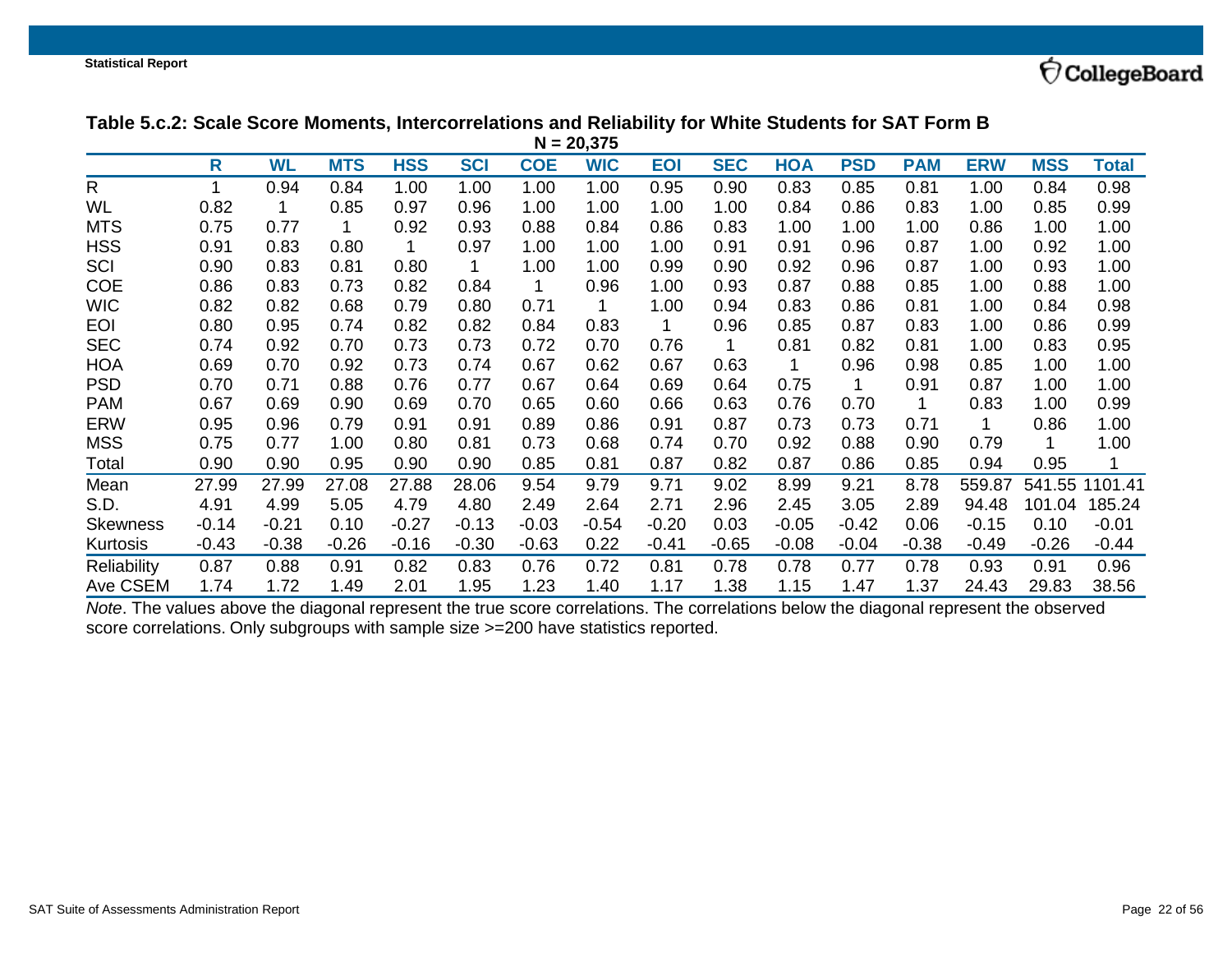### **Table 5.c.3: Scale Score Moments, Intercorrelations and Reliability for Black Students for SAT Form A**

| $N = 222$       |       |           |            |            |            |            |            |            |            |            |            |            |            |            |        |
|-----------------|-------|-----------|------------|------------|------------|------------|------------|------------|------------|------------|------------|------------|------------|------------|--------|
|                 | R     | <b>WL</b> | <b>MTS</b> | <b>HSS</b> | <b>SCI</b> | <b>COE</b> | <b>WIC</b> | <b>EOI</b> | <b>SEC</b> | <b>HOA</b> | <b>PSD</b> | <b>PAM</b> | <b>ERW</b> | <b>MSS</b> | Total  |
| $\mathsf{R}$    | 1     | 0.88      | 0.86       | 1.00       | 1.00       | 1.00       | 1.00       | 0.87       | 0.85       | 0.80       | 0.85       | 0.90       | 1.00       | 0.86       | 1.00   |
| WL              | 0.73  |           | 0.84       | 0.97       | 0.96       | 1.00       | 1.00       | 1.00       | 1.00       | 0.84       | 0.86       | 0.83       | 1.00       | 0.84       | 0.99   |
| <b>MTS</b>      | 0.72  | 0.70      | 1          | 0.94       | 0.96       | 0.90       | 0.82       | 0.85       | 0.81       | 1.00       | 1.00       | 1.00       | 0.87       | 1.00       | 1.00   |
| <b>HSS</b>      | 0.88  | 0.76      | 0.75       |            | 0.98       | 1.00       | 1.00       | 0.96       | 0.95       | 0.88       | 0.98       | 0.96       | 1.00       | 0.94       | 1.00   |
| SCI             | 0.88  | 0.78      | 0.79       | 0.76       | 1          | 1.00       | 1.00       | 1.00       | 0.87       | 0.94       | 0.92       | 1.00       | 1.00       | 0.96       | 1.00   |
| <b>COE</b>      | 0.81  | 0.76      | 0.68       | 0.79       | 0.78       | 1          | 0.94       | 1.00       | 0.90       | 0.89       | 0.88       | 0.90       | 1.00       | 0.90       | 1.00   |
| <b>WIC</b>      | 0.77  | 0.77      | 0.61       | 0.70       | 0.75       | 0.62       | 1          | 1.00       | 0.92       | 0.81       | 0.82       | 0.84       | 1.00       | 0.82       | 0.99   |
| <b>EOI</b>      | 0.68  | 0.92      | 0.67       | 0.71       | 0.77       | 0.76       | 0.77       | 1.         | 0.95       | 0.88       | 0.83       | 0.84       | 1.00       | 0.85       | 0.99   |
| <b>SEC</b>      | 0.65  | 0.89      | 0.62       | 0.68       | 0.65       | 0.62       | 0.62       | 0.68       |            | 0.77       | 0.87       | 0.80       | 1.00       | 0.81       | 0.96   |
| <b>HOA</b>      | 0.62  | 0.65      | 0.90       | 0.65       | 0.71       | 0.62       | 0.55       | 0.64       | 0.55       | 1          | 1.00       | 0.99       | 0.85       | 1.00       | 1.00   |
| <b>PSD</b>      | 0.65  | 0.66      | 0.89       | 0.72       | 0.69       | 0.62       | 0.56       | 0.60       | 0.61       | 0.73       | 1          | 0.93       | 0.88       | 1.00       | 1.00   |
| <b>PAM</b>      | 0.60  | 0.55      | 0.80       | 0.61       | 0.69       | 0.54       | 0.50       | 0.53       | 0.49       | 0.62       | 0.58       | 1          | 0.89       | 1.00       | 1.00   |
| <b>ERW</b>      | 0.93  | 0.93      | 0.76       | 0.88       | 0.89       | 0.84       | 0.83       | 0.86       | 0.83       | 0.68       | 0.71       | 0.62       |            | 0.87       | 1.00   |
| <b>MSS</b>      | 0.72  | 0.70      | 1.00       | 0.75       | 0.79       | 0.68       | 0.61       | 0.67       | 0.62       | 0.90       | 0.89       | 0.80       | 0.76       |            | 1.00   |
| Total           | 0.88  | 0.87      | 0.94       | 0.87       | 0.89       | 0.81       | 0.77       | 0.82       | 0.77       | 0.84       | 0.85       | 0.76       | 0.94       | 0.94       |        |
| Mean            | 21.53 | 21.32     | 20.24      | 21.70      | 21.34      | 6.59       | 6.46       | 6.68       | 5.68       | 5.80       | 5.08       | 5.72       | 428.56     | 404.73     | 833.29 |
| S.D.            | 4.76  | 4.83      | 4.40       | 4.79       | 4.52       | 2.37       | 3.07       | 2.64       | 2.64       | 2.31       | 2.85       | 2.32       | 89.02      | 87.97      | 166.20 |
| <b>Skewness</b> | 0.90  | 0.62      | 1.04       | 0.70       | 0.96       | 0.50       | $-0.05$    | 0.51       | 0.58       | 0.80       | 0.74       | 0.85       | 1.01       | 1.04       | 1.18   |
| Kurtosis        | 0.85  | 0.04      | 1.31       | 0.56       | 1.02       | 0.36       | $-0.70$    | $-0.16$    | 0.44       | 0.65       | 0.06       | 1.16       | 0.76       | 1.31       | 1.26   |
| Reliability     | 0.83  | 0.83      | 0.85       | 0.75       | 0.79       | 0.68       | 0.65       | 0.73       | 0.70       | 0.72       | 0.72       | 0.54       | 0.90       | 0.85       | 0.93   |
| Ave CSEM        | 1.98  | 2.01      | 1.70       | 2.41       | 2.05       | 1.35       | 1.82       | 1.37       | 1.46       | 1.23       | 1.51       | 1.57       | 28.23      | 33.95      | 44.15  |

<span id="page-22-0"></span>*Note*. The values above the diagonal represent the true score correlations. The correlations below the diagonal represent the observed score correlations. Only subgroups with sample size >=200 have statistics reported.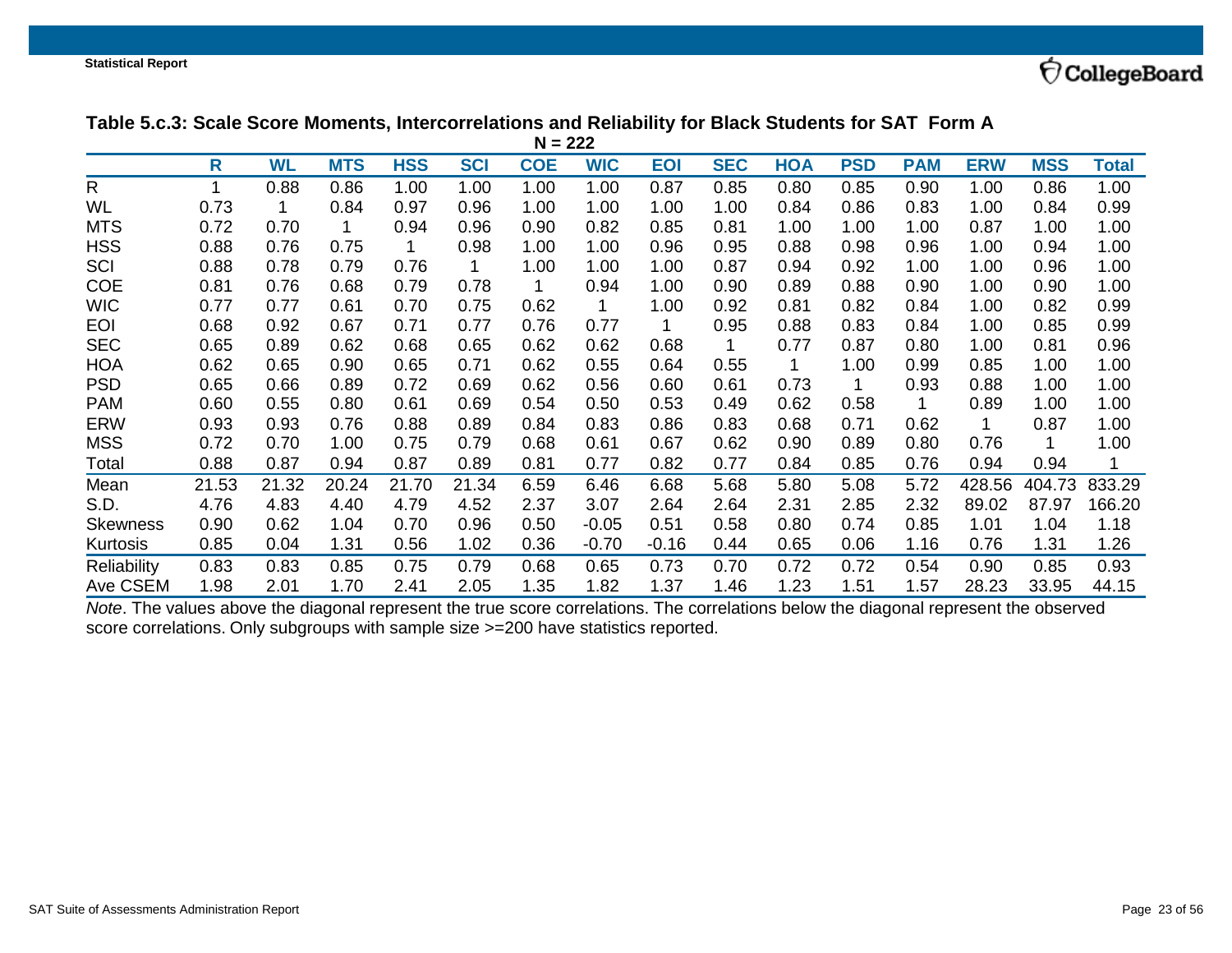#### **Table 5.c.4: Scale Score Moments, Intercorrelations and Reliability for Black Students for SAT Form B**

| $N = 3,869$        |       |           |            |            |            |            |            |            |            |            |            |            |            |            |        |
|--------------------|-------|-----------|------------|------------|------------|------------|------------|------------|------------|------------|------------|------------|------------|------------|--------|
|                    | R     | <b>WL</b> | <b>MTS</b> | <b>HSS</b> | <b>SCI</b> | <b>COE</b> | <b>WIC</b> | <b>EOI</b> | <b>SEC</b> | <b>HOA</b> | <b>PSD</b> | <b>PAM</b> | <b>ERW</b> | <b>MSS</b> | Total  |
| R                  | 1     | 0.91      | 0.84       | 1.00       | 1.00       | 1.00       | 1.00       | 0.91       | 0.89       | 0.83       | 0.81       | 0.79       | 1.00       | 0.84       | 1.00   |
| WL                 | 0.74  |           | 0.84       | 0.98       | 0.97       | 1.00       | 1.00       | 1.00       | 1.00       | 0.83       | 0.82       | 0.79       | 1.00       | 0.84       | 1.00   |
| <b>MTS</b>         | 0.68  | 0.69      | 1          | 0.95       | 0.93       | 0.87       | 0.82       | 0.84       | 0.82       | 1.00       | 1.00       | 1.00       | 0.86       | 1.00       | 1.00   |
| <b>HSS</b>         | 0.85  | 0.75      | 0.72       | 1          | 0.97       | 1.00       | 1.00       | 1.00       | 0.90       | 0.94       | 0.96       | 0.85       | 1.00       | 0.95       | 1.00   |
| SCI                | 0.87  | 0.77      | 0.74       | 0.71       | 1          | 1.00       | 1.00       | 1.00       | 0.91       | 0.91       | 0.96       | 0.83       | 1.00       | 0.93       | 1.00   |
| <b>COE</b>         | 0.79  | 0.75      | 0.63       | 0.73       | 0.77       | 1          | 0.95       | 1.00       | 0.93       | 0.85       | 0.84       | 0.84       | 1.00       | 0.87       | 1.00   |
| <b>WIC</b>         | 0.78  | 0.78      | 0.61       | 0.72       | 0.76       | 0.61       | 1          | 1.00       | 0.94       | 0.80       | 0.82       | 0.76       | 1.00       | 0.82       | 0.99   |
| <b>EOI</b>         | 0.70  | 0.92      | 0.66       | 0.73       | 0.75       | 0.77       | 0.77       |            | 0.96       | 0.83       | 0.83       | 0.79       | 1.00       | 0.84       | 1.00   |
| <b>SEC</b>         | 0.67  | 0.90      | 0.62       | 0.63       | 0.66       | 0.61       | 0.64       | 0.69       |            | 0.81       | 0.79       | 0.77       | 1.00       | 0.82       | 0.98   |
| <b>HOA</b>         | 0.60  | 0.61      | 0.87       | 0.64       | 0.64       | 0.55       | 0.53       | 0.58       | 0.55       | 1          | 0.93       | 0.96       | 0.85       | 1.00       | 1.00   |
| <b>PSD</b>         | 0.59  | 0.60      | 0.83       | 0.65       | 0.67       | 0.54       | 0.54       | 0.57       | 0.53       | 0.61       | 1          | 0.85       | 0.84       | 1.00       | 1.00   |
| <b>PAM</b>         | 0.55  | 0.56      | 0.82       | 0.56       | 0.57       | 0.52       | 0.48       | 0.53       | 0.51       | 0.61       | 0.54       | 1          | 0.81       | 1.00       | 1.00   |
| <b>ERW</b>         | 0.93  | 0.94      | 0.74       | 0.85       | 0.88       | 0.82       | 0.84       | 0.87       | 0.84       | 0.65       | 0.64       | 0.60       |            | 0.86       | 1.00   |
| <b>MSS</b>         | 0.68  | 0.69      | 1.00       | 0.72       | 0.74       | 0.63       | 0.61       | 0.66       | 0.62       | 0.87       | 0.83       | 0.82       | 0.74       |            | 1.00   |
| Total              | 0.87  | 0.87      | 0.93       | 0.85       | 0.87       | 0.78       | 0.78       | 0.82       | 0.78       | 0.81       | 0.78       | 0.76       | 0.93       | 0.93       |        |
| Mean               | 23.28 | 22.86     | 21.81      | 23.26      | 23.03      | 7.24       | 7.26       | 7.12       | 6.28       | 6.69       | 5.93       | 6.27       | 461.45     | 436.15     | 897.60 |
| S.D.               | 4.42  | 4.51      | 4.12       | 4.47       | 4.42       | 2.14       | 2.73       | 2.46       | 2.47       | 2.15       | 2.92       | 2.38       | 83.44      | 82.39      | 154.51 |
| <b>Skewness</b>    | 0.44  | 0.34      | 0.47       | 0.13       | 0.34       | 0.55       | $-0.07$    | 0.27       | 0.60       | 0.32       | 0.12       | 0.40       | 0.51       | 0.47       | 0.61   |
| Kurtosis           | 0.10  | 0.16      | 0.58       | 0.07       | 0.16       | 0.46       | $-0.25$    | 0.03       | 0.41       | $-0.03$    | $-0.55$    | 0.22       | 0.25       | 0.58       | 0.56   |
| <b>Reliability</b> | 0.81  | 0.83      | 0.82       | 0.71       | 0.76       | 0.63       | 0.67       | 0.74       | 0.70       | 0.66       | 0.65       | 0.61       | 0.90       | 0.82       | 0.92   |
| Ave CSEM           | 1.93  | 1.88      | 1.74       | 2.41       | 2.15       | 1.30       | 1.57       | 1.27       | 1.36       | 1.26       | 1.73       | 1.49       | 27.01      | 34.83      | 44.07  |

<span id="page-23-0"></span>*Note*. The values above the diagonal represent the true score correlations. The correlations below the diagonal represent the observed score correlations. Only subgroups with sample size >=200 have statistics reported.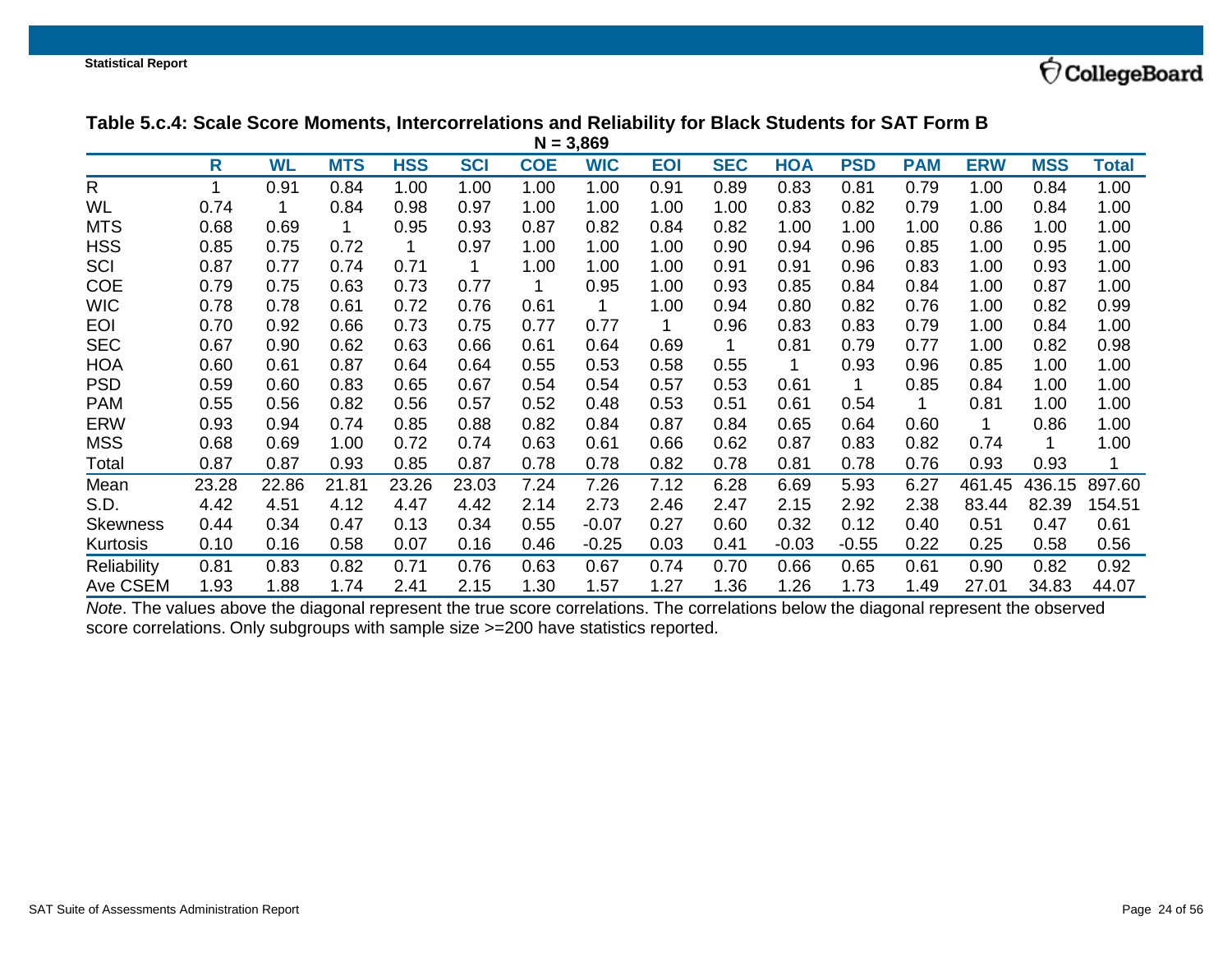## **Table 5.c.5: Scale Score Moments, Intercorrelations and Reliability for Hispanic Students for SAT Form A**

| $N = 305$       |       |           |            |            |            |            |            |            |            |            |            |            |            |            |        |
|-----------------|-------|-----------|------------|------------|------------|------------|------------|------------|------------|------------|------------|------------|------------|------------|--------|
|                 | R     | <b>WL</b> | <b>MTS</b> | <b>HSS</b> | <b>SCI</b> | <b>COE</b> | <b>WIC</b> | <b>EOI</b> | <b>SEC</b> | <b>HOA</b> | <b>PSD</b> | <b>PAM</b> | <b>ERW</b> | <b>MSS</b> | Total  |
| $\mathsf{R}$    |       | 0.90      | 0.81       | 1.00       | 1.00       | 1.00       | 1.00       | 0.90       | 0.83       | 0.83       | 0.81       | 0.75       | 1.00       | 0.81       | 0.99   |
| WL              | 0.74  |           | 0.83       | 0.93       | 0.97       | 1.00       | 0.99       | 1.00       | 1.00       | 0.84       | 0.80       | 0.77       | 1.00       | 0.83       | 1.00   |
| <b>MTS</b>      | 0.67  | 0.69      | 1          | 0.95       | 0.90       | 0.84       | 0.80       | 0.82       | 0.77       | 1.00       | 1.00       | 1.00       | 0.84       | 1.00       | 1.00   |
| <b>HSS</b>      | 0.85  | 0.73      | 0.74       |            | 0.95       | 1.00       | 1.00       | 0.97       | 0.84       | 0.88       | 1.00       | 0.87       | 1.00       | 0.95       | 1.00   |
| SCI             | 0.87  | 0.78      | 0.73       | 0.71       |            | 1.00       | 1.00       | 1.00       | 0.85       | 0.92       | 0.86       | 0.89       | 1.00       | 0.90       | 1.00   |
| <b>COE</b>      | 0.79  | 0.76      | 0.61       | 0.75       | 0.75       |            | 0.88       | 1.00       | 0.86       | 0.85       | 0.82       | 0.82       | 1.00       | 0.84       | 1.00   |
| <b>WIC</b>      | 0.76  | 0.73      | 0.59       | 0.69       | 0.73       | 0.57       | 1          | 1.00       | 0.87       | 0.83       | 0.80       | 0.70       | 1.00       | 0.80       | 0.97   |
| <b>EOI</b>      | 0.69  | 0.91      | 0.64       | 0.70       | 0.76       | 0.78       | 0.71       |            | 0.91       | 0.85       | 0.78       | 0.76       | 1.00       | 0.82       | 0.99   |
| <b>SEC</b>      | 0.64  | 0.90      | 0.60       | 0.61       | 0.64       | 0.59       | 0.60       | 0.66       | 1          | 0.78       | 0.75       | 0.73       | 1.00       | 0.77       | 0.94   |
| <b>HOA</b>      | 0.63  | 0.65      | 0.88       | 0.63       | 0.68       | 0.57       | 0.56       | 0.61       | 0.56       | 1          | 0.94       | 0.96       | 0.86       | 1.00       | 1.00   |
| <b>PSD</b>      | 0.61  | 0.61      | 0.86       | 0.72       | 0.63       | 0.54       | 0.54       | 0.55       | 0.53       | 0.65       | 1          | 0.95       | 0.83       | 1.00       | 1.00   |
| <b>PAM</b>      | 0.49  | 0.51      | 0.80       | 0.54       | 0.57       | 0.48       | 0.41       | 0.47       | 0.45       | 0.58       | 0.57       |            | 0.78       | 1.00       | 1.00   |
| <b>ERW</b>      | 0.93  | 0.94      | 0.73       | 0.84       | 0.88       | 0.83       | 0.80       | 0.86       | 0.83       | 0.68       | 0.65       | 0.54       |            | 0.84       | 1.00   |
| <b>MSS</b>      | 0.67  | 0.69      | 1.00       | 0.74       | 0.73       | 0.61       | 0.59       | 0.64       | 0.60       | 0.88       | 0.86       | 0.80       | 0.73       |            | 1.00   |
| Total           | 0.86  | 0.88      | 0.93       | 0.85       | 0.87       | 0.78       | 0.75       | 0.81       | 0.77       | 0.84       | 0.81       | 0.72       | 0.93       | 0.93       |        |
| Mean            | 21.27 | 20.68     | 20.03      | 21.26      | 21.21      | 6.45       | 5.78       | 6.31       | 5.35       | 5.67       | 5.08       | 5.54       | 419.51     | 400.69     | 820.20 |
| S.D.            | 4.62  | 4.99      | 4.23       | 4.62       | 4.43       | 2.26       | 3.15       | 2.65       | 2.80       | 2.23       | 2.75       | 2.28       | 89.57      | 84.55      | 161.92 |
| <b>Skewness</b> | 0.88  | 0.68      | 0.92       | 0.71       | 0.80       | 0.66       | 0.21       | 0.59       | 0.53       | 0.64       | 0.71       | 0.66       | 0.98       | 0.92       | 1.15   |
| Kurtosis        | 0.96  | 0.13      | 1.80       | 0.68       | 0.96       | 0.78       | $-0.67$    | 0.24       | $-0.15$    | 0.88       | 0.39       | 1.07       | 0.90       | 1.80       | 1.68   |
| Reliability     | 0.81  | 0.83      | 0.84       | 0.73       | 0.78       | 0.63       | 0.65       | 0.72       | 0.73       | 0.70       | 0.69       | 0.52       | 0.90       | 0.84       | 0.92   |
| Ave CSEM        | 1.99  | 2.03      | 1.71       | 2.42       | 2.08       | 1.37       | 1.86       | 1.39       | 1.45       | 1.21       | 1.53       | 1.57       | 28.48      | 34.14      | 44.46  |

<span id="page-24-0"></span>*Note*. The values above the diagonal represent the true score correlations. The correlations below the diagonal represent the observed score correlations. Only subgroups with sample size >=200 have statistics reported.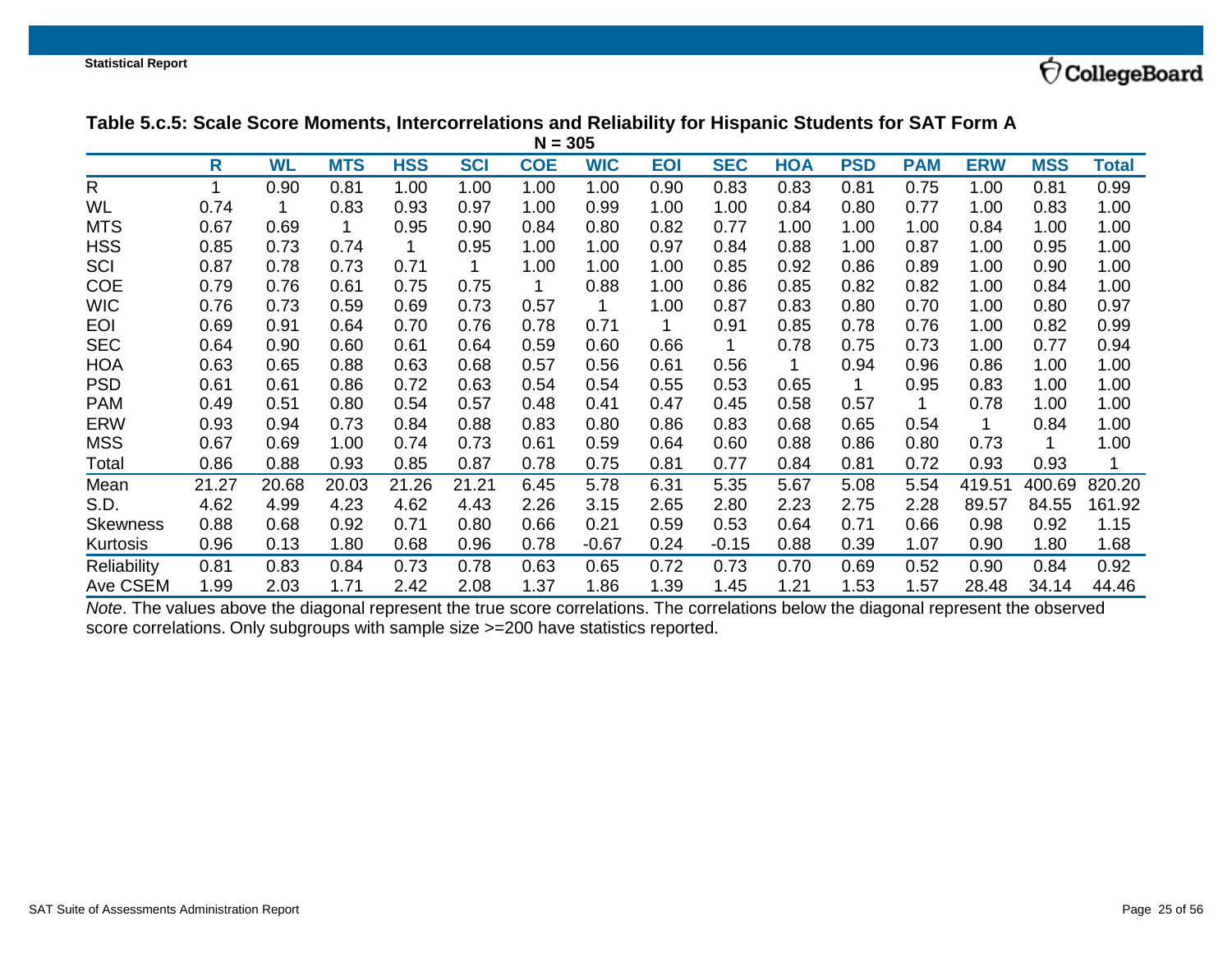## **Table 5.c.6: Scale Score Moments, Intercorrelations and Reliability for Hispanic Students for SAT Form B**

| $N = 6,105$     |         |           |            |            |            |            |            |            |            |            |            |            |            |            |        |
|-----------------|---------|-----------|------------|------------|------------|------------|------------|------------|------------|------------|------------|------------|------------|------------|--------|
|                 | R       | <b>WL</b> | <b>MTS</b> | <b>HSS</b> | <b>SCI</b> | <b>COE</b> | <b>WIC</b> | <b>EOI</b> | <b>SEC</b> | <b>HOA</b> | <b>PSD</b> | <b>PAM</b> | <b>ERW</b> | <b>MSS</b> | Total  |
| R               |         | 0.93      | 0.84       | 1.00       | 1.00       | 1.00       | 1.00       | 0.94       | 0.90       | 0.83       | 0.84       | 0.78       | 1.00       | 0.84       | 1.00   |
| <b>WL</b>       | 0.78    |           | 0.86       | 1.00       | 0.97       | 1.00       | 1.00       | 1.00       | 1.00       | 0.85       | 0.85       | 0.81       | 1.00       | 0.86       | 1.00   |
| <b>MTS</b>      | 0.70    | 0.73      | 1          | 0.96       | 0.93       | 0.88       | 0.85       | 0.87       | 0.84       | 1.00       | 1.00       | 1.00       | 0.87       | 1.00       | 1.00   |
| <b>HSS</b>      | 0.86    | 0.79      | 0.76       |            | 0.97       | 1.00       | 1.00       | 1.00       | 0.94       | 0.95       | 0.99       | 0.84       | 1.00       | 0.96       | 1.00   |
| SCI             | 0.88    | 0.79      | 0.76       | 0.74       |            | 1.00       | 1.00       | 1.00       | 0.90       | 0.90       | 0.96       | 0.83       | 1.00       | 0.93       | 1.00   |
| <b>COE</b>      | 0.80    | 0.78      | 0.66       | 0.76       | 0.79       |            | 0.95       | 1.00       | 0.95       | 0.86       | 0.87       | 0.83       | 1.00       | 0.88       | 1.00   |
| <b>WIC</b>      | 0.80    | 0.80      | 0.65       | 0.75       | 0.78       | 0.64       | 1          | 1.00       | 0.95       | 0.83       | 0.85       | 0.77       | 1.00       | 0.85       | 1.00   |
| <b>EOI</b>      | 0.75    | 0.93      | 0.70       | 0.78       | 0.78       | 0.80       | 0.80       | 1.         | 0.98       | 0.86       | 0.87       | 0.80       | 1.00       | 0.87       | 1.00   |
| <b>SEC</b>      | 0.71    | 0.92      | 0.66       | 0.69       | 0.68       | 0.66       | 0.67       | 0.73       |            | 0.82       | 0.83       | 0.80       | 1.00       | 0.84       | 0.98   |
| <b>HOA</b>      | 0.63    | 0.65      | 0.88       | 0.68       | 0.67       | 0.58       | 0.58       | 0.62       | 0.59       |            | 0.94       | 0.95       | 0.85       | 1.00       | 1.00   |
| <b>PSD</b>      | 0.63    | 0.65      | 0.85       | 0.70       | 0.71       | 0.59       | 0.59       | 0.63       | 0.59       | 0.65       | 1          | 0.86       | 0.86       | 1.00       | 1.00   |
| <b>PAM</b>      | 0.57    | 0.60      | 0.83       | 0.58       | 0.59       | 0.55       | 0.52       | 0.57       | 0.56       | 0.64       | 0.57       |            | 0.81       | 1.00       | 0.99   |
| <b>ERW</b>      | 0.94    | 0.95      | 0.76       | 0.88       | 0.89       | 0.84       | 0.85       | 0.89       | 0.86       | 0.68       | 0.68       | 0.62       | 1          | 0.87       | 1.00   |
| <b>MSS</b>      | 0.70    | 0.73      | 1.00       | 0.76       | 0.76       | 0.66       | 0.65       | 0.70       | 0.66       | 0.88       | 0.85       | 0.83       | 0.76       |            | 1.00   |
| Total           | 0.88    | 0.89      | 0.94       | 0.87       | 0.88       | 0.80       | 0.80       | 0.85       | 0.81       | 0.83       | 0.81       | 0.77       | 0.94       | 0.94       |        |
| Mean            | 23.61   | 23.23     | 22.31      | 23.52      | 23.50      | 7.49       | 7.22       | 7.24       | 6.56       | 6.91       | 6.30       | 6.46       | 468.35     | 446.22     | 914.57 |
| S.D.            | 4.66    | 4.80      | 4.39       | 4.68       | 4.59       | 2.23       | 2.83       | 2.59       | 2.65       | 2.26       | 3.07       | 2.50       | 89.22      | 87.78      | 166.02 |
| <b>Skewness</b> | 0.36    | 0.39      | 0.50       | 0.17       | 0.31       | 0.49       | $-0.01$    | 0.32       | 0.64       | 0.25       | 0.09       | 0.41       | 0.48       | 0.50       | 0.57   |
| Kurtosis        | $-0.13$ | $-0.16$   | 0.36       | $-0.20$    | $-0.10$    | 0.12       | $-0.43$    | $-0.13$    | 0.16       | $-0.19$    | $-0.59$    | 0.14       | $-0.10$    | 0.36       | 0.14   |
| Reliability     | 0.83    | 0.85      | 0.85       | 0.74       | 0.78       | 0.66       | 0.69       | 0.76       | 0.74       | 0.70       | 0.69       | 0.65       | 0.91       | 0.85       | 0.93   |
| Ave CSEM        | 1.93    | 1.88      | 1.72       | 2.40       | 2.15       | 1.30       | 1.58       | 1.27       | 1.37       | 1.25       | 1.71       | 1.48       | 26.96      | 34.41      | 43.71  |

<span id="page-25-0"></span>*Note*. The values above the diagonal represent the true score correlations. The correlations below the diagonal represent the observed score correlations. Only subgroups with sample size >=200 have statistics reported.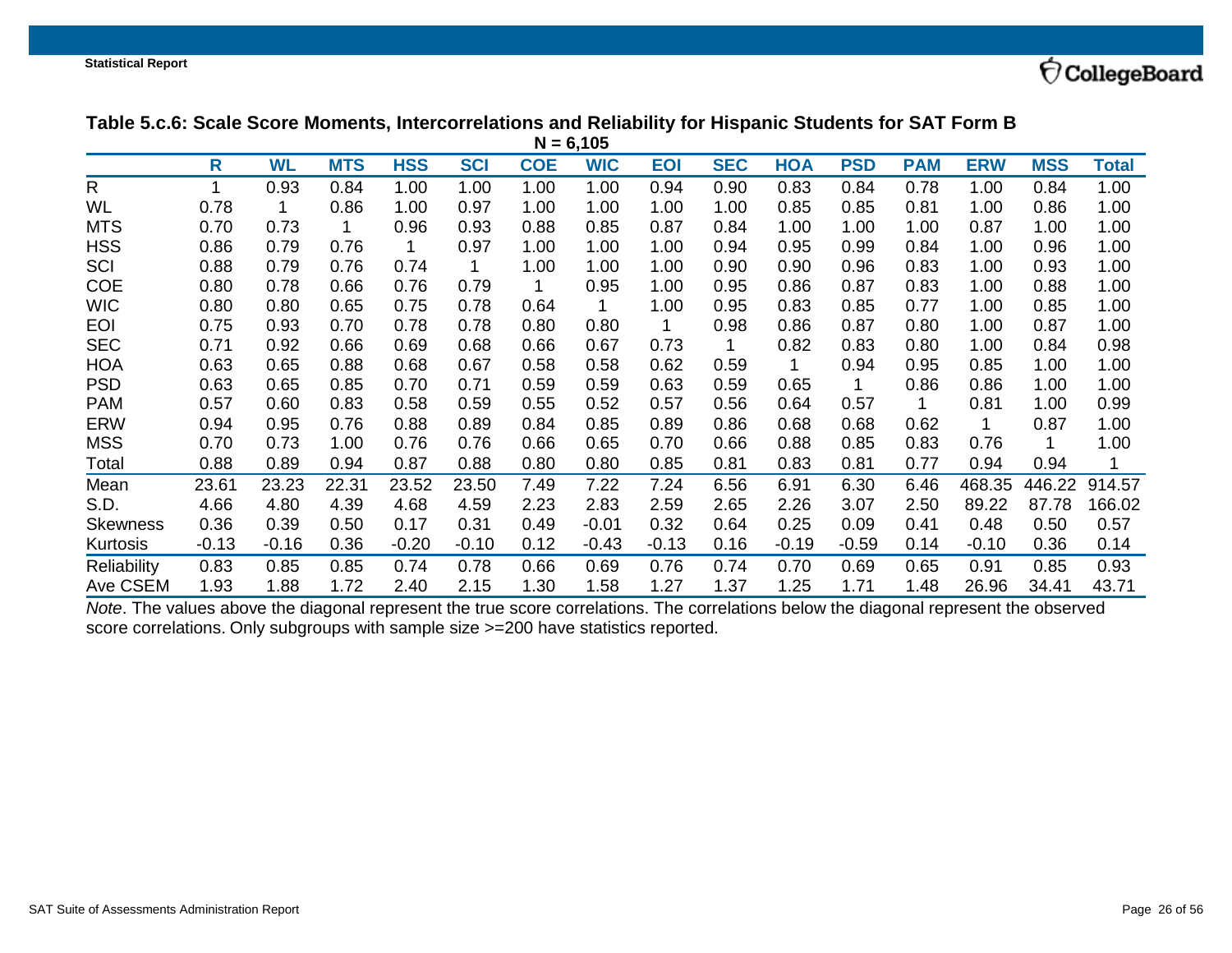### **Table 5.c.7: Scale Score Moments, Intercorrelations and Reliability for Asian Students for SAT Form B**

| $N = 1,705$     |         |           |            |            |            |            |            |            |            |            |            |            |            |            |         |
|-----------------|---------|-----------|------------|------------|------------|------------|------------|------------|------------|------------|------------|------------|------------|------------|---------|
|                 | R       | <b>WL</b> | <b>MTS</b> | <b>HSS</b> | <b>SCI</b> | <b>COE</b> | <b>WIC</b> | <b>EOI</b> | <b>SEC</b> | <b>HOA</b> | <b>PSD</b> | <b>PAM</b> | <b>ERW</b> | <b>MSS</b> | Total   |
| R               | 1       | 0.95      | 0.83       | 1.00       | 1.00       | 1.00       | 1.00       | 0.96       | 0.91       | 0.82       | 0.88       | 0.76       | 1.00       | 0.83       | 0.96    |
| <b>WL</b>       | 0.86    |           | 0.85       | 0.97       | 0.98       | 1.00       | 1.00       | 1.00       | 1.00       | 0.85       | 0.88       | 0.80       | 1.00       | 0.85       | 0.98    |
| <b>MTS</b>      | 0.77    | 0.79      | 1          | 0.89       | 0.92       | 0.88       | 0.80       | 0.84       | 0.84       | 1.00       | 1.00       | 1.00       | 0.85       | 1.00       | 1.00    |
| <b>HSS</b>      | 0.92    | 0.86      | 0.81       |            | 0.97       | 1.00       | 1.00       | 0.99       | 0.92       | 0.90       | 0.96       | 0.81       | 1.00       | 0.89       | 0.99    |
| SCI             | 0.92    | 0.87      | 0.84       | 0.85       |            | 1.00       | 1.00       | 1.00       | 0.92       | 0.91       | 0.97       | 0.85       | 1.00       | 0.92       | 1.00    |
| <b>COE</b>      | 0.89    | 0.86      | 0.77       | 0.86       | 0.88       |            | 0.95       | 1.00       | 0.94       | 0.87       | 0.91       | 0.83       | 1.00       | 0.88       | 0.99    |
| <b>WIC</b>      | 0.86    | 0.86      | 0.69       | 0.83       | 0.83       | 0.76       | 1          | 1.00       | 0.93       | 0.79       | 0.86       | 0.73       | 1.00       | 0.80       | 0.95    |
| <b>EOI</b>      | 0.84    | 0.96      | 0.76       | 0.85       | 0.87       | 0.87       | 0.87       |            | 0.96       | 0.84       | 0.89       | 0.78       | 1.00       | 0.84       | 0.97    |
| <b>SEC</b>      | 0.79    | 0.94      | 0.75       | 0.78       | 0.78       | 0.77       | 0.75       | 0.81       |            | 0.84       | 0.86       | 0.80       | 1.00       | 0.84       | 0.96    |
| <b>HOA</b>      | 0.72    | 0.74      | 0.95       | 0.77       | 0.79       | 0.72       | 0.65       | 0.71       | 0.70       |            | 0.98       | 0.98       | 0.84       | 1.00       | 0.99    |
| <b>PSD</b>      | 0.76    | 0.76      | 0.91       | 0.81       | 0.83       | 0.74       | 0.69       | 0.74       | 0.70       | 0.81       | 1          | 0.92       | 0.89       | 1.00       | 1.00    |
| <b>PAM</b>      | 0.67    | 0.71      | 0.93       | 0.69       | 0.74       | 0.69       | 0.60       | 0.67       | 0.68       | 0.84       | 0.77       | 1          | 0.79       | 1.00       | 0.96    |
| <b>ERW</b>      | 0.96    | 0.97      | 0.81       | 0.92       | 0.93       | 0.91       | 0.89       | 0.93       | 0.89       | 0.76       | 0.79       | 0.71       | 1          | 0.85       | 0.98    |
| <b>MSS</b>      | 0.77    | 0.79      | 1.00       | 0.81       | 0.84       | 0.77       | 0.69       | 0.76       | 0.75       | 0.95       | 0.91       | 0.93       | 0.81       |            | 1.00    |
| Total           | 0.90    | 0.92      | 0.96       | 0.91       | 0.93       | 0.88       | 0.83       | 0.89       | 0.86       | 0.90       | 0.89       | 0.87       | 0.94       | 0.96       | 1       |
| Mean            | 28.98   | 29.13     | 29.56      | 28.87      | 29.41      | 10.12      | 10.18      | 10.31      | 9.63       | 10.16      | 10.03      | 10.31      | 581.10     | 591.28     | 1172.38 |
| S.D.            | 5.42    | 5.62      | 5.98       | 5.25       | 5.42       | 2.72       | 2.95       | 3.03       | 3.24       | 2.83       | 3.26       | 3.25       | 106.46     | 119.60     | 214.95  |
| <b>Skewness</b> | $-0.18$ | $-0.22$   | $-0.08$    | $-0.26$    | $-0.16$    | $-0.14$    | $-0.56$    | $-0.29$    | $-0.09$    | $-0.16$    | $-0.54$    | $-0.22$    | $-0.17$    | $-0.08$    | $-0.09$ |
| Kurtosis        | $-0.57$ | $-0.63$   | $-0.71$    | $-0.23$    | $-0.52$    | $-0.75$    | $-0.04$    | $-0.65$    | $-0.94$    | $-0.46$    | $-0.12$    | $-0.80$    | $-0.67$    | $-0.71$    | $-0.67$ |
| Reliability     | 0.90    | 0.91      | 0.94       | 0.86       | 0.88       | 0.81       | 0.79       | 0.86       | 0.83       | 0.85       | 0.82       | 0.85       | 0.95       | 0.94       | 0.97    |
| Ave CSEM        | 1.69    | 1.70      | 1.41       | 1.94       | 1.90       | 1.19       | 1.36       | 1.14       | 1.34       | 1.10       | 1.39       | 1.24       | 24.01      | 28.27      | 37.09   |

<span id="page-26-0"></span>*Note*. The values above the diagonal represent the true score correlations. The correlations below the diagonal represent the observed score correlations. Only subgroups with sample size >=200 have statistics reported.

 $\bigcirc$ CollegeBoard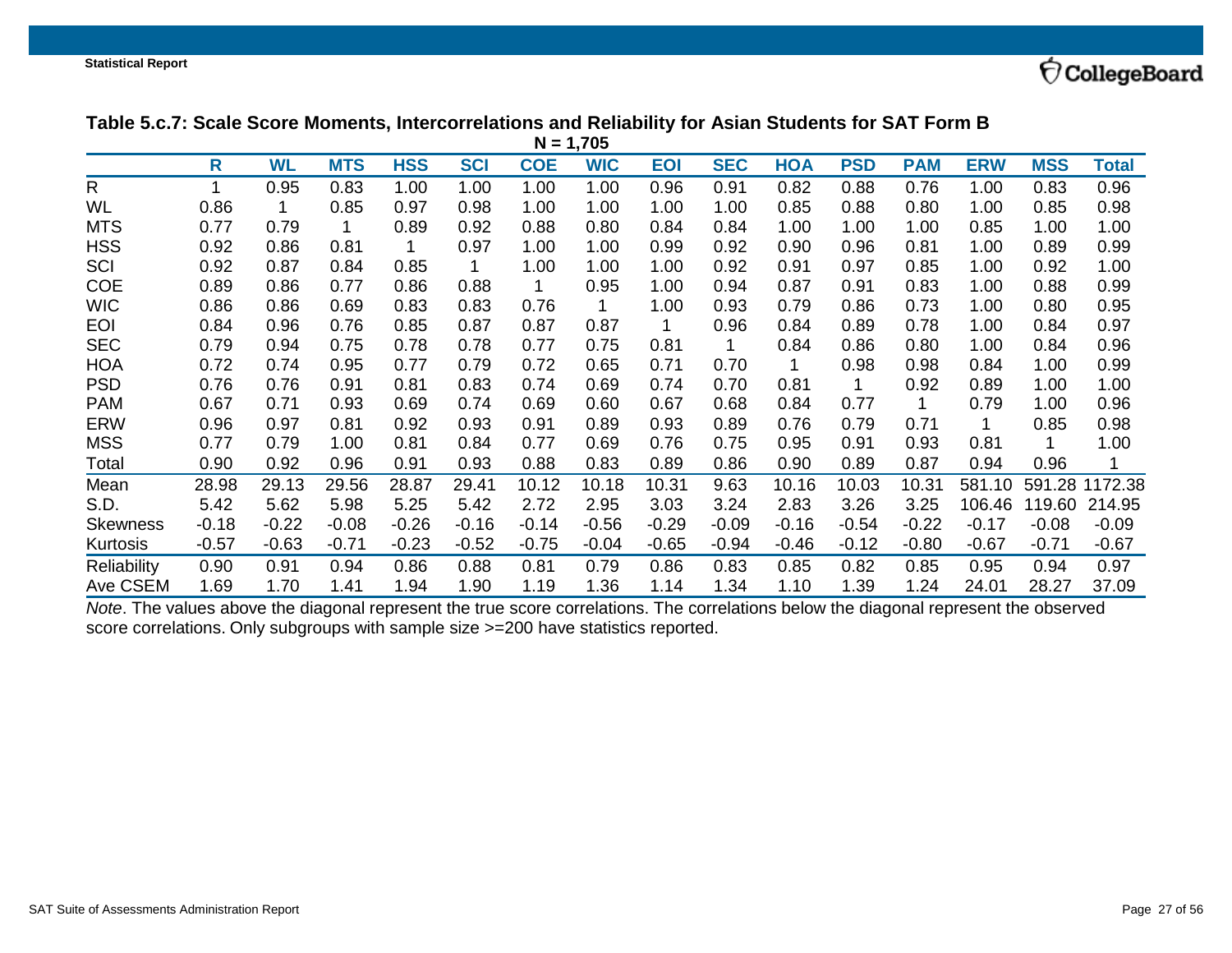## Table 5.c.8: Scale Score Moments, Intercorrelations and Reliability for Two or more races Students for SAT Form B

| $N = 675$       |         |           |            |            |            |            |            |            |            |            |            |            |            |            |         |
|-----------------|---------|-----------|------------|------------|------------|------------|------------|------------|------------|------------|------------|------------|------------|------------|---------|
|                 | R       | <b>WL</b> | <b>MTS</b> | <b>HSS</b> | <b>SCI</b> | <b>COE</b> | <b>WIC</b> | <b>EOI</b> | <b>SEC</b> | <b>HOA</b> | <b>PSD</b> | <b>PAM</b> | <b>ERW</b> | <b>MSS</b> | Total   |
| R               | 1       | 0.97      | 0.86       | 1.00       | 1.00       | 1.00       | 1.00       | 0.99       | 0.91       | 0.86       | 0.87       | 0.82       | 1.00       | 0.86       | 0.99    |
| WL              | 0.85    |           | 0.90       | 0.99       | 0.98       | 1.00       | 1.00       | 1.00       | 1.00       | 0.90       | 0.89       | 0.86       | 1.00       | 0.90       | 1.00    |
| <b>MTS</b>      | 0.77    | 0.81      | 1          | 0.93       | 0.95       | 0.91       | 0.85       | 0.90       | 0.87       | 1.00       | 1.00       | 1.00       | 0.89       | 1.00       | 1.00    |
| <b>HSS</b>      | 0.91    | 0.84      | 0.80       |            | 0.96       | 1.00       | 1.00       | 1.00       | 0.90       | 0.92       | 0.97       | 0.84       | 1.00       | 0.93       | 1.00    |
| SCI             | 0.90    | 0.84      | 0.83       | 0.80       |            | 1.00       | 1.00       | 1.00       | 0.92       | 0.94       | 0.98       | 0.89       | 1.00       | 0.95       | 1.00    |
| <b>COE</b>      | 0.88    | 0.85      | 0.76       | 0.83       | 0.84       |            | 0.97       | 1.00       | 0.94       | 0.92       | 0.90       | 0.88       | 1.00       | 0.91       | 1.00    |
| <b>WIC</b>      | 0.84    | 0.84      | 0.70       | 0.80       | 0.81       | 0.73       | 1          | 1.00       | 0.94       | 0.83       | 0.87       | 0.81       | 1.00       | 0.85       | 0.98    |
| <b>EOI</b>      | 0.84    | 0.95      | 0.78       | 0.85       | 0.84       | 0.86       | 0.85       | 1          | 0.96       | 0.90       | 0.91       | 0.85       | 1.00       | 0.90       | 1.00    |
| <b>SEC</b>      | 0.75    | 0.92      | 0.74       | 0.72       | 0.75       | 0.72       | 0.71       | 0.77       |            | 0.87       | 0.85       | 0.84       | 1.00       | 0.87       | 0.97    |
| <b>HOA</b>      | 0.71    | 0.75      | 0.93       | 0.74       | 0.77       | 0.71       | 0.63       | 0.73       | 0.68       |            | 0.93       | 1.00       | 0.89       | 1.00       | 1.00    |
| <b>PSD</b>      | 0.71    | 0.74      | 0.87       | 0.77       | 0.79       | 0.69       | 0.65       | 0.72       | 0.66       | 0.72       | 1          | 0.87       | 0.89       | 1.00       | 0.99    |
| <b>PAM</b>      | 0.68    | 0.71      | 0.90       | 0.68       | 0.72       | 0.68       | 0.61       | 0.69       | 0.65       | 0.80       | 0.67       | 1          | 0.85       | 1.00       | 0.99    |
| <b>ERW</b>      | 0.96    | 0.96      | 0.82       | 0.91       | 0.91       | 0.90       | 0.87       | 0.93       | 0.87       | 0.76       | 0.75       | 0.72       | 1          | 0.89       | 1.00    |
| <b>MSS</b>      | 0.77    | 0.81      | 1.00       | 0.80       | 0.83       | 0.76       | 0.70       | 0.78       | 0.74       | 0.93       | 0.87       | 0.90       | 0.82       | 1          | 1.00    |
| Total           | 0.90    | 0.92      | 0.96       | 0.90       | 0.91       | 0.87       | 0.82       | 0.89       | 0.84       | 0.89       | 0.85       | 0.85       | 0.95       | 0.96       |         |
| Mean            | 26.76   | 26.71     | 25.55      | 26.61      | 26.73      | 8.96       | 9.12       | 9.07       | 8.30       | 8.33       | 8.35       | 7.95       | 534.61     | 510.93     | 1045.54 |
| S.D.            | 5.09    | 5.14      | 5.25       | 5.09       | 5.06       | 2.57       | 2.82       | 2.85       | 2.93       | 2.58       | 3.24       | 3.01       | 98.35      | 104.96     | 193.98  |
| <b>Skewness</b> | 0.09    | 0.12      | 0.43       | $-0.07$    | 0.11       | 0.14       | $-0.21$    | 0.10       | 0.24       | 0.28       | $-0.19$    | 0.30       | 0.13       | 0.43       | 0.31    |
| Kurtosis        | $-0.67$ | $-0.59$   | $-0.24$    | $-0.50$    | $-0.44$    | $-0.71$    | $-0.35$    | $-0.58$    | $-0.58$    | $-0.20$    | $-0.38$    | $-0.35$    | $-0.68$    | $-0.24$    | $-0.47$ |
| Reliability     | 0.87    | 0.88      | 0.91       | 0.82       | 0.84       | 0.76       | 0.73       | 0.82       | 0.78       | 0.79       | 0.77       | 0.78       | 0.93       | 0.91       | 0.96    |
| Ave CSEM        | 1.80    | 1.76      | 1.58       | 2.14       | 2.02       | 1.25       | 1.46       | 1.20       | 1.38       | 1.19       | 1.57       | 1.41       | 25.18      | 31.52      | 40.34   |

<span id="page-27-0"></span>*Note*. The values above the diagonal represent the true score correlations. The correlations below the diagonal represent the observed score correlations. Only subgroups with sample size >=200 have statistics reported.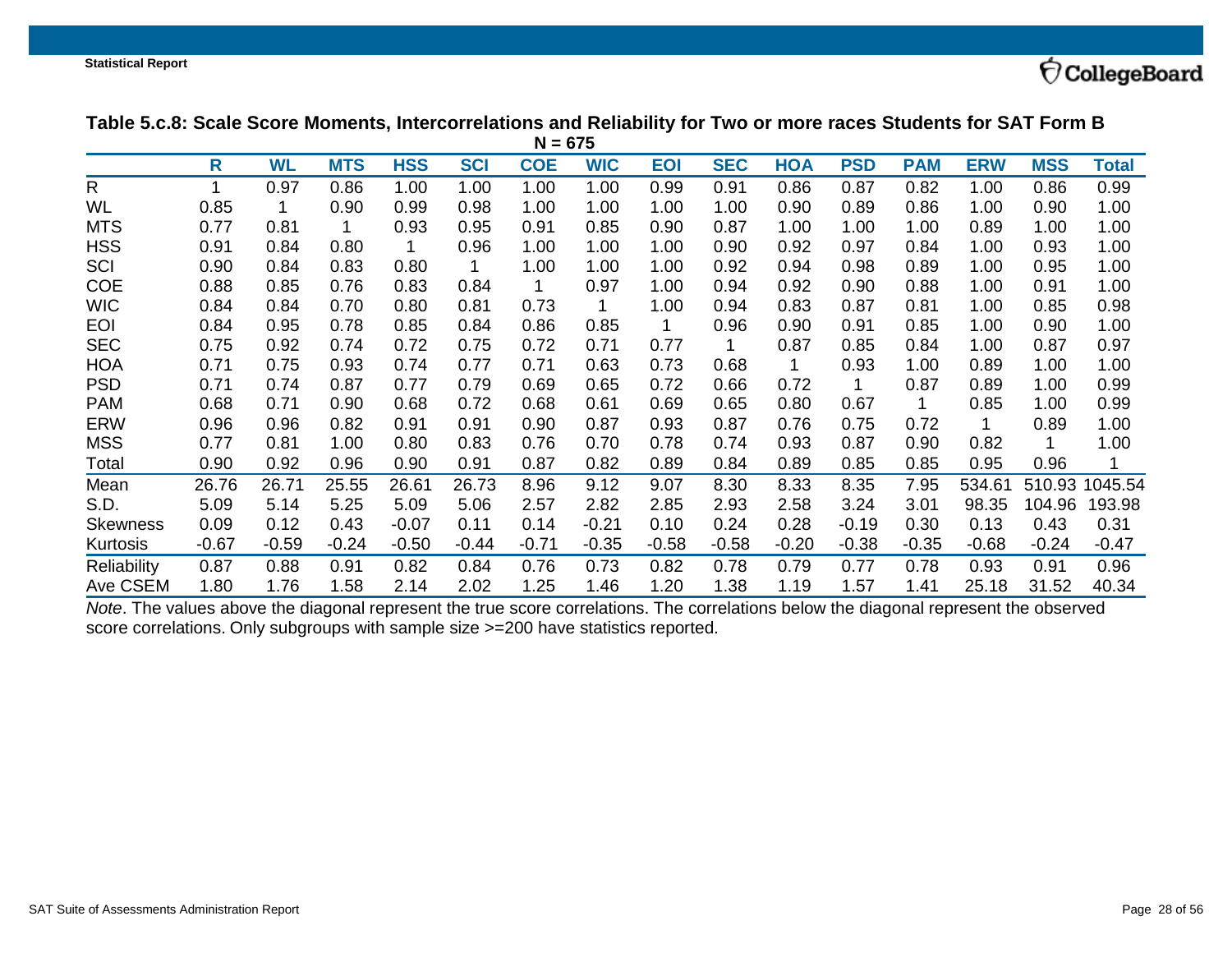

### **Table 6.a: Item Level Completion Rates for SAT Form A**

|                    |                | rabic o.a. nom Ecver Compiendii Kates for | ה ווויט ו והט     |                          |
|--------------------|----------------|-------------------------------------------|-------------------|--------------------------|
| <b>Item Number</b> | <b>Reading</b> | <b>Writing and</b>                        | Math - No         | <b>Math - Calculator</b> |
|                    |                | <b>Language</b>                           | <b>Calculator</b> |                          |
| 1                  | 99.93          | 99.55                                     | 99.11             | 98.81                    |
| $\frac{2}{3}$      | 99.93          | 99.55                                     | 99.11             | 98.81                    |
|                    | 99.93          | 99.55                                     | 99.11             | 98.81                    |
| 4                  | 99.93          | 99.55                                     | 99.11             | 98.81                    |
|                    | 99.93          | 99.55                                     | 99.03             | 98.81                    |
| $\frac{5}{6}$      | 99.93          | 99.55                                     | 99.03             | 98.81                    |
| $\overline{7}$     | 99.93          | 99.55                                     | 99.03             | 98.73                    |
| 8                  | 99.93          | 99.55                                     | 98.96             | 98.66                    |
| 9                  | 99.93          | 99.55                                     | 98.96             | 98.66                    |
|                    |                |                                           |                   |                          |
| 10                 | 99.93          | 99.55                                     | 98.96             | 98.66                    |
| 11                 | 99.93          | 99.55                                     | 98.81             | 98.59                    |
| 12                 | 99.85          | 99.55                                     | 98.81             | 98.59                    |
| 13                 | 99.85          | 99.55                                     | 98.81             | 98.59                    |
| 14                 | 99.85          | 99.55                                     | 98.14             | 98.59                    |
| 15                 | 99.85          | 99.55                                     | 97.92             | 98.59                    |
| 16                 | 99.85          | 99.55                                     | 85.63             | 98.59                    |
| 17                 | 99.85          | 99.55                                     | 80.27             | 98.51                    |
| 18                 | 99.85          | 99.55                                     | 76.17             | 98.44                    |
| 19                 | 99.78          | 99.48                                     | 74.91             | 98.44                    |
| 20                 | 99.63          | 99.48                                     | 68.65             | 98.36                    |
| 21                 | 99.48          | 99.48                                     |                   | 98.29                    |
| 22                 | 99.48          | 99.48                                     |                   | 98.21                    |
| 23                 | 99.33          | 99.11                                     |                   | 98.14                    |
| 24                 | 99.33          | 99.03                                     |                   | 98.14                    |
| 25                 | 99.11          | 98.96                                     |                   | 98.14                    |
| 26                 | 99.11          | 98.88                                     |                   | 98.06                    |
| 27                 | 99.03          | 98.44                                     |                   | 97.92                    |
| 28                 | 98.96          | 98.36                                     |                   | 97.84                    |
|                    |                |                                           |                   |                          |
| 29                 | 98.96          | 98.21                                     |                   | 97.54                    |
| 30                 | 98.88          | 97.99                                     |                   | 97.39                    |
| 31                 | 98.73          | 97.92                                     |                   | 88.38                    |
| 32                 | 98.06          | 97.32                                     |                   | 84.36                    |
| 33                 | 97.92          | 97.17                                     |                   | 82.06                    |
| 34                 | 97.54          | 96.80                                     |                   | 81.46                    |
| 35                 | 97.47          | 96.50                                     |                   | 76.84                    |
| 36                 | 97.32          | 96.05                                     |                   | 73.42                    |
| 37                 | 97.10          | 95.61                                     |                   | 70.14                    |
| 38                 | 96.95          | 95.38                                     |                   | 64.78                    |
| 39                 | 96.87          | 95.31                                     |                   |                          |
| 40                 | 96.28          | 95.01                                     |                   |                          |
| 41                 | 96.28          | 94.56                                     |                   |                          |
| 42                 | 95.98          | 94.12                                     |                   |                          |
| 43                 | 94.94          | 93.60                                     |                   |                          |
| 44                 | 94.79          | 93.52                                     |                   |                          |
| 45                 | 94.27          |                                           |                   |                          |
| 46                 | 93.89          |                                           |                   |                          |
| 47                 | 93.52          |                                           |                   |                          |
| 48                 | 92.48          |                                           |                   |                          |
| 49                 | 92.18          |                                           |                   |                          |
| 50                 | 91.96          |                                           |                   |                          |
| 51                 | 91.36          |                                           |                   |                          |
|                    |                |                                           |                   |                          |
| 52                 | 91.06          |                                           |                   |                          |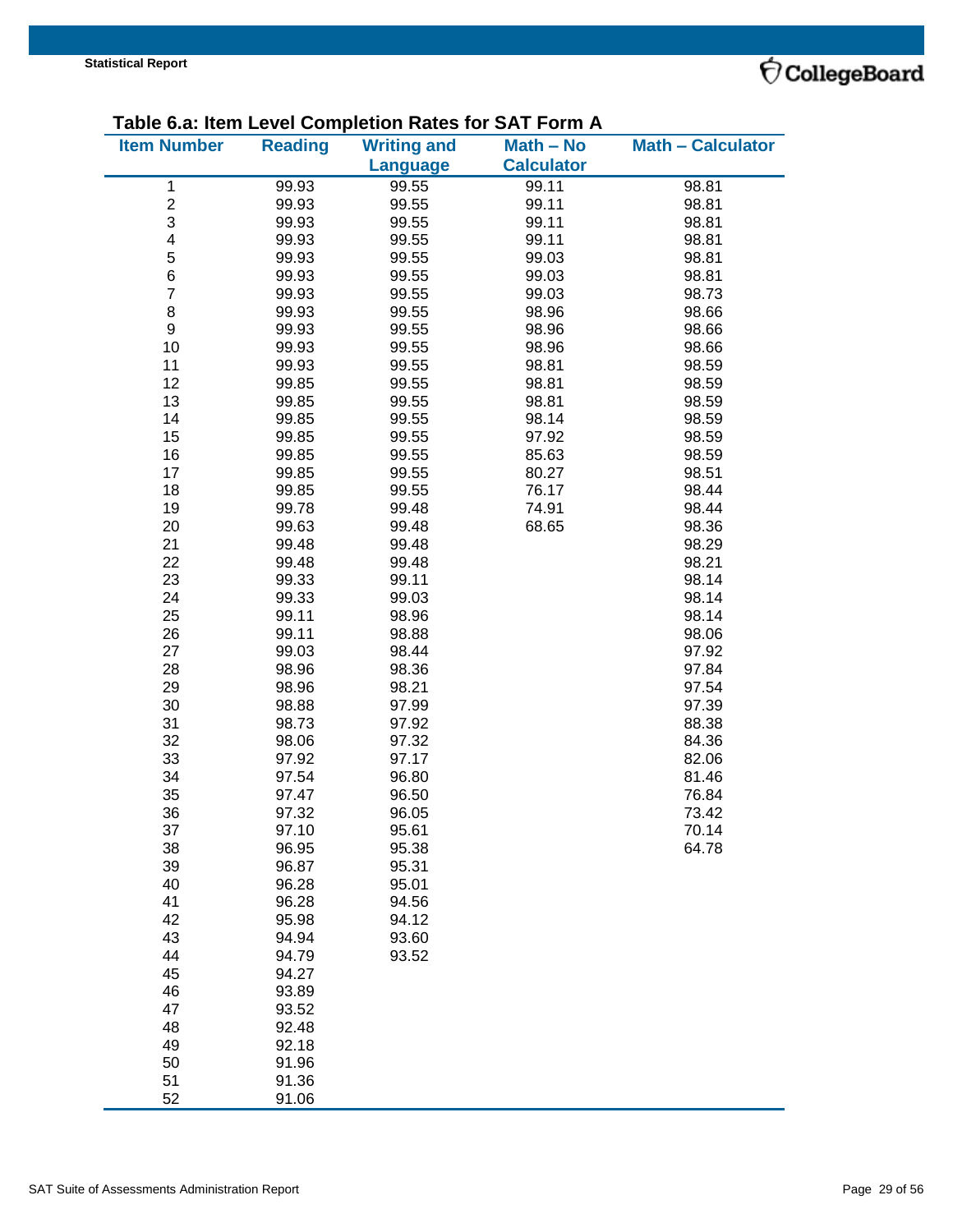

#### **Table 6.b: Item Level Completion Rates for SAT Form B**

| $\frac{1}{2}$ and $\frac{1}{2}$ . Item Level Completion Rates for OAT Form |                |                    |                   |                          |
|----------------------------------------------------------------------------|----------------|--------------------|-------------------|--------------------------|
| <b>Item Number</b>                                                         | <b>Reading</b> | <b>Writing and</b> | Math - No         | <b>Math - Calculator</b> |
|                                                                            |                | <b>Language</b>    | <b>Calculator</b> |                          |
|                                                                            |                |                    |                   |                          |
| $\mathbf 1$                                                                | 99.98          | 99.96              | 99.92             | 99.91                    |
| $\overline{\mathbf{c}}$                                                    | 99.98          | 99.95              | 99.91             | 99.89                    |
| 3                                                                          | 99.98          | 99.94              | 99.90             | 99.88                    |
| $\overline{\mathbf{4}}$                                                    | 99.98          | 99.94              | 99.90             | 99.88                    |
| 5                                                                          | 99.98          | 99.94              | 99.89             | 99.87                    |
| $\,6$                                                                      | 99.97          | 99.94              | 99.88             | 99.86                    |
| $\overline{7}$                                                             | 99.97          | 99.94              | 99.86             | 99.86                    |
| 8                                                                          | 99.97          | 99.94              | 99.84             | 99.85                    |
| $\boldsymbol{9}$                                                           | 99.97          | 99.93              | 99.76             | 99.85                    |
| 10                                                                         |                | 99.93              | 99.73             |                          |
|                                                                            | 99.97          |                    |                   | 99.83                    |
| 11                                                                         | 99.95          | 99.92              | 99.61             | 99.80                    |
| 12                                                                         | 99.94          | 99.92              | 99.45             | 99.79                    |
| 13                                                                         | 99.93          | 99.91              | 99.26             | 99.78                    |
| 14                                                                         | 99.92          | 99.90              | 99.13             | 99.77                    |
| 15                                                                         | 99.91          | 99.90              | 98.72             | 99.75                    |
| 16                                                                         | 99.91          | 99.89              | 90.82             | 99.70                    |
| 17                                                                         | 99.89          | 99.87              | 86.47             | 99.68                    |
| 18                                                                         | 99.87          | 99.86              | 82.40             | 99.67                    |
| 19                                                                         | 99.85          | 99.84              | 75.33             | 99.64                    |
| 20                                                                         | 99.83          | 99.79              | 68.23             | 99.63                    |
|                                                                            |                |                    |                   |                          |
| 21                                                                         | 99.80          | 99.74              |                   | 99.55                    |
| 22                                                                         | 99.71          | 99.74              |                   | 99.44                    |
| 23                                                                         | 99.69          | 99.66              |                   | 99.41                    |
| 24                                                                         | 99.67          | 99.62              |                   | 99.36                    |
| 25                                                                         | 99.64          | 99.57              |                   | 99.31                    |
| 26                                                                         | 99.62          | 99.55              |                   | 99.27                    |
| 27                                                                         | 99.54          | 99.44              |                   | 99.16                    |
| 28                                                                         | 99.52          | 99.34              |                   | 99.06                    |
| 29                                                                         | 99.43          | 99.24              |                   | 98.94                    |
| 30                                                                         | 99.39          | 99.09              |                   | 98.83                    |
| 31                                                                         | 99.28          | 98.93              |                   | 94.05                    |
|                                                                            |                |                    |                   |                          |
| 32                                                                         | 99.19          | 98.80              |                   | 93.59                    |
| 33                                                                         | 98.75          | 98.62              |                   | 91.96                    |
| 34                                                                         | 98.66          | 98.23              |                   | 90.04                    |
| 35                                                                         | 98.51          | 98.09              |                   | 88.43                    |
| 36                                                                         | 98.39          | 97.91              |                   | 81.91                    |
| 37                                                                         | 98.02          | 97.55              |                   | 74.96                    |
| 38                                                                         | 97.85          | 97.32              |                   | 71.90                    |
| 39                                                                         | 97.66          | 97.08              |                   |                          |
| 40                                                                         | 97.30          | 96.66              |                   |                          |
| 41                                                                         | 97.00          | 96.25              |                   |                          |
| 42                                                                         |                |                    |                   |                          |
|                                                                            | 96.75          | 95.94              |                   |                          |
| 43                                                                         | 95.97          | 95.37              |                   |                          |
| 44                                                                         | 95.73          | 95.05              |                   |                          |
| 45                                                                         | 95.39          |                    |                   |                          |
| 46                                                                         | 95.14          |                    |                   |                          |
| 47                                                                         | 94.83          |                    |                   |                          |
| 48                                                                         | 94.62          |                    |                   |                          |
| 49                                                                         | 94.13          |                    |                   |                          |
| 50                                                                         | 93.76          |                    |                   |                          |
| 51                                                                         | 93.47          |                    |                   |                          |
| 52                                                                         | 91.81          |                    |                   |                          |
|                                                                            |                |                    |                   |                          |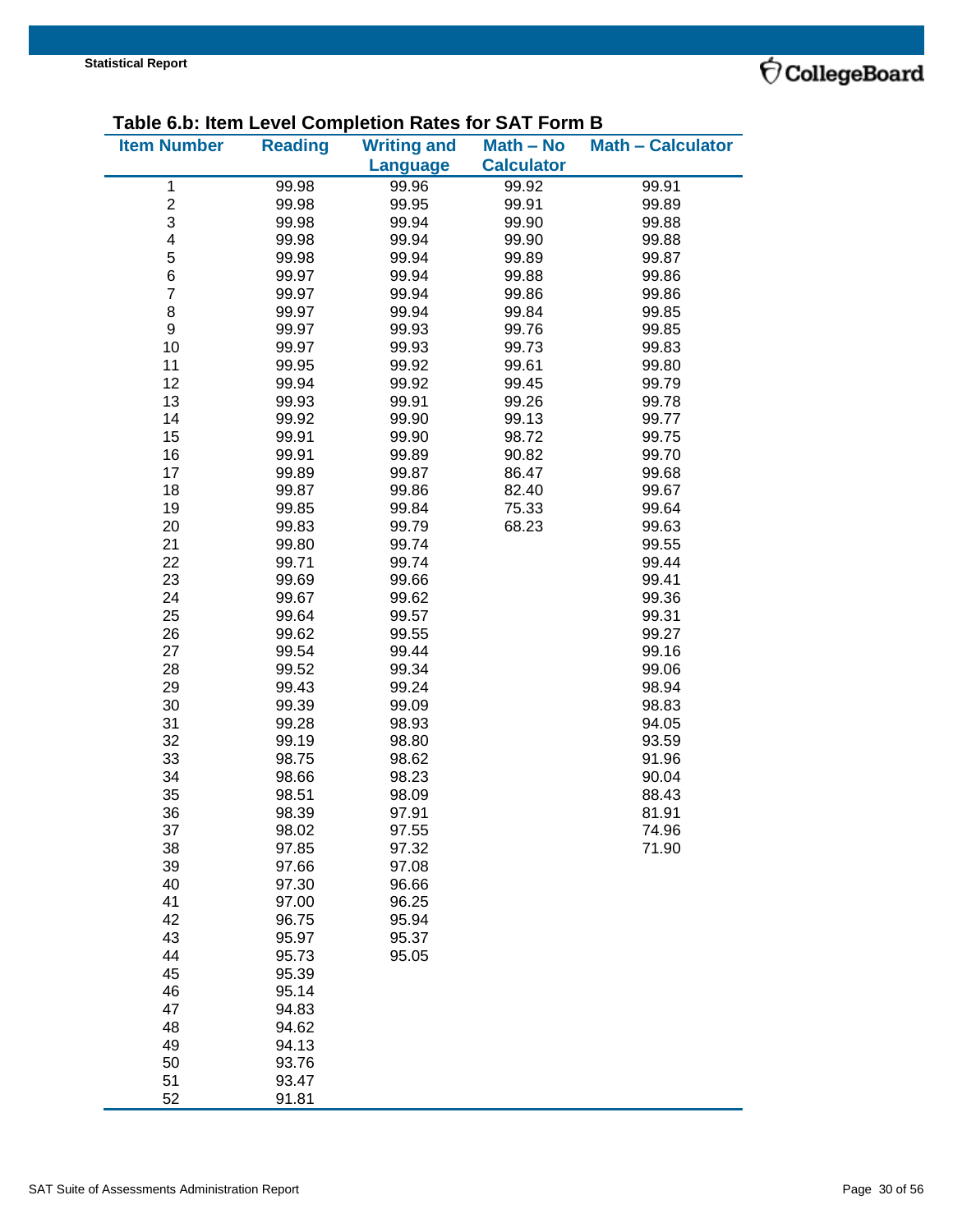| <b>Test</b>          | <b>Category</b>                   | <b>Form A</b> | <b>Form B</b> |
|----------------------|-----------------------------------|---------------|---------------|
| Reading              | # Items Reached by 80%            | 52            | 52            |
|                      | # Items in Section                | 52            | 52            |
|                      | % Completing 75%                  | 96.87         | 97.66         |
|                      | % Completing Section              | 91.06         | 91.81         |
|                      | <b>Mean Not Reached</b>           | 1.14          | 0.83          |
|                      | S.D. Not Reached                  | 4.62          | 3.72          |
|                      | <b>NR Variance/Score Variance</b> | 0.18          | 0.16          |
| Writing and Language | # Items Reached by 80%            | 44            | 44            |
|                      | # Items in Section                | 44            | 44            |
|                      | % Completing 75%                  | 97.17         | 98.62         |
|                      | % Completing Section              | 93.52         | 95.05         |
|                      | <b>Mean Not Reached</b>           | 0.82          | 0.45          |
|                      | S.D. Not Reached                  | 4.10          | 2.59          |
|                      | <b>NR Variance/Score Variance</b> | 0.19          | 0.08          |
| Math - No Calculator | # Items Reached by 80%            | 17            | 18            |
|                      | # Items in Section                | 20            | 20            |
|                      | % Completing 75%                  | 97.92         | 98.72         |
|                      | % Completing Section              | 68.65         | 68.23         |
|                      | <b>Mean Not Reached</b>           | 1.31          | 1.02          |
|                      | S.D. Not Reached                  | 2.67          | 1.90          |
|                      | NR Variance/Score Variance        | 0.38          | 0.19          |
| Math - Calculator    | # Items Reached by 80%            | 34            | 36            |
|                      | # Items in Section                | 38            | 38            |
|                      | % Completing 75%                  | 97.54         | 98.94         |
|                      | % Completing Section              | 64.78         | 71.90         |
|                      | <b>Mean Not Reached</b>           | 2.26          | 1.25          |
|                      | S.D. Not Reached                  | 5.16          | 2.95          |
|                      | <b>NR Variance/Score Variance</b> | 0.33          | 0.14          |

## <span id="page-30-0"></span>**Table 7.a: Section Completion Rates by Timed Section for SAT**

 $\acute{\bigtriangledown}$  CollegeBoard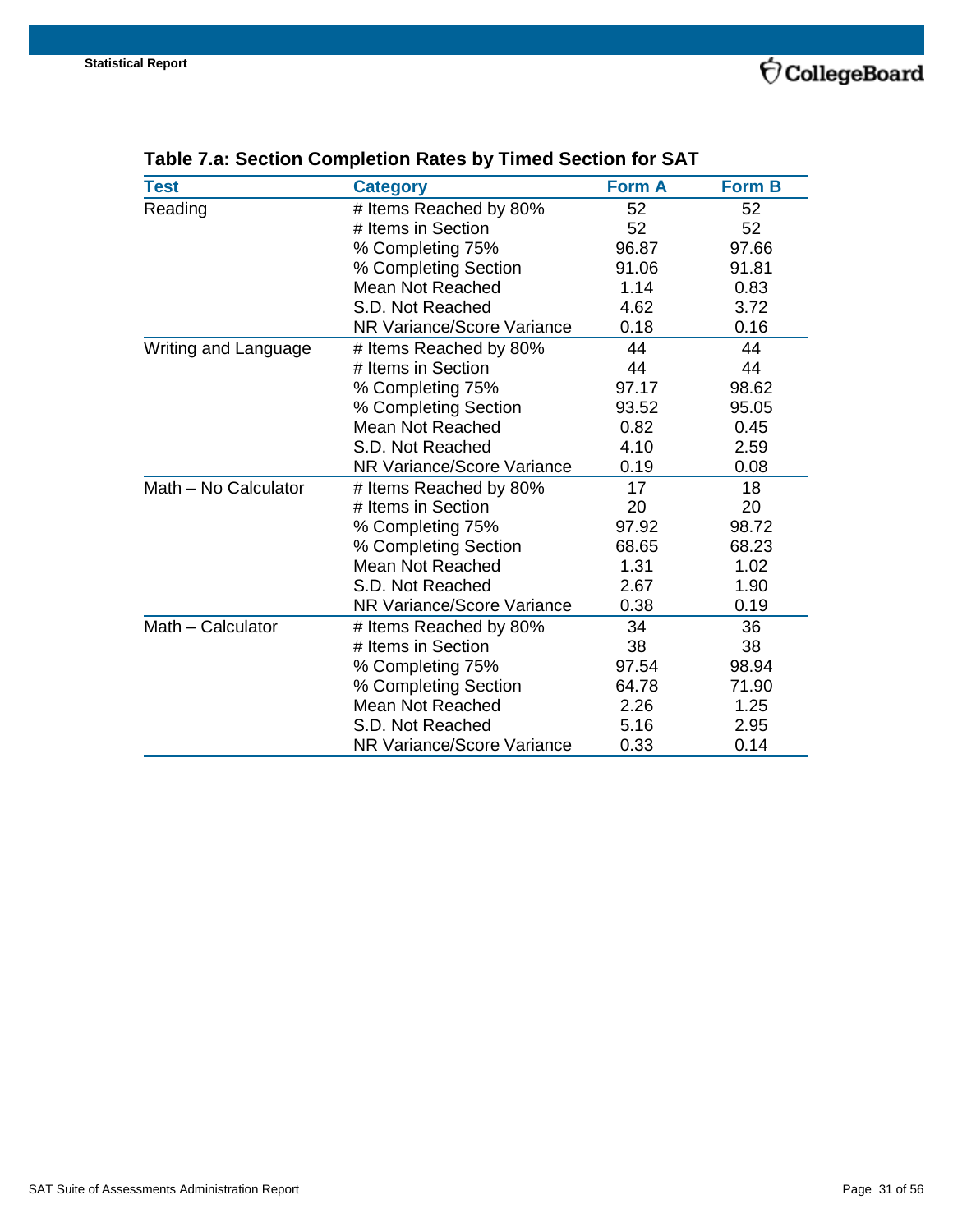## $\acute{\bigtriangledown}$  CollegeBoard

|                      |                                   |             | <b>Form A</b> |             | <b>Form B</b> |
|----------------------|-----------------------------------|-------------|---------------|-------------|---------------|
| <b>Test</b>          | <b>Category</b>                   | <b>Male</b> | <b>Female</b> | <b>Male</b> | <b>Female</b> |
| Reading              | # Items Reached by 80%            | 52          | 52            | 52          | 52            |
|                      | # Items in Section                | 52          | 52            | 52          | 52            |
|                      | % Completing 75%                  | 96.26       | 97.53         | 97.43       | 97.89         |
|                      | % Completing Section              | 90.80       | 91.34         | 92.17       | 91.45         |
|                      | Mean Not Reached                  | 1.34        | 0.93          | 0.89        | 0.77          |
|                      | S.D. Not Reached                  | 5.23        | 3.85          | 4.04        | 3.38          |
|                      | <b>NR Variance/Score Variance</b> | 0.23        | 0.13          | 0.17        | 0.14          |
| Writing and Language | # Items Reached by 80%            | 44          | 44            | 44          | 44            |
|                      | # Items in Section                | 44          | 44            | 44          | 44            |
|                      | % Completing 75%                  | 96.41       | 97.99         | 98.30       | 98.93         |
|                      | % Completing Section              | 92.82       | 94.28         | 94.59       | 95.50         |
|                      | <b>Mean Not Reached</b>           | 1.03        | 0.60          | 0.54        | 0.36          |
|                      | S.D. Not Reached                  | 4.68        | 3.36          | 2.95        | 2.17          |
|                      | NR Variance/Score Variance        | 0.24        | 0.13          | 0.11        | 0.06          |
| Math - No Calculator | # Items Reached by 80%            | 16          | 17            | 18          | 18            |
|                      | # Items in Section                | 20          | 20            | 20          | 20            |
|                      | % Completing 75%                  | 98.28       | 97.53         | 98.62       | 98.82         |
|                      | % Completing Section              | 65.09       | 72.49         | 68.77       | 67.71         |
|                      | Mean Not Reached                  | 1.49        | 1.13          | 1.05        | 0.99          |
|                      | S.D. Not Reached                  | 2.85        | 2.45          | 1.99        | 1.80          |
|                      | NR Variance/Score Variance        | 0.45        | 0.32          | 0.19        | 0.18          |
| Math - Calculator    | # Items Reached by 80%            | 32          | 35            | 36          | 36            |
|                      | # Items in Section                | 38          | 38            | 38          | 38            |
|                      | % Completing 75%                  | 96.98       | 98.15         | 98.65       | 99.23         |
|                      | % Completing Section              | 63.22       | 66.46         | 71.16       | 72.63         |
|                      | <b>Mean Not Reached</b>           | 2.69        | 1.80          | 1.40        | 1.10          |
|                      | S.D. Not Reached                  | 5.98        | 4.04          | 3.28        | 2.57          |
|                      | <b>NR Variance/Score Variance</b> | 0.44        | 0.21          | 0.16        | 0.12          |

## <span id="page-31-0"></span>**Table 7.b: Section Completion Rates by Gender for SAT**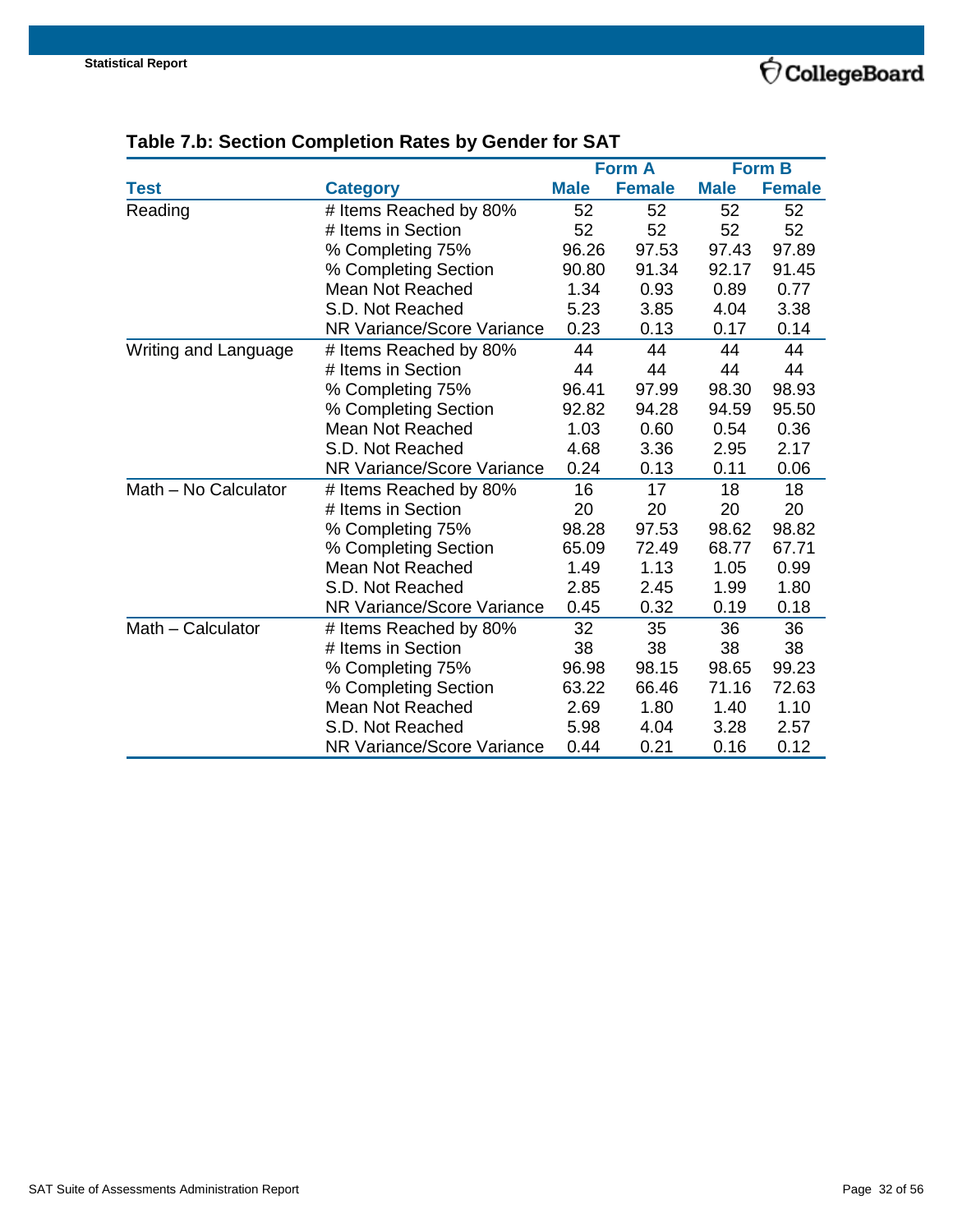<span id="page-32-0"></span>

| Test                 | <b>Category</b>                   | <b>White</b> | <b>Black</b> | <b>Hispanic</b> |
|----------------------|-----------------------------------|--------------|--------------|-----------------|
| Reading              | # Items Reached by 80%            | 52           | 52           | 52              |
|                      | # Items in Section                | 52           | 52           | 52              |
|                      | % Completing 75%                  | 98.74        | 91.89        | 95.08           |
|                      | % Completing Section              | 94.41        | 82.88        | 87.54           |
|                      | Mean Not Reached                  | 0.62         | 2.57         | 1.60            |
|                      | S.D. Not Reached                  | 3.65         | 6.66         | 5.22            |
|                      | <b>NR Variance/Score Variance</b> | 0.13         | 0.64         | 0.43            |
| Writing and Language | # Items Reached by 80%            | 44           | 44           | 44              |
|                      | # Items in Section                | 44           | 44           | 44              |
|                      | % Completing 75%                  | 98.60        | 95.05        | 95.08           |
|                      | % Completing Section              | 97.35        | 83.33        | 91.48           |
|                      | Mean Not Reached                  | 0.42         | 1.66         | 1.30            |
|                      | S.D. Not Reached                  | 3.35         | 4.94         | 5.24            |
|                      | NR Variance/Score Variance        | 0.14         | 0.47         | 0.51            |
| Math - No Calculator | # Items Reached by 80%            | 19           | 15           | 16              |
|                      | # Items in Section                | 20           | 20           | 20              |
|                      | % Completing 75%                  | 98.46        | 96.85        | 97.70           |
|                      | % Completing Section              | 78.21        | 49.55        | 57.38           |
|                      | <b>Mean Not Reached</b>           | 0.80         | 2.33         | 1.85            |
|                      | S.D. Not Reached                  | 2.16         | 3.00         | 3.00            |
|                      | NR Variance/Score Variance        | 0.25         | 0.91         | 1.01            |
| Math - Calculator    | # Items Reached by 80%            | 37           | 30           | 31              |
|                      | # Items in Section                | 38           | 38           | 38              |
|                      | % Completing 75%                  | 98.60        | 95.50        | 97.05           |
|                      | % Completing Section              | 74.44        | 43.24        | 56.07           |
|                      | <b>Mean Not Reached</b>           | 1.27         | 4.23         | 3.13            |
|                      | S.D. Not Reached                  | 4.19         | 6.05         | 5.64            |
|                      | <b>NR Variance/Score Variance</b> | 0.23         | 0.96         | 0.92            |

## **Table 7.c.1: Section Completion Rates by Race/Ethnicity for SAT Form A**

*Note*: Only subgroups with sample size >=200 have statistics reported.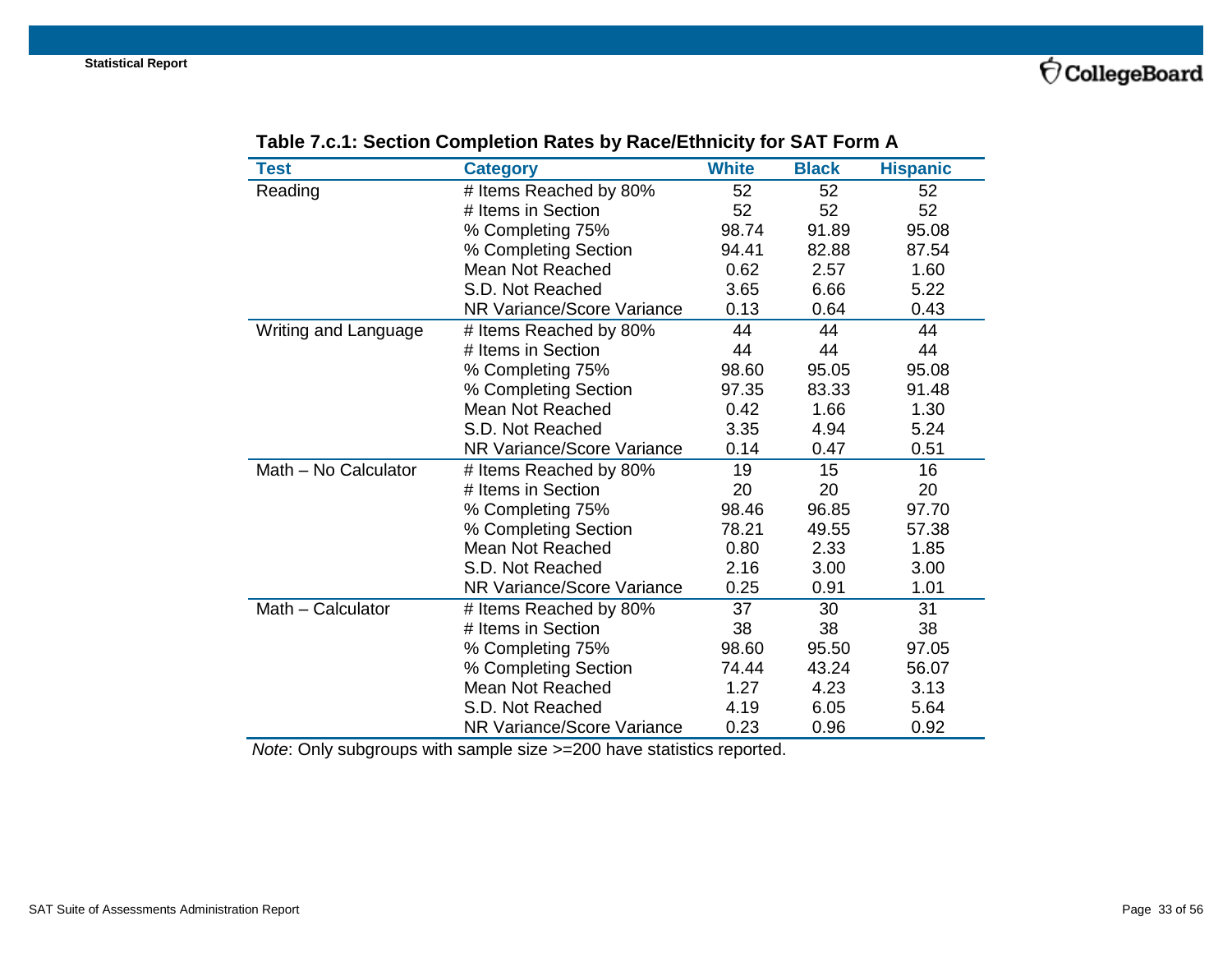<span id="page-33-0"></span>

|                      |                            |              |              |                 |              | <b>Two or</b>               |
|----------------------|----------------------------|--------------|--------------|-----------------|--------------|-----------------------------|
| <b>Test</b>          | <b>Category</b>            | <b>White</b> | <b>Black</b> | <b>Hispanic</b> | <b>Asian</b> | <b>More</b><br><b>Races</b> |
| Reading              | # Items Reached by 80%     | 52           | 52           | 52              | 52           | 52                          |
|                      | # Items in Section         | 52           | 52           | 52              | 52           | 52                          |
|                      | % Completing 75%           | 98.99        | 94.00        | 95.45           | 98.77        | 96.74                       |
|                      | % Completing Section       | 94.51        | 83.92        | 87.49           | 94.25        | 89.33                       |
|                      | Mean Not Reached           | 0.43         | 2.00         | 1.47            | 0.46         | 1.09                        |
|                      | S.D. Not Reached           | 2.44         | 5.97         | 4.99            | 2.80         | 3.93                        |
|                      | NR Variance/Score Variance | 0.07         | 0.63         | 0.39            | 0.08         | 0.19                        |
| Writing and Language | # Items Reached by 80%     | 44           | 44           | 44              | 44           | 44                          |
|                      | # Items in Section         | 44           | 44           | 44              | 44           | 44                          |
|                      | % Completing 75%           | 99.47        | 95.99        | 97.35           | 99.41        | 98.22                       |
|                      | % Completing Section       | 97.27        | 88.08        | 91.65           | 97.18        | 94.37                       |
|                      | Mean Not Reached           | 0.20         | 1.22         | 0.82            | 0.22         | 0.53                        |
|                      | S.D. Not Reached           | 1.57         | 4.37         | 3.52            | 1.85         | 2.54                        |
|                      | NR Variance/Score Variance | 0.04         | 0.36         | 0.20            | 0.04         | 0.09                        |
| Math - No Calculator | # Items Reached by 80%     | 19           | 16           | 16              | 19           | 17                          |
|                      | # Items in Section         | 20           | 20           | 20              | 20           | 20                          |
|                      | % Completing 75%           | 99.30        | 97.03        | 97.77           | 99.30        | 98.96                       |
|                      | % Completing Section       | 73.54        | 53.27        | 58.48           | 76.25        | 64.15                       |
|                      | Mean Not Reached           | 0.73         | 1.79         | 1.57            | 0.64         | 1.15                        |
|                      | S.D. Not Reached           | 1.51         | 2.49         | 2.33            | 1.53         | 1.94                        |
|                      | NR Variance/Score Variance | 0.12         | 0.64         | 0.50            | 0.09         | 0.19                        |
| Math - Calculator    | # Items Reached by 80%     | 37           | 33           | 34              | 37           | 36                          |
|                      | # Items in Section         | 38           | 38           | 38              | 38           | 38                          |
|                      | % Completing 75%           | 99.47        | 97.34        | 98.10           | 99.47        | 99.41                       |
|                      | % Completing Section       | 78.81        | 53.30        | 59.20           | 78.65        | 70.67                       |
|                      | <b>Mean Not Reached</b>    | 0.75         | 2.61         | 2.15            | 0.77         | 1.20                        |
|                      | S.D. Not Reached           | 1.98         | 4.40         | 3.88            | 2.27         | 2.42                        |
|                      | NR Variance/Score Variance | 0.07         | 0.62         | 0.41            | 0.07         | 0.10                        |

## **Table 7.c.2: Section Completion Rates by Race/Ethnicity for SAT Form B**

*Note*: Only subgroups with sample size >=200 have statistics reported.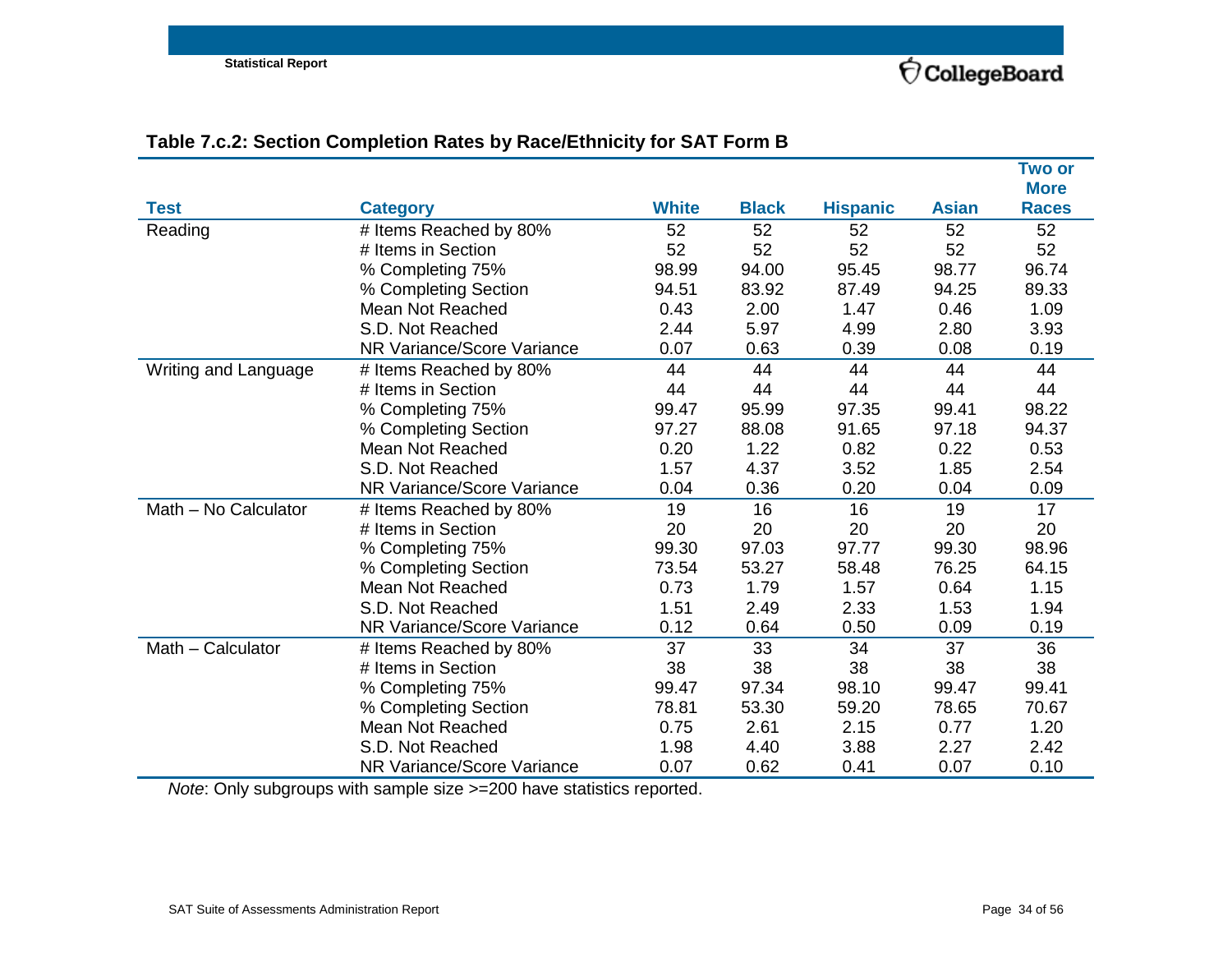

## <span id="page-34-0"></span>**Table 8.a.1: DIF Summary for SAT Form A**

| <b>Reading</b>      | <b>Worst DIF</b> |              |                   |                           |                          | <b>Focal Group</b> |                |                |
|---------------------|------------------|--------------|-------------------|---------------------------|--------------------------|--------------------|----------------|----------------|
|                     |                  |              |                   |                           |                          |                    |                | <b>Two or</b>  |
|                     | <b>Number of</b> | $%$ of       | <b>Summary</b>    |                           |                          |                    |                | more           |
| <b>Category</b>     | <b>Items</b>     | <b>Items</b> | <b>Statistics</b> | <b>Female</b>             | <b>Black</b>             | <b>Hispanic</b>    | <b>Asian</b>   | races          |
| $C+$                | 0                | 0.00         |                   | $\boldsymbol{0}$          |                          | $\overline{0}$     |                |                |
| $B+$                | 3                | 5.77         |                   | $\overline{2}$            |                          | 1                  |                |                |
| A                   | 46               | 88.46        |                   | 48                        |                          | 41                 |                |                |
| B-                  | 3                | 5.77         |                   | $\overline{2}$            |                          | 1                  |                |                |
| $C -$               | 0                | 0.00         |                   | $\mathbf 0$               |                          | $\mathbf 0$        |                |                |
|                     |                  |              | N                 | 52                        |                          | 43                 |                |                |
|                     |                  |              | <b>MEAN</b>       | 0.01                      |                          | $-0.02$            |                |                |
|                     |                  |              | <b>SD</b>         | 0.58                      |                          | 0.48               |                |                |
|                     |                  |              | <b>MIN</b>        | $-1.35$                   |                          | $-1.37$            |                |                |
|                     |                  |              | <b>MAX</b>        | 1.55                      |                          | 1.20               |                |                |
| <b>Writing and</b>  |                  |              |                   |                           |                          |                    |                |                |
| <b>Language</b>     | <b>Worst DIF</b> |              |                   |                           |                          | <b>Focal Group</b> |                |                |
|                     |                  |              |                   |                           |                          |                    |                | <b>Two or</b>  |
|                     | <b>Number of</b> | $%$ of       | <b>Summary</b>    |                           |                          |                    |                | more           |
| <b>Category</b>     | <b>Items</b>     | <b>Items</b> | <b>Statistics</b> | <b>Female</b>             | <b>Black</b>             | <b>Hispanic</b>    | <b>Asian</b>   | races          |
| $C+$                | $\pmb{0}$        | 0.00         |                   | $\mathbf 0$               | $\boldsymbol{0}$         | $\mathbf 0$        |                |                |
| B+                  | 8                | 18.18        |                   | 3                         | $\overline{2}$           | 3                  |                |                |
| A                   | 34               | 77.27        |                   | 38                        | 24                       | 37                 |                |                |
| B-                  | $\overline{2}$   | 4.55         |                   | 3                         | $\mathbf 0$              | 1                  |                |                |
| $C -$               | 0                | 0.00         |                   | $\overline{0}$            | $\overline{0}$           | 0                  |                |                |
|                     |                  |              | $\mathsf{N}$      | 44                        | 26                       | 41                 |                |                |
|                     |                  |              | <b>MEAN</b>       | 0.04                      | 0.19                     | 0.00               |                |                |
|                     |                  |              | <b>SD</b>         | 0.67                      | 0.71                     | 0.62               |                |                |
|                     |                  |              | <b>MIN</b>        | $-1.25$                   | $-1.03$                  | $-1.13$            |                |                |
|                     |                  |              | <b>MAX</b>        | 1.74                      | 1.54                     | 1.34               |                |                |
| <b>Math</b>         | <b>Worst DIF</b> |              |                   |                           |                          | <b>Focal Group</b> |                |                |
|                     |                  |              |                   |                           |                          |                    |                | <b>Two or</b>  |
|                     | <b>Number of</b> | $%$ of       | <b>Summary</b>    |                           |                          |                    |                | more           |
| <b>Category</b>     | <b>Items</b>     | <b>Items</b> | <b>Statistics</b> | <b>Female</b>             | <b>Black</b>             | <b>Hispanic</b>    | <b>Asian</b>   | races          |
| $C+$                | $\mathbf 0$      | 0.00         |                   | $\mathbf 0$               | $\overline{\phantom{0}}$ | $\mathbf 0$        | $\overline{a}$ | $\blacksquare$ |
| B+                  | 6                | 10.34        |                   | $\ensuremath{\mathsf{3}}$ |                          | $\sqrt{3}$         |                |                |
| A                   | 46               | 79.31        |                   | 53                        |                          | 38                 |                |                |
| $\mathsf B\text{-}$ | 6                | 10.34        |                   | $\overline{2}$            |                          | 4                  |                |                |
| $C -$               | $\mathsf 0$      | 0.00         |                   | $\mathbf 0$               |                          | $\mathbf 0$        |                |                |
|                     |                  |              | $\mathsf{N}$      | $\overline{58}$           |                          | 45                 |                |                |
|                     |                  |              | <b>MEAN</b>       | $-0.03$                   |                          | 0.07               |                |                |
|                     |                  |              | <b>SD</b>         | 0.65                      |                          | 0.62               |                |                |
|                     |                  |              | <b>MIN</b>        | $-1.45$                   |                          | $-1.26$            |                |                |
|                     |                  |              | <b>MAX</b>        | 1.66                      |                          | 1.62               |                |                |

*Note.* The summary statistics are from the distribution of Mantel-Haenszel D-DIF statistics within each group. If a test taker selected more than one race then they were included in the Two or More Races category. Only subgroups with sample size >=200 have statistics reported.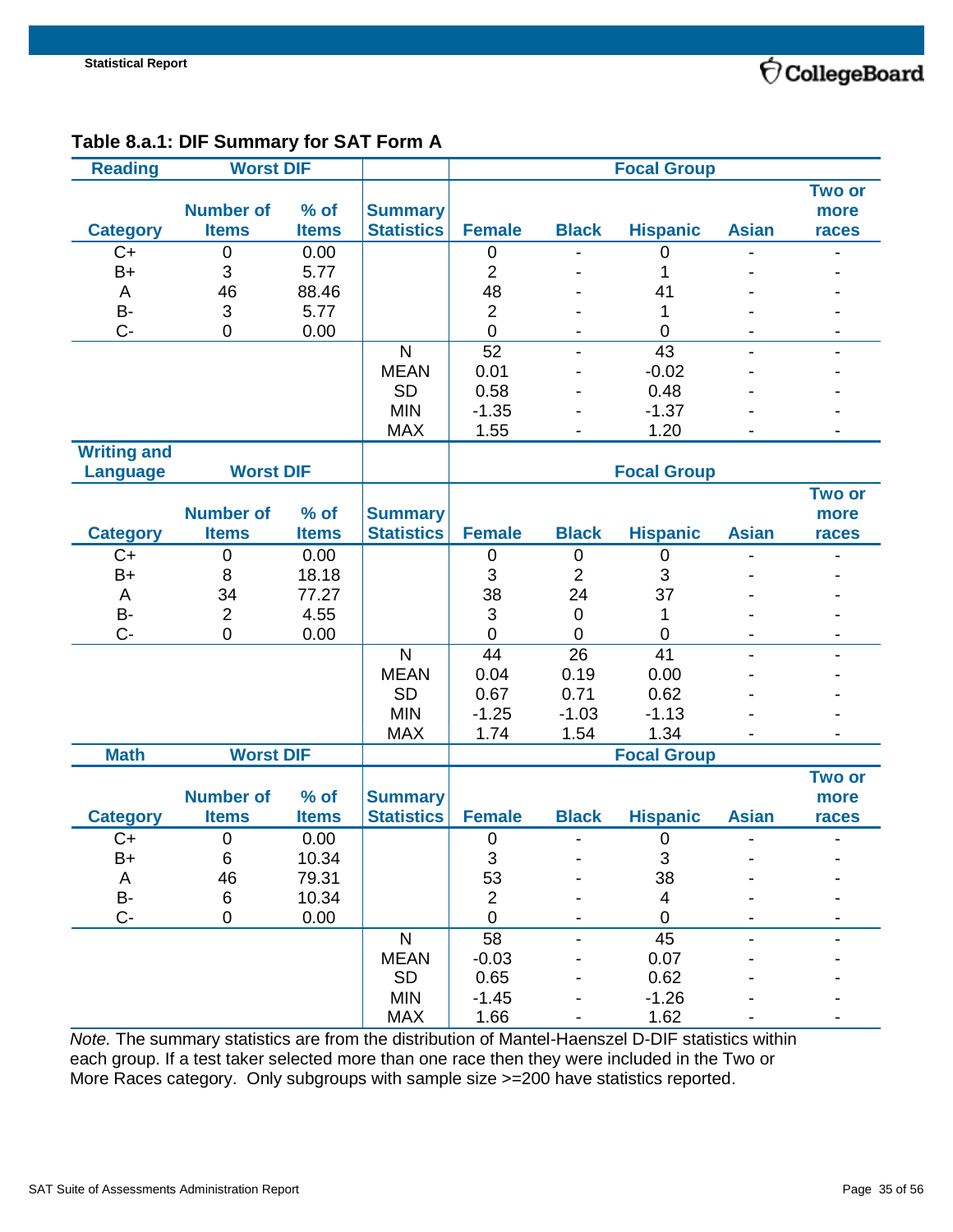

## <span id="page-35-0"></span>**Table 8.a.1: DIF Summary for SAT Form B**

| <b>Reading</b>     | <b>Worst DIF</b> |              |                   |                  |                | <b>Focal Group</b> |                |                |
|--------------------|------------------|--------------|-------------------|------------------|----------------|--------------------|----------------|----------------|
|                    |                  |              |                   |                  |                |                    |                | <b>Two or</b>  |
|                    | <b>Number of</b> | $%$ of       | <b>Summary</b>    |                  |                |                    |                | more           |
| <b>Category</b>    | <b>Items</b>     | <b>Items</b> | <b>Statistics</b> | <b>Female</b>    | <b>Black</b>   | <b>Hispanic</b>    | <b>Asian</b>   | races          |
| $C+$               | 0                | 0.00         |                   | $\boldsymbol{0}$ | $\mathbf 0$    | 0                  | $\mathbf 0$    | $\mathbf 0$    |
| B+                 | 1                | 1.92         |                   | $\overline{0}$   | 1              | $\overline{0}$     | $\overline{0}$ | 0              |
| A                  | 49               | 94.23        |                   | 51               | 49             | 51                 | 52             | 52             |
| B-                 | $\overline{2}$   | 3.85         |                   | 1                | $\overline{2}$ | 1                  | $\overline{0}$ | 0              |
| $C -$              | 0                | 0.00         |                   | $\boldsymbol{0}$ | $\mathbf 0$    | $\mathbf 0$        | $\mathbf 0$    | 0              |
|                    |                  |              | $\mathsf{N}$      | 52               | 52             | 52                 | 52             | 52             |
|                    |                  |              | <b>MEAN</b>       | 0.01             | 0.04           | 0.02               | $-0.01$        | 0.03           |
|                    |                  |              | <b>SD</b>         | 0.37             | 0.45           | 0.32               | 0.38           | 0.30           |
|                    |                  |              | <b>MIN</b>        | $-1.03$          | $-1.21$        | $-1.08$            | $-0.92$        | $-0.81$        |
|                    |                  |              | <b>MAX</b>        | 0.70             | 1.15           | 0.75               | 0.83           | 0.56           |
| <b>Writing and</b> |                  |              |                   |                  |                |                    |                |                |
| <b>Language</b>    | <b>Worst DIF</b> |              |                   |                  |                | <b>Focal Group</b> |                |                |
|                    |                  |              |                   |                  |                |                    |                | <b>Two or</b>  |
|                    | <b>Number of</b> | $%$ of       | <b>Summary</b>    |                  |                |                    |                | more           |
| <b>Category</b>    | <b>Items</b>     | <b>Items</b> | <b>Statistics</b> | <b>Female</b>    | <b>Black</b>   | <b>Hispanic</b>    | <b>Asian</b>   | races          |
| $C+$               | 0                | 0.00         |                   | $\pmb{0}$        | 0              | 0                  | $\pmb{0}$      | 0              |
| $B+$               | 1                | 2.27         |                   | 0                | 0              | 0                  | 1              | 0              |
| A                  | 41               | 93.18        |                   | 43               | 44             | 44                 | 42             | 44             |
| <b>B-</b>          | 1                | 2.27         |                   | 0                | 0              | 0                  | 1              | $\mathbf 0$    |
| $C -$              | 1                | 2.27         |                   | 1                | $\overline{0}$ | $\overline{0}$     | $\overline{0}$ | 0              |
|                    |                  |              | $\mathsf{N}$      | 44               | 44             | 44                 | 44             | 44             |
|                    |                  |              | <b>MEAN</b>       | 0.02             | 0.03           | 0.02               | 0.01           | 0.03           |
|                    |                  |              | <b>SD</b>         | 0.52             | 0.38           | 0.28               | 0.46           | 0.25           |
|                    |                  |              | <b>MIN</b>        | $-1.55$          | $-0.88$        | $-0.64$            | $-1.02$        | $-0.63$        |
|                    |                  |              | <b>MAX</b>        | 0.99             | 0.64           | 0.49               | 1.01           | 0.52           |
| <b>Math</b>        | <b>Worst DIF</b> |              |                   |                  |                | <b>Focal Group</b> |                |                |
|                    |                  |              |                   |                  |                |                    |                | <b>Two or</b>  |
|                    | <b>Number of</b> | $%$ of       | <b>Summary</b>    |                  |                |                    |                | more           |
| <b>Category</b>    | <b>Items</b>     | <b>Items</b> | <b>Statistics</b> | <b>Female</b>    | <b>Black</b>   | <b>Hispanic</b>    | <b>Asian</b>   | races          |
| $C+$               | 0                | 0.00         |                   | $\mathbf 0$      | $\mathbf 0$    | $\mathbf 0$        | $\mathbf 0$    | $\mathbf 0$    |
| B+                 | 0                | 0.00         |                   | 0                | $\mathbf 0$    | $\mathbf 0$        | $\mathbf 0$    | $\mathbf 0$    |
| A                  | 56               | 96.55        |                   | 56               | 57             | 58                 | 57             | 58             |
| B-                 | $\overline{c}$   | 3.45         |                   | $\overline{2}$   | 1              | 0                  | 1              | 0              |
| C-                 | 0                | 0.00         |                   | $\mathbf 0$      | $\mathbf 0$    | $\overline{0}$     | $\mathbf 0$    | $\overline{0}$ |
|                    |                  |              | $\mathsf{N}$      | 58               | 58             | 58                 | 58             | 58             |
|                    |                  |              | <b>MEAN</b>       | $-0.02$          | 0.01           | 0.01               | 0.02           | 0.05           |
|                    |                  |              | <b>SD</b>         | 0.43             | 0.44           | 0.28               | 0.44           | 0.24           |
|                    |                  |              | <b>MIN</b>        | $-1.35$          | $-1.30$        | $-0.57$            | $-1.14$        | $-0.43$        |
|                    |                  |              | <b>MAX</b>        | 0.78             | 0.82           | 0.59               | 0.88           | 0.65           |

*Note.* The summary statistics are from the distribution of Mantel-Haenszel D-DIF statistics within each group. If a test taker selected more than one race then they were included in the Two or More Races category. Only subgroups with sample size >=200 have statistics reported.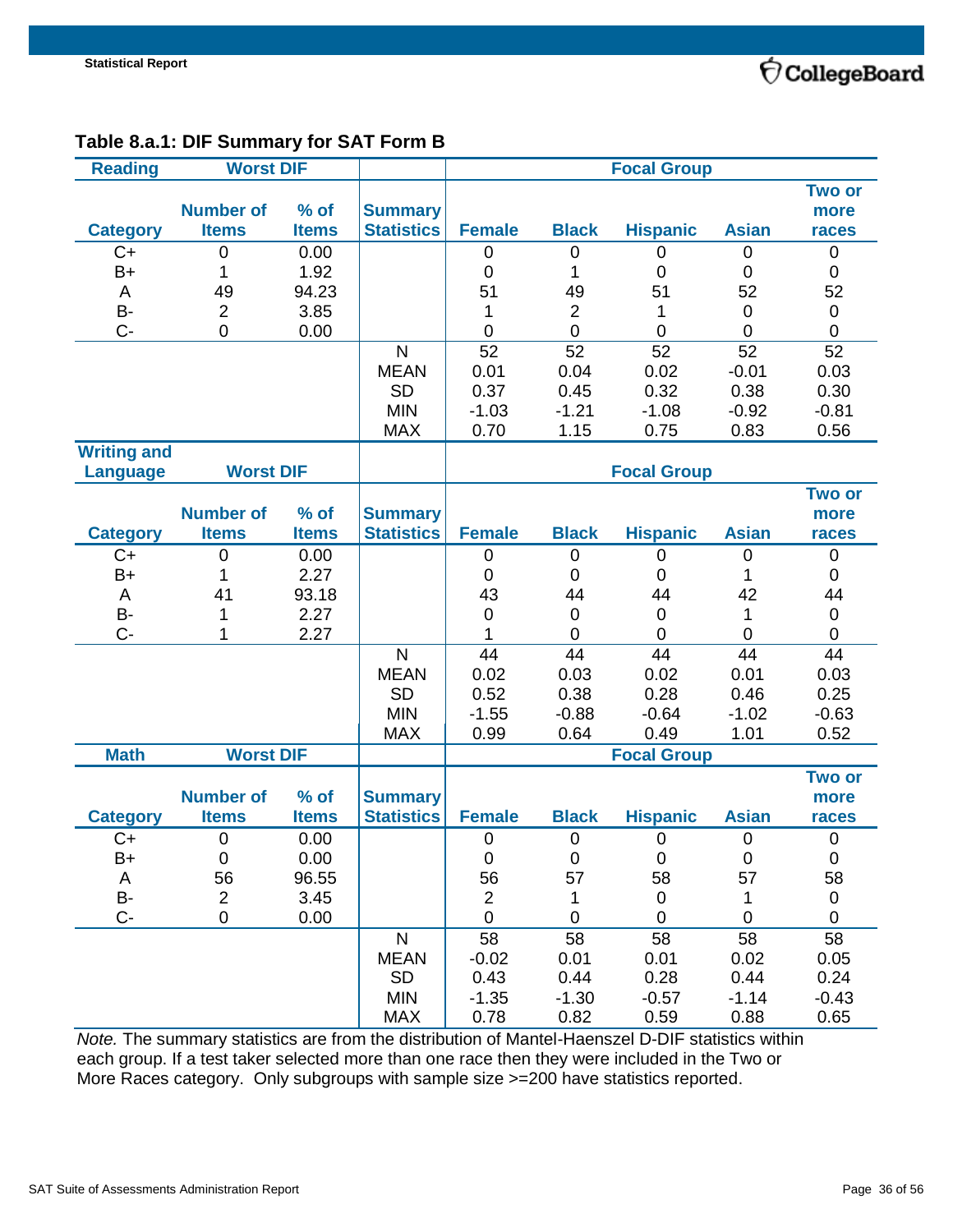

|             |              | <b>Male</b> |             |             | <b>Female</b> |            |
|-------------|--------------|-------------|-------------|-------------|---------------|------------|
| <b>Form</b> | <b>Score</b> | <b>Mean</b> | <b>S.D.</b> | <b>Mean</b> | <b>S.D.</b>   | Std. Diff. |
| Form A      | R            | 24.11       | 6.08        | 25.38       | 5.83          | 0.21       |
|             | <b>WL</b>    | 23.66       | 6.31        | 25.29       | 6.03          | 0.26       |
|             | <b>MTS</b>   | 23.07       | 6.13        | 23.97       | 5.97          | 0.15       |
|             | <b>HSS</b>   | 24.36       | 5.98        | 25.09       | 5.99          | 0.12       |
|             | SCI          | 24.06       | 6.12        | 25.26       | 5.66          | 0.20       |
|             | <b>COE</b>   | 7.75        | 2.95        | 8.36        | 2.85          | 0.21       |
|             | <b>WIC</b>   | 7.58        | 3.62        | 8.27        | 3.34          | 0.20       |
|             | <b>EOI</b>   | 7.87        | 3.32        | 8.54        | 3.15          | 0.21       |
|             | <b>SEC</b>   | 6.79        | 3.37        | 7.71        | 3.35          | 0.27       |
|             | <b>HOA</b>   | 7.13        | 3.03        | 7.56        | 2.99          | 0.14       |
|             | <b>PSD</b>   | 6.89        | 3.62        | 7.11        | 3.51          | 0.06       |
|             | <b>PAM</b>   | 6.84        | 3.15        | 7.53        | 3.20          | 0.22       |
|             | <b>ERW</b>   | 477.67      | 119.05      | 506.69      | 114.60        | 0.25       |
|             | <b>MSS</b>   | 461.41      | 122.53      | 479.49      | 119.46        | 0.15       |
|             | Total        | 939.08      | 232.87      | 986.18      | 224.48        | 0.21       |
| Form B      | R            | 26.29       | 5.43        | 26.96       | 5.12          | 0.13       |
|             | <b>WL</b>    | 26.04       | 5.53        | 26.98       | 5.33          | 0.17       |
|             | <b>MTS</b>   | 25.85       | 5.70        | 25.45       | 5.22          | $-0.07$    |
|             | <b>HSS</b>   | 26.32       | 5.37        | 26.73       | 5.04          | 0.08       |
|             | SCI          | 26.58       | 5.42        | 26.71       | 5.10          | 0.02       |
|             | <b>COE</b>   | 8.78        | 2.68        | 9.01        | 2.56          | 0.09       |
|             | <b>WIC</b>   | 8.81        | 3.07        | 9.20        | 2.84          | 0.13       |
|             | <b>EOI</b>   | 8.77        | 3.01        | 9.14        | 2.85          | 0.13       |
|             | <b>SEC</b>   | 7.92        | 3.07        | 8.57        | 3.11          | 0.21       |
|             | <b>HOA</b>   | 8.44        | 2.74        | 8.30        | 2.52          | $-0.06$    |
|             | <b>PSD</b>   | 8.51        | 3.46        | 8.07        | 3.29          | $-0.13$    |
|             | <b>PAM</b>   | 8.09        | 3.15        | 8.11        | 2.92          | 0.01       |
|             | <b>ERW</b>   | 523.25      | 105.22      | 539.44      | 100.28        | 0.16       |
|             | <b>MSS</b>   | 516.92      | 113.94      | 508.95      | 104.35        | $-0.07$    |
|             | Total        | 1040.18     | 210.03      | 1048.39     | 195.44        | 0.04       |

#### <span id="page-36-0"></span>**Table 9.a: Scale Score Mean, Standard Deviation, and Standardized Difference between Gender Groups**

*Note*: Std. Diff. = Standardized Difference for female mean – male mean.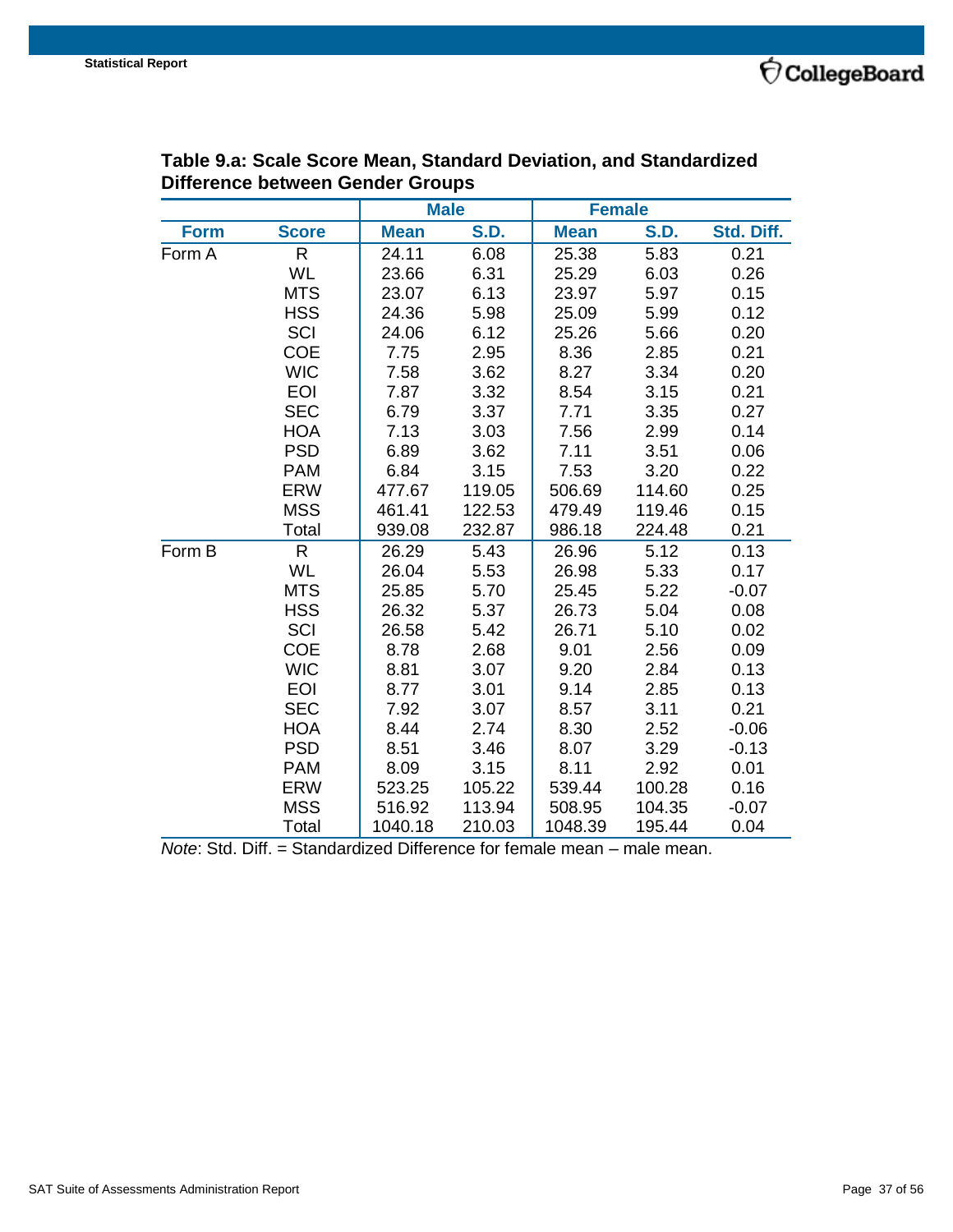$\acute{\nabla}$ CollegeBoard

| Table 9.b: Scale Score Mean, Standard Deviation, and Standardized Difference between Racial/Ethnic Groups for SAT |  |
|-------------------------------------------------------------------------------------------------------------------|--|
|                                                                                                                   |  |

|             |                | <b>White</b> |             |             | <b>Black</b> |         |             | <b>Hispanic</b> |         |                | <b>Asian</b> |       |
|-------------|----------------|--------------|-------------|-------------|--------------|---------|-------------|-----------------|---------|----------------|--------------|-------|
| <b>Form</b> | <b>Score</b>   | <b>Mean</b>  | <b>S.D.</b> | <b>Mean</b> | <b>S.D.</b>  | Std.    | <b>Mean</b> | <b>S.D.</b>     | Std.    | <b>Mean</b>    | <b>S.D.</b>  | Std.  |
|             |                |              |             |             |              | Diff.   |             |                 | Diff.   |                |              | Diff. |
| Form A      | $\mathsf{R}$   | 26.91        | 5.57        | 21.53       | 4.76         | $-1.00$ | 21.27       | 4.62            | $-1.06$ | $\blacksquare$ |              |       |
|             | WL             | 26.75        | 5.82        | 21.32       | 4.83         | $-0.97$ | 20.68       | 4.99            | $-1.09$ |                |              |       |
|             | <b>MTS</b>     | 25.70        | 5.83        | 20.24       | 4.40         | $-0.99$ | 20.03       | 4.23            | $-1.05$ |                |              |       |
|             | <b>HSS</b>     | 26.86        | 5.64        | 21.70       | 4.79         | $-0.95$ | 21.26       | 4.62            | $-1.05$ |                |              |       |
|             | SCI            | 26.82        | 5.56        | 21.34       | 4.52         | $-1.03$ | 21.21       | 4.43            | $-1.07$ |                |              |       |
|             | COE            | 9.03         | 2.78        | 6.59        | 2.37         | $-0.91$ | 6.45        | 2.26            | $-0.98$ |                |              |       |
|             | <b>WIC</b>     | 9.15         | 3.13        | 6.46        | 3.07         | $-0.86$ | 5.78        | 3.15            | $-1.08$ |                |              |       |
|             | <b>EOI</b>     | 9.33         | 3.07        | 6.68        | 2.64         | $-0.89$ | 6.31        | 2.65            | $-1.02$ |                |              |       |
|             | <b>SEC</b>     | 8.39         | 3.23        | 5.68        | 2.64         | $-0.87$ | 5.35        | 2.80            | $-0.98$ |                |              |       |
|             | <b>HOA</b>     | 8.36         | 2.91        | 5.80        | 2.31         | $-0.92$ | 5.67        | 2.23            | $-0.99$ |                |              |       |
|             | <b>PSD</b>     | 8.28         | 3.36        | 5.08        | 2.85         | $-0.99$ | 5.08        | 2.75            | $-1.00$ |                |              |       |
|             | <b>PAM</b>     | 8.17         | 3.20        | 5.72        | 2.32         | $-0.81$ | 5.54        | 2.28            | $-0.89$ |                |              |       |
|             | <b>ERW</b>     | 536.59       | 109.52      | 428.56      | 89.02        | $-1.03$ | 419.51      | 89.57           | $-1.13$ |                |              |       |
|             | <b>MSS</b>     | 513.91       | 116.60      | 404.73      | 87.97        | $-0.99$ | 400.69      | 84.55           | $-1.05$ |                |              |       |
|             | Total          | 1050.50      | 216.19      | 833.29      | 166.20       | $-1.06$ | 820.20      | 161.92          | $-1.14$ |                |              |       |
| Form B      | $\overline{R}$ | 27.99        | 4.91        | 23.28       | 4.42         | $-0.97$ | 23.61       | 4.66            | $-0.90$ | 28.98          | 5.42         | 0.20  |
|             | <b>WL</b>      | 27.99        | 4.99        | 22.86       | 4.51         | $-1.04$ | 23.23       | 4.80            | $-0.96$ | 29.13          | 5.62         | 0.22  |
|             | <b>MTS</b>     | 27.08        | 5.05        | 21.81       | 4.12         | $-1.07$ | 22.31       | 4.39            | $-0.97$ | 29.56          | 5.98         | 0.48  |
|             | <b>HSS</b>     | 27.88        | 4.79        | 23.26       | 4.47         | $-0.97$ | 23.52       | 4.68            | $-0.92$ | 28.87          | 5.25         | 0.21  |
|             | SCI            | 28.06        | 4.80        | 23.03       | 4.42         | $-1.06$ | 23.50       | 4.59            | $-0.96$ | 29.41          | 5.42         | 0.28  |
|             | COE            | 9.54         | 2.49        | 7.24        | 2.14         | $-0.94$ | 7.49        | 2.23            | $-0.84$ | 10.12          | 2.72         | 0.23  |
|             | <b>WIC</b>     | 9.79         | 2.64        | 7.26        | 2.73         | $-0.95$ | 7.22        | 2.83            | $-0.96$ | 10.18          | 2.95         | 0.15  |
|             | <b>EOI</b>     | 9.71         | 2.71        | 7.12        | 2.46         | $-0.97$ | 7.24        | 2.59            | $-0.92$ | 10.31          | 3.03         | 0.22  |
|             | <b>SEC</b>     | 9.02         | 2.96        | 6.28        | 2.47         | $-0.95$ | 6.56        | 2.65            | $-0.85$ | 9.63           | 3.24         | 0.20  |
|             | <b>HOA</b>     | 8.99         | 2.45        | 6.69        | 2.15         | $-0.95$ | 6.91        | 2.26            | $-0.86$ | 10.16          | 2.83         | 0.47  |
|             | <b>PSD</b>     | 9.21         | 3.05        | 5.93        | 2.92         | $-1.08$ | 6.30        | 3.07            | $-0.95$ | 10.03          | 3.26         | 0.27  |
|             | <b>PAM</b>     | 8.78         | 2.89        | 6.27        | 2.38         | $-0.89$ | 6.46        | 2.50            | $-0.83$ | 10.31          | 3.25         | 0.53  |
|             | <b>ERW</b>     | 559.87       | 94.48       | 461.45      | 83.44        | $-1.06$ | 468.35      | 89.22           | $-0.98$ | 581.10         | 106.46       | 0.22  |
|             | <b>MSS</b>     | 541.55       | 101.04      | 436.15      | 82.39        | $-1.07$ | 446.22      | 87.78           | $-0.97$ | 591.28         | 119.60       | 0.48  |
|             | Total          | 1101.41      | 185.24      | 897.60      | 154.51       | $-1.13$ | 914.57      | 166.02          | $-1.03$ | 1172.38        | 214.95       | 0.38  |

*Note*. Std. Diff. = Standardized Difference for non-white group mean – white group mean. Results are only included if the non-white group sample is equal to or greater than 200. If a test taker selected more than once race then they were included in the Two or More Races category.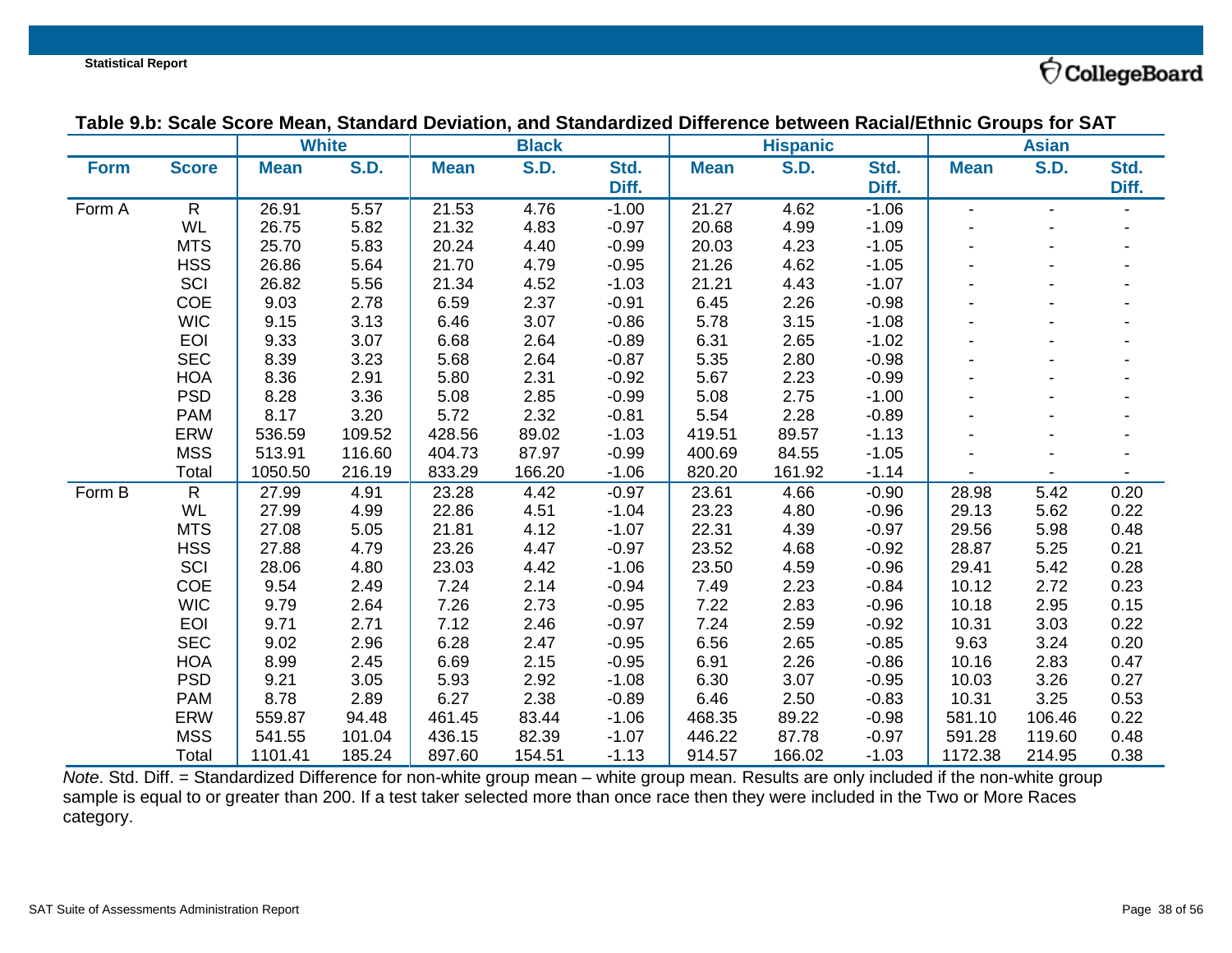

|             |              | <b>White</b> |             |             | Two or more races |            |
|-------------|--------------|--------------|-------------|-------------|-------------------|------------|
| <b>Form</b> | <b>Score</b> | <b>Mean</b>  | <b>S.D.</b> | <b>Mean</b> | <b>S.D.</b>       | Std. Diff. |
| Form A      | R            | 26.91        | 5.57        |             |                   |            |
|             | <b>WL</b>    | 26.75        | 5.82        |             |                   |            |
|             | <b>MTS</b>   | 25.70        | 5.83        |             |                   |            |
|             | <b>HSS</b>   | 26.86        | 5.64        |             |                   |            |
|             | SCI          | 26.82        | 5.56        |             |                   |            |
|             | COE          | 9.03         | 2.78        |             |                   |            |
|             | <b>WIC</b>   | 9.15         | 3.13        |             |                   |            |
|             | <b>EOI</b>   | 9.33         | 3.07        |             |                   |            |
|             | <b>SEC</b>   | 8.39         | 3.23        |             |                   |            |
|             | <b>HOA</b>   | 8.36         | 2.91        |             |                   |            |
|             | <b>PSD</b>   | 8.28         | 3.36        |             |                   |            |
|             | <b>PAM</b>   | 8.17         | 3.20        |             |                   |            |
|             | <b>ERW</b>   | 536.59       | 109.52      |             |                   |            |
|             | <b>MSS</b>   | 513.91       | 116.60      |             |                   |            |
|             | Total        | 1050.50      | 216.19      |             |                   |            |
| Form B      | R            | 27.99        | 4.91        | 26.76       | 5.09              | $-0.25$    |
|             | <b>WL</b>    | 27.99        | 4.99        | 26.71       | 5.14              | $-0.26$    |
|             | <b>MTS</b>   | 27.08        | 5.05        | 25.55       | 5.25              | $-0.30$    |
|             | <b>HSS</b>   | 27.88        | 4.79        | 26.61       | 5.09              | $-0.26$    |
|             | SCI          | 28.06        | 4.80        | 26.73       | 5.06              | $-0.28$    |
|             | <b>COE</b>   | 9.54         | 2.49        | 8.96        | 2.57              | $-0.23$    |
|             | <b>WIC</b>   | 9.79         | 2.64        | 9.12        | 2.82              | $-0.26$    |
|             | <b>EOI</b>   | 9.71         | 2.71        | 9.07        | 2.85              | $-0.24$    |
|             | <b>SEC</b>   | 9.02         | 2.96        | 8.30        | 2.93              | $-0.25$    |
|             | <b>HOA</b>   | 8.99         | 2.45        | 8.33        | 2.58              | $-0.27$    |
|             | <b>PSD</b>   | 9.21         | 3.05        | 8.35        | 3.24              | $-0.28$    |
|             | <b>PAM</b>   | 8.78         | 2.89        | 7.95        | 3.01              | $-0.29$    |
|             | <b>ERW</b>   | 559.87       | 94.48       | 534.61      | 98.35             | $-0.27$    |
|             | <b>MSS</b>   | 541.55       | 101.04      | 510.93      | 104.96            | $-0.30$    |
|             | Total        | 1101.41      | 185.24      | 1045.54     | 193.98            | $-0.30$    |

#### **Table 9.b: Scale Score Mean, Standard Deviation, and Standardized Difference between Racial/Ethnic Groups for SAT**

*Note*. Std. Diff. = Standardized Difference for non-white group mean – white group mean. Results are only included if the non-white group sample is equal to or greater than 200. If a test taker selected more than once race then they were included in the Two or More Races category.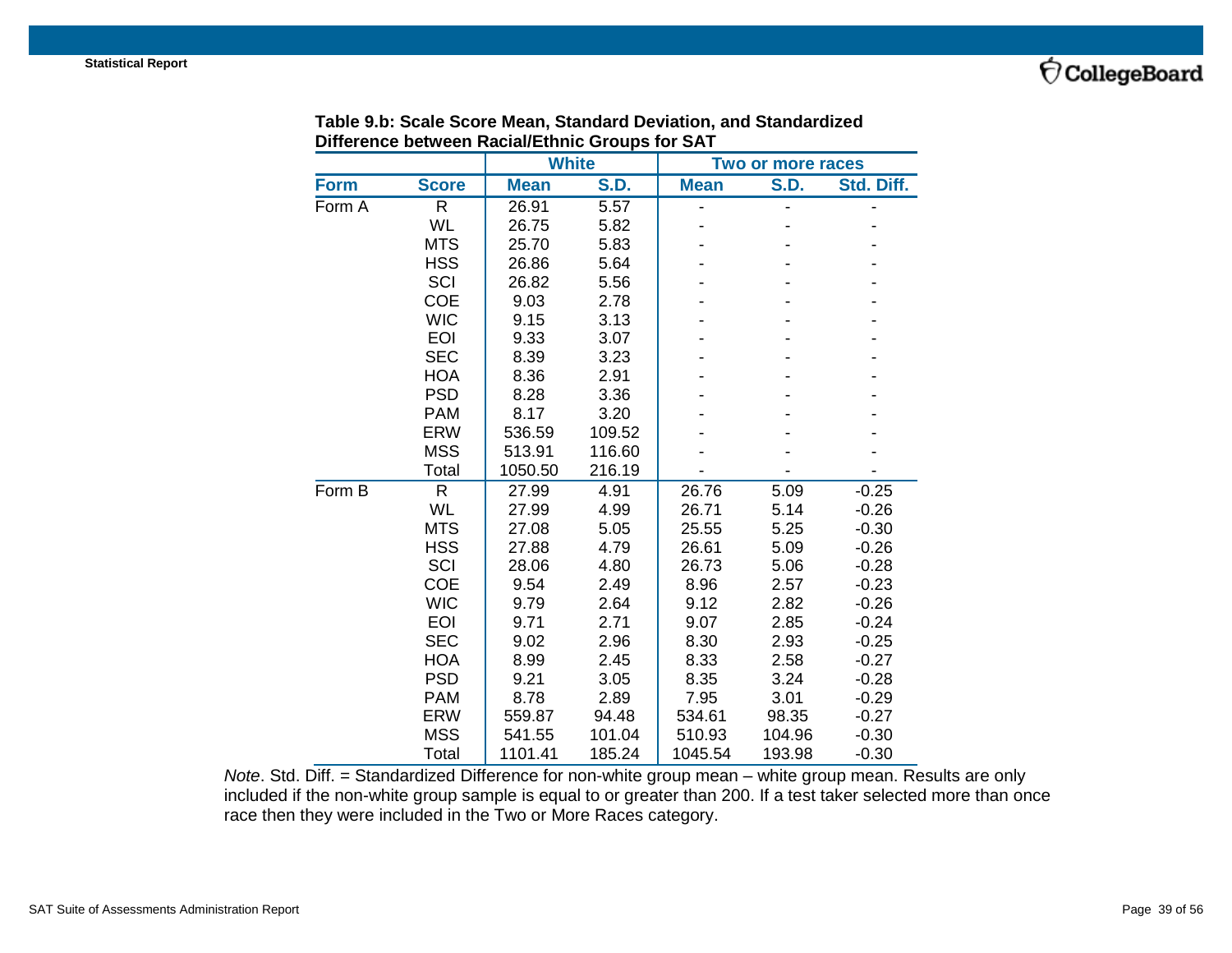|                                  |       | <b>Evidence-Based Reading and Writing</b> |                |                |                | <b>Math</b>    |                |                |                |
|----------------------------------|-------|-------------------------------------------|----------------|----------------|----------------|----------------|----------------|----------------|----------------|
| <b>Level</b>                     |       | <b>Level 1</b>                            | <b>Level 2</b> | <b>Level 3</b> | <b>Level 4</b> | <b>Level 1</b> | <b>Level 2</b> | <b>Level 3</b> | <b>Level 4</b> |
| <b>Score Range</b>               | N     | 200-410                                   | 420-470        | 480-620        | 630-800        | 200-410        | 420-520        | 530-640        | 650-800        |
| <b>Grade Level</b>               |       |                                           |                |                |                |                |                |                |                |
| Grade 11                         | 1,343 | 32.69                                     | 15.49          | 36.34          | 15.49          | 40.80          | 27.33          | 22.19          | 9.68           |
| <b>Gender</b>                    |       |                                           |                |                |                |                |                |                |                |
| Male                             | 696   | 38.51                                     | 14.80          | 32.47          | 14.22          | 44.25          | 27.44          | 18.97          | 9.34           |
| Female                           | 647   | 26.43                                     | 16.23          | 40.49          | 16.85          | 37.09          | 27.20          | 25.66          | 10.05          |
| <b>Race/Ethnicity</b>            |       |                                           |                |                |                |                |                |                |                |
| White                            | 716   | 16.48                                     | 12.99          | 48.46          | 22.07          | 22.91          | 30.17          | 33.10          | 13.83          |
| <b>Black or African American</b> | 222   | 52.70                                     | 22.07          | 20.27          | 4.95           | 65.77          | 24.32          | 7.66           | 2.25           |
| Hispanic                         | 305   | 58.03                                     | 16.72          | 21.64          | 3.61           | 67.54          | 23.93          | 7.21           | 1.31           |
| Asian                            | 43    | 11.63                                     | 11.63          | 37.21          | 39.53          | 11.63          | 23.26          | 32.56          | 32.56          |

## **Table 10.a.1: Percentage of Test Takers in Each Classification Level for SAT by Subgroup for SAT Form A**

<span id="page-39-0"></span>*Note*. Classification levels are not reported for groups with less than 30 test takers.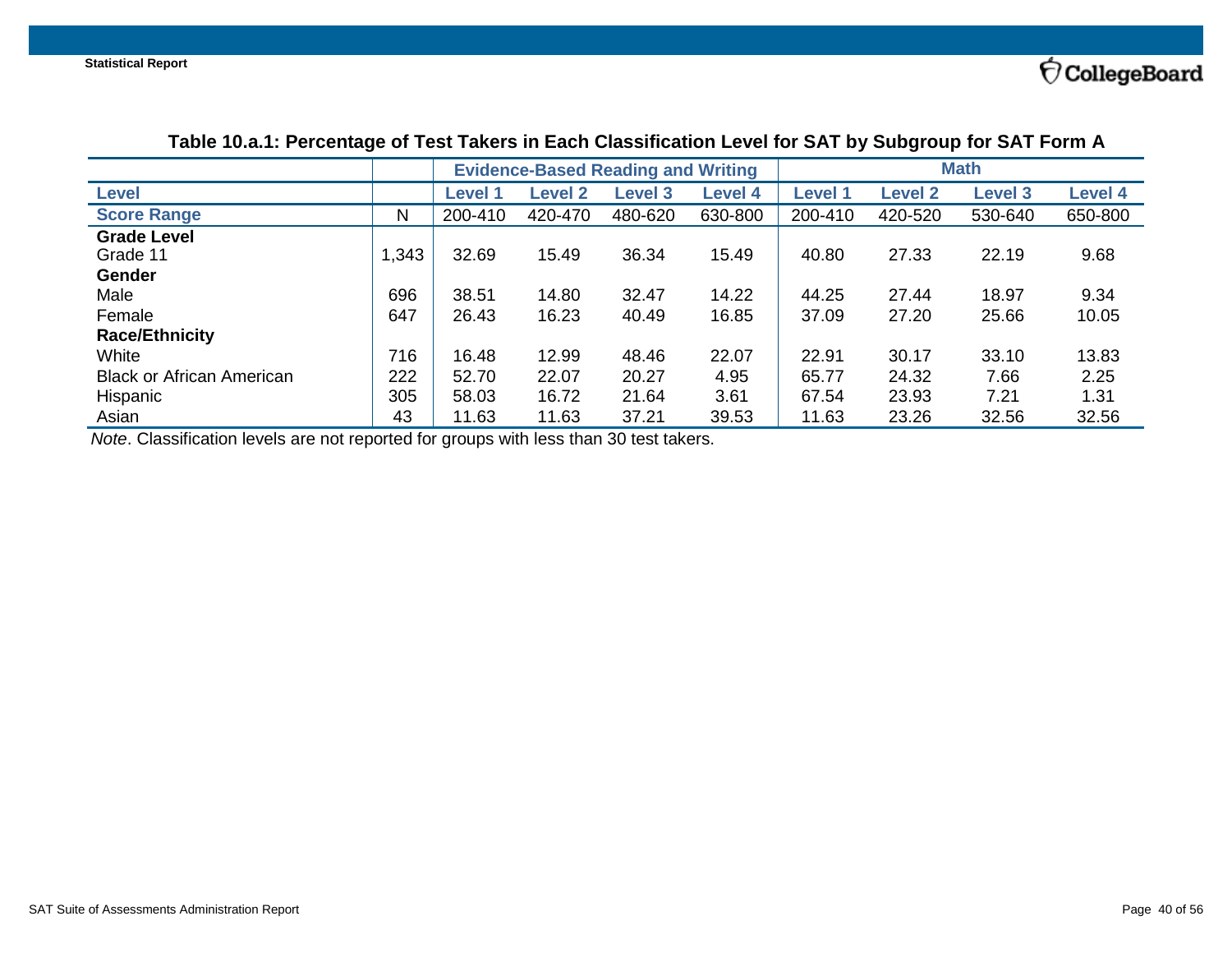|                                  |       |         |                | <b>Evidence-Based Reading and Writing</b> |                |                |                | <b>Math</b>    |                |
|----------------------------------|-------|---------|----------------|-------------------------------------------|----------------|----------------|----------------|----------------|----------------|
| Level                            |       | Level 1 | <b>Level 2</b> | <b>Level 3</b>                            | <b>Level 4</b> | <b>Level 1</b> | <b>Level 2</b> | <b>Level 3</b> | <b>Level 4</b> |
| <b>Score Range</b>               | N     | 200-410 | 420-470        | 480-620                                   | 630-800        | 200-410        | 420-520        | 530-640        | 650-800        |
| <b>Grade Level</b>               |       |         |                |                                           |                |                |                |                |                |
| Grade 11                         | 32,94 | 15.06   | 16.80          | 47.86                                     | 20.28          | 18.79          | 37.76          | 30.26          | 13.19          |
| Gender                           |       |         |                |                                           |                |                |                |                |                |
| Male                             | 16,33 | 17.91   | 17.24          | 46.02                                     | 18.83          | 18.97          | 35.97          | 29.88          | 15.18          |
| Female                           | 16,60 | 12.26   | 16.37          | 49.66                                     | 21.70          | 18.62          | 39.52          | 30.62          | 11.24          |
| <b>Race/Ethnicity</b>            |       |         |                |                                           |                |                |                |                |                |
| White                            | 20,37 | 7.55    | 12.23          | 53.87                                     | 26.36          | 10.00          | 34.95          | 38.26          | 16.79          |
| <b>Black or African American</b> | 3,869 | 31.95   | 29.15          | 34.87                                     | 4.03           | 40.35          | 46.14          | 11.89          | 1.63           |
| Hispanic                         | 6,105 | 31.45   | 25.67          | 37.13                                     | 5.75           | 37.41          | 44.72          | 15.38          | 2.49           |
| Asian                            | 1,705 | 6.86    | 11.38          | 44.34                                     | 37.42          | 6.69           | 25.45          | 32.20          | 35.66          |
| Native Hawaiian or Other Pacific | 36    | 22.22   | 11.11          | 47.22                                     | 19.44          | 19.44          | 36.11          | 38.89          | 5.56           |
| American Indian/Alaskan Native   | 104   | 22.12   | 19.23          | 46.15                                     | 12.50          | 27.88          | 49.04          | 13.46          | 9.62           |
| Two or more races                | 675   | 12.15   | 16.74          | 50.22                                     | 20.89          | 17.63          | 41.48          | 28.00          | 12.89          |
| Missing                          | 61    | 57.38   | 24.59          | 18.03                                     |                | 60.66          | 34.43          | 4.92           |                |

## **Table 10.a.2: Percentage of Test Takers in Each Classification Level for SAT by Subgroup for SAT Form B**

<span id="page-40-0"></span>*Note*. Classification levels are not reported for groups with less than 30 test takers. 'Missing' represents those whose responses did not fit into any of the presented categories.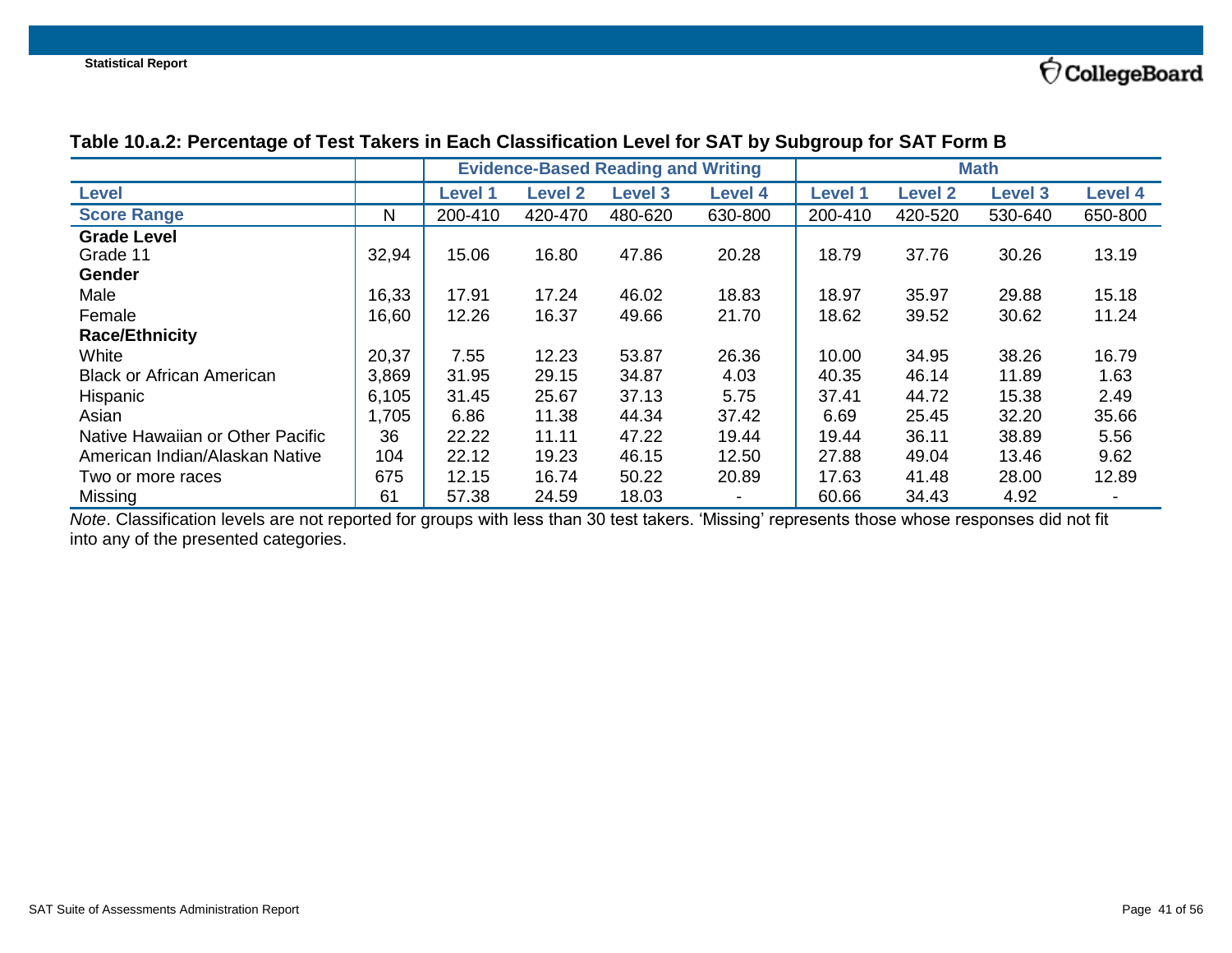## **Table 11.a.1: Classification Accuracy for SAT Form A**

|                                          |                                                    | <b>Evidence-Based Reading and Writing</b> |                       |                                                    | <b>Math</b>              |                       |
|------------------------------------------|----------------------------------------------------|-------------------------------------------|-----------------------|----------------------------------------------------|--------------------------|-----------------------|
| <b>Group (N=1,343)</b>                   | <b>Probability of</b><br>correct<br>classification | <b>False</b><br>positive                  | <b>False negative</b> | <b>Probability of</b><br>correct<br>classification | <b>False</b><br>positive | <b>False negative</b> |
| <b>Grade Level</b><br>Grade 11<br>Gender | 0.84                                               | 0.08                                      | 0.08                  | 0.83                                               | 0.09                     | 0.08                  |
| Male                                     | 0.84                                               | 0.08                                      | 0.07                  | 0.83                                               | 0.09                     | 0.08                  |
| Female                                   | 0.84                                               | 0.08                                      | 0.08                  | 0.82                                               | 0.09                     | 0.08                  |
| <b>Race/Ethnicity</b>                    |                                                    |                                           |                       |                                                    |                          |                       |
| White                                    | 0.85                                               | 0.08                                      | 0.08                  | 0.81                                               | 0.10                     | 0.09                  |
| <b>Black or African American</b>         | 0.82                                               | 0.10                                      | 0.07                  | 0.85                                               | 0.09                     | 0.06                  |
| Hispanic                                 | 0.84                                               | 0.09                                      | 0.07                  | 0.86                                               | 0.08                     | 0.06                  |
| Individual cut points                    |                                                    |                                           |                       |                                                    |                          |                       |
| Level 1 vs. Level $2 - 4$                | 0.93                                               | 0.03                                      | 0.03                  | 0.92                                               | 0.04                     | 0.04                  |
| Level $1 - 2$ vs. Level $3 - 4$          | 0.93                                               | 0.03                                      | 0.03                  | 0.94                                               | 0.04                     | 0.03                  |
| Level $1 - 3$ vs. Level 4                | 0.96                                               | 0.02                                      | 0.02                  | 0.97                                               | 0.02                     | 0.01                  |

<span id="page-41-0"></span>*Note*. Classification accuracy is reported for groups with more than 200 test takers.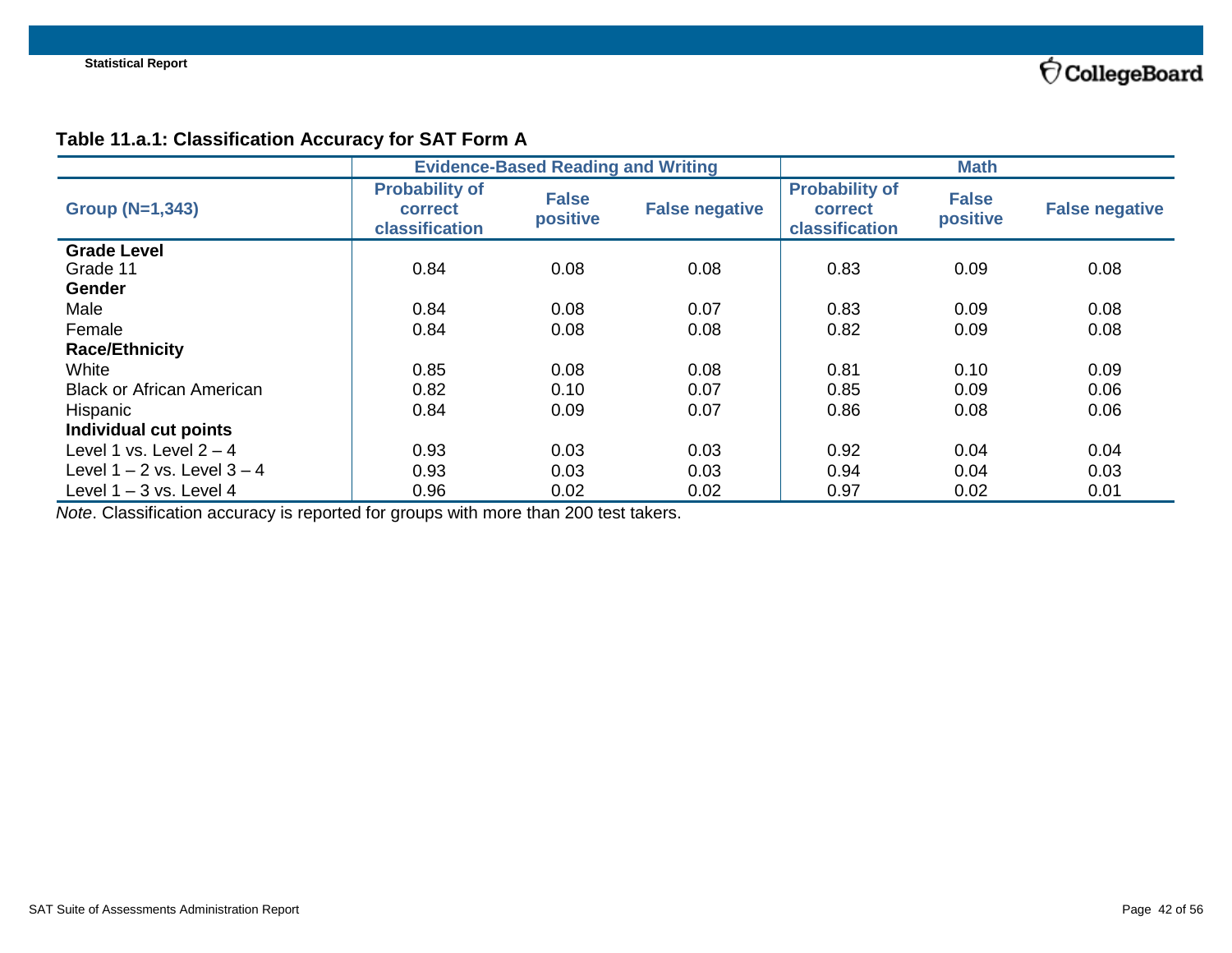## **Table 11.a.2: Classification Accuracy for SAT Form B**

|                                  | <b>Evidence-Based Reading and Writing</b>          |                          |                       | <b>Math</b>                                               |                          |                       |
|----------------------------------|----------------------------------------------------|--------------------------|-----------------------|-----------------------------------------------------------|--------------------------|-----------------------|
| <b>Group (N=32,940)</b>          | <b>Probability of</b><br>correct<br>classification | <b>False</b><br>positive | <b>False negative</b> | <b>Probability of</b><br><b>correct</b><br>classification | <b>False</b><br>positive | <b>False negative</b> |
| <b>Grade Level</b>               |                                                    |                          |                       |                                                           |                          |                       |
| Grade 11                         | 0.83                                               | 0.08                     | 0.08                  | 0.80                                                      | 0.11                     | 0.09                  |
| <b>Gender</b>                    |                                                    |                          |                       |                                                           |                          |                       |
| Male                             | 0.83                                               | 0.09                     | 0.09                  | 0.79                                                      | 0.11                     | 0.09                  |
| Female                           | 0.84                                               | 0.08                     | 0.08                  | 0.79                                                      | 0.11                     | 0.09                  |
| <b>Race/Ethnicity</b>            |                                                    |                          |                       |                                                           |                          |                       |
| White                            | 0.84                                               | 0.08                     | 0.08                  | 0.8                                                       | 0.11                     | 0.10                  |
| <b>Black or African American</b> | 0.79                                               | 0.11                     | 0.10                  | 0.78                                                      | 0.13                     | 0.09                  |
| Hispanic                         | 0.80                                               | 0.11                     | 0.09                  | 0.79                                                      | 0.12                     | 0.09                  |
| Asian                            | 0.86                                               | 0.07                     | 0.07                  | 0.82                                                      | 0.09                     | 0.09                  |
| Two or more races                | 0.82                                               | 0.09                     | 0.09                  | 0.79                                                      | 0.12                     | 0.09                  |
| Individual cut points            |                                                    |                          |                       |                                                           |                          |                       |
| Level 1 vs. Level $2 - 4$        | 0.95                                               | 0.02                     | 0.03                  | 0.93                                                      | 0.04                     | 0.03                  |
| Level $1 - 2$ vs. Level $3 - 4$  | 0.93                                               | 0.03                     | 0.04                  | 0.92                                                      | 0.04                     | 0.04                  |
| Level $1 - 3$ vs. Level 4        | 0.95                                               | 0.03                     | 0.02                  | 0.96                                                      | 0.03                     | 0.02                  |

<span id="page-42-0"></span>*Note*. Classification accuracy is reported for groups with more than 200 test takers.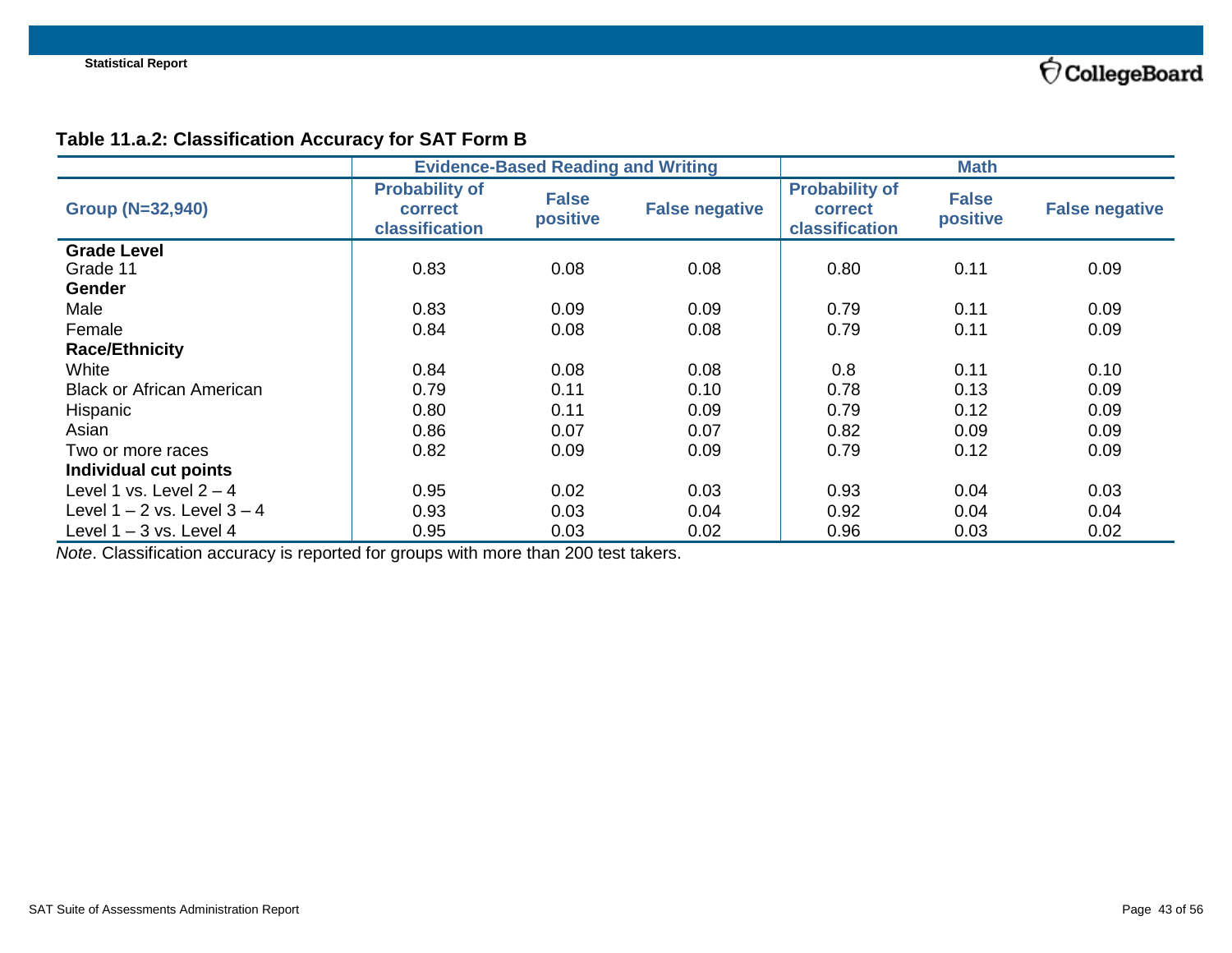## **Table 12.a.1: Classification Consistency for SAT Form A**

|                                  | <b>Evidence-Based Reading and Writing</b> |               |                  | <b>Math</b>           |                   |               |                  |                       |
|----------------------------------|-------------------------------------------|---------------|------------------|-----------------------|-------------------|---------------|------------------|-----------------------|
| <b>Group (N=1,343)</b>           |                                           | <b>Chance</b> |                  |                       |                   | <b>Chance</b> |                  |                       |
|                                  |                                           | proportion    |                  |                       | <b>Proportion</b> | proportion    |                  |                       |
|                                  | <b>Proportion of</b>                      | <b>of</b>     |                  |                       | <b>of</b>         | <b>of</b>     |                  |                       |
|                                  | consistent                                | consistent    | <b>Kappa</b>     | <b>Probability of</b> | consistent        | consistent    | <b>Kappa</b>     | <b>Probability of</b> |
|                                  | decisions                                 | decision      | <b>Statistic</b> | misclassification     | decisions         | decision      | <b>Statistic</b> | misclassification     |
| <b>Grade Level</b>               |                                           |               |                  |                       |                   |               |                  |                       |
| Grade 11                         | 0.78                                      | 0.28          | 0.69             | 0.22                  | 0.75              | 0.30          | 0.65             | 0.25                  |
| <b>Gender</b>                    |                                           |               |                  |                       |                   |               |                  |                       |
| Male                             | 0.78                                      | 0.29          | 0.70             | 0.22                  | 0.76              | 0.32          | 0.65             | 0.24                  |
| Female                           | 0.77                                      | 0.29          | 0.68             | 0.23                  | 0.75              | 0.29          | 0.65             | 0.25                  |
| <b>Race/Ethnicity</b>            |                                           |               |                  |                       |                   |               |                  |                       |
| White                            | 0.79                                      | 0.32          | 0.69             | 0.21                  | 0.73              | 0.27          | 0.63             | 0.27                  |
| <b>Black or African American</b> | 0.76                                      | 0.37          | 0.61             | 0.24                  | 0.79              | 0.50          | 0.59             | 0.21                  |
| Hispanic                         | 0.78                                      | 0.41          | 0.63             | 0.22                  | 0.80              | 0.52          | 0.58             | 0.20                  |
| Individual cut points            |                                           |               |                  |                       |                   |               |                  |                       |
| Level 1 vs. Level $2 - 4$        | 0.91                                      | 0.56          | 0.79             | 0.09                  | 0.88              | 0.52          | 0.76             | 0.12                  |
| Level $1 - 2$ vs. Level $3 - 4$  | 0.91                                      | 0.50          | 0.82             | 0.09                  | 0.91              | 0.57          | 0.79             | 0.09                  |
| Level $1 - 3$ vs. Level 4        | 0.95                                      | 0.74          | 0.80             | 0.05                  | 0.96              | 0.83          | 0.75             | 0.04                  |

<span id="page-43-0"></span>*Note*. Classification consistency is reported for groups with more than 200 test takers.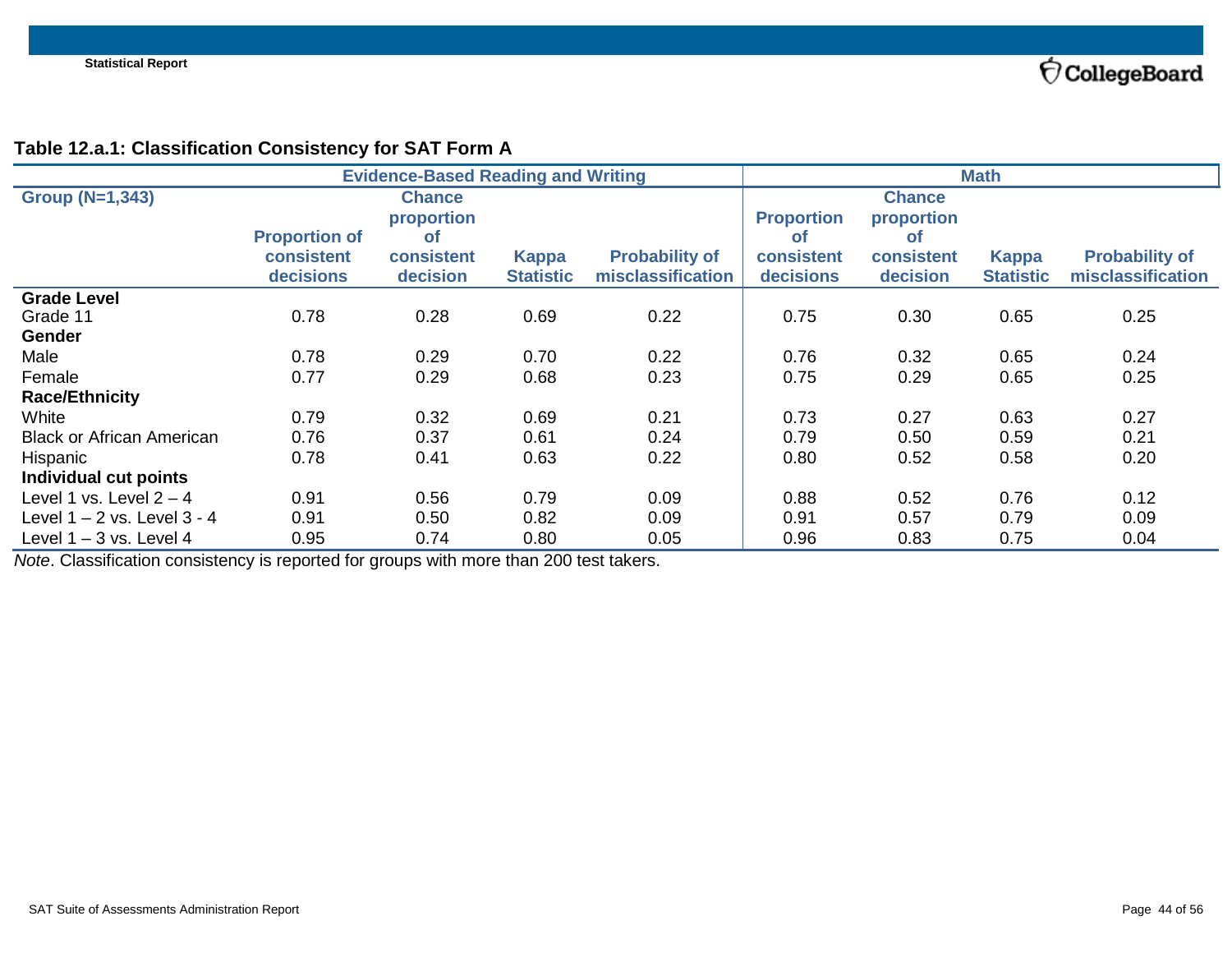$\acute{\nabla}$ CollegeBoard

## **Table 12.a.2: Classification Consistency for SAT Form B**

|                                  | <b>Evidence-Based Reading and Writing</b> |               |                  | <b>Math</b>           |                   |               |                  |                       |
|----------------------------------|-------------------------------------------|---------------|------------------|-----------------------|-------------------|---------------|------------------|-----------------------|
| <b>Group (N=32,940)</b>          |                                           | <b>Chance</b> |                  |                       |                   | <b>Chance</b> |                  |                       |
|                                  |                                           | proportion    |                  |                       | <b>Proportion</b> | proportion    |                  |                       |
|                                  | <b>Proportion of</b>                      | оf            |                  |                       | <b>of</b>         | <b>of</b>     |                  |                       |
|                                  | <b>consistent</b>                         | consistent    | <b>Kappa</b>     | <b>Probability of</b> | consistent        | consistent    | <b>Kappa</b>     | <b>Probability of</b> |
|                                  | decisions                                 | decision      | <b>Statistic</b> | misclassification     | decisions         | decision      | <b>Statistic</b> | misclassification     |
| <b>Grade Level</b>               |                                           |               |                  |                       |                   |               |                  |                       |
| Grade 11                         | 0.77                                      | 0.32          | 0.65             | 0.23                  | 0.72              | 0.28          | 0.61             | 0.28                  |
| <b>Gender</b>                    |                                           |               |                  |                       |                   |               |                  |                       |
| Male                             | 0.76                                      | 0.31          | 0.65             | 0.24                  | 0.71              | 0.27          | 0.60             | 0.29                  |
| Female                           | 0.77                                      | 0.34          | 0.66             | 0.23                  | 0.71              | 0.29          | 0.59             | 0.29                  |
| <b>Race/Ethnicity</b>            |                                           |               |                  |                       |                   |               |                  |                       |
| White                            | 0.78                                      | 0.38          | 0.65             | 0.22                  | 0.72              | 0.30          | 0.59             | 0.28                  |
| <b>Black or African American</b> | 0.71                                      | 0.31          | 0.58             | 0.29                  | 0.70              | 0.39          | 0.51             | 0.30                  |
| Hispanic                         | 0.72                                      | 0.31          | 0.60             | 0.28                  | 0.70              | 0.36          | 0.54             | 0.30                  |
| Asian                            | 0.80                                      | 0.35          | 0.70             | 0.20                  | 0.75              | 0.30          | 0.65             | 0.25                  |
| Two or more races                | 0.75                                      | 0.34          | 0.63             | 0.25                  | 0.70              | 0.29          | 0.58             | 0.30                  |
| Individual cut points            |                                           |               |                  |                       |                   |               |                  |                       |
| Level 1 vs. Level $2 - 4$        | 0.93                                      | 0.74          | 0.72             | 0.07                  | 0.90              | 0.69          | 0.67             | 0.10                  |
| Level 1 – 2 vs. Level 3 - 4      | 0.90                                      | 0.56          | 0.77             | 0.10                  | 0.89              | 0.51          | 0.77             | 0.11                  |
| Level 1 - 3 vs. Level 4          | 0.93                                      | 0.68          | 0.78             | 0.07                  | 0.94              | 0.77          | 0.74             | 0.06                  |

<span id="page-44-0"></span>*Note*. Classification consistency is reported for groups with more than 200 test takers.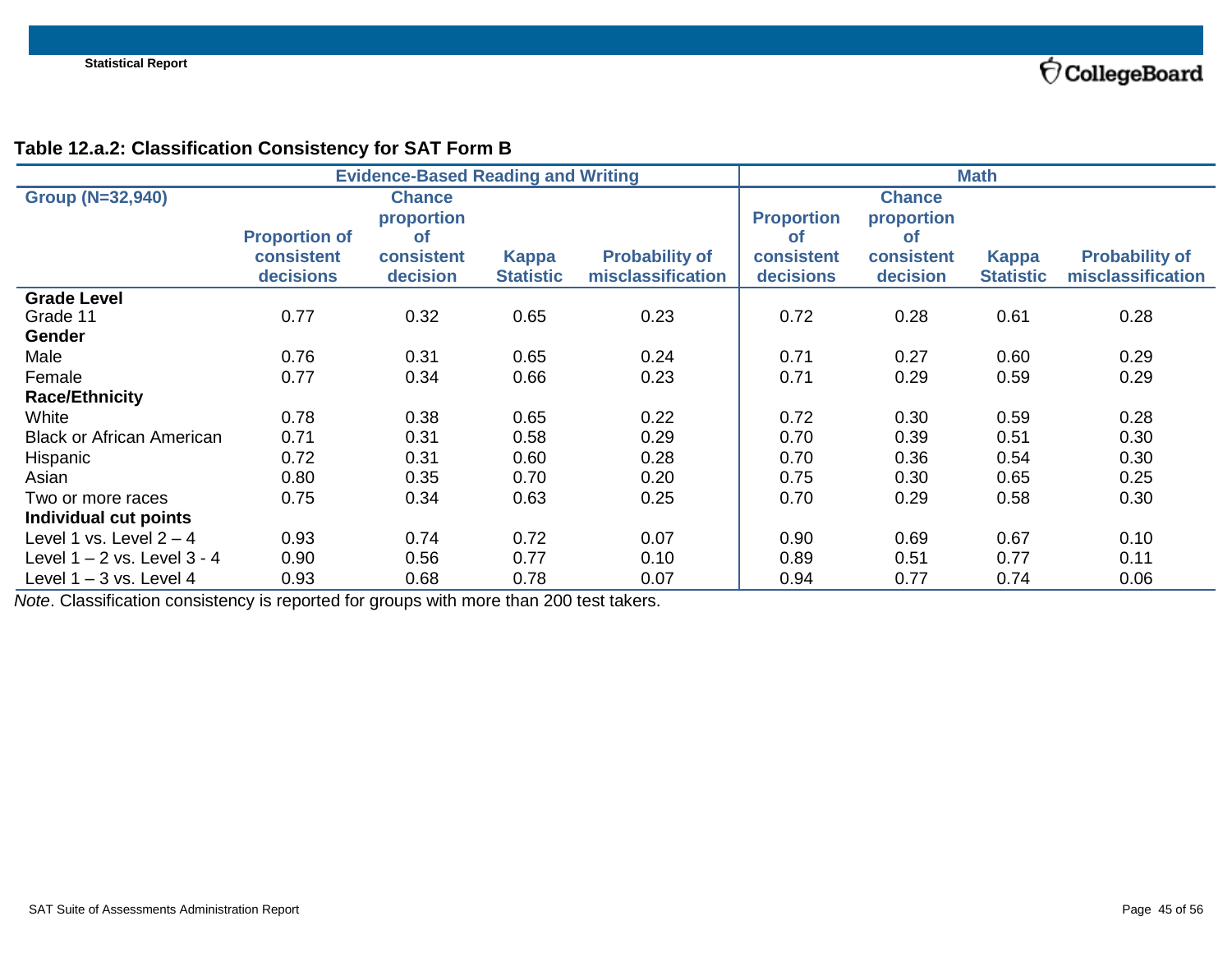**CollegeBoard** 

## **Bibliography/References**

- Brennan, R. L. (2004). BB-CLASS: A computer program that uses the beta-binomial model for classification consistency and accuracy. Available from: [https://education.uiowa.edu/centers/center-advanced-studies-measurement-and](https://education.uiowa.edu/centers/center-advanced-studies-measurement-and-assessment/computer-programs#class)[assessment/computer-programs#class](https://education.uiowa.edu/centers/center-advanced-studies-measurement-and-assessment/computer-programs#class)
- Cohen, J. (1988). Statistical power analysis for the behavioral sciences (2nd ed.). Hillsdale, NJ: Lawrence Erlbaum Associates.
- College Board, The. (2014). Test specification for the redesigned SAT. New York: NY. Available from https://collegereadiness.collegeboard.org/pdf/test-specificationsredesigned-sat.pdf.
- College Board, The. (2016). *SAT Suite of Assessments Technical Manual: Characteristics*  of the SAT. New York: NY.
- Crocker, L. & Algina, J. (1986). Introduction to classical and modern test theory. Belmont, CA: Wadsworth Group/Thomson Learning.

Cronbach, L. J. (1951). Coefficient alpha and the internal structure of tests. *Psychometrika, 16*, 297-334.

- Dorans, N.J. & Holland, P. W. (1993). DIF detection and description: Mantel-Haenszel and standardization. In P. W. Holland and H. Wainer (Eds.). *Differential Item functioning* (p 35 – 66). Hillsdale, NJ: Lawrence Erlbaum Associates.
- ETS (March 2013) Test Analysis Report for College Board SAT Reasoning Test, Fall 2012 Administrations, Statistical Report No. SR-2013-023.
- Haertel, E. H. (2006). Reliability. In R. L. Brennan (Ed.), Educational Measurement Fourth Edition (pp. 65-110). Westport, CT: Praeger.
- Hanson, B. A. & Brennan, R. L. (1990). An investigation of classification consistency indexes estimated under alternative strong true score models. Journal of Educational Measurement, 27(4), 345 – 359.
- Livingston, S. A., & Lewis, C. (1995). Estimating the consistency and accuracy of classifications based on test scores. Journal of Educational Measurement, 32(2), 179– 197.
- Morgan, D. L., Sweeney, K., Reshetar, R., Patel, P., & McCullough, J. (2016). Final report on the 2016 SAT multi-state standard setting. (Unpublished Technical Report). New York, NY: The College Board.
- Schumacker R.E., and Muchinsky P. M. (1996). Disattenuating correlation coefficients. Rasch Measurement Transactions, 10(1), 479. Retrieved from the web on January 20, 2016 from<http://www.rasch.org/rmt/rmt101g.htm>
- van der Linden, W. J. (2011). Test design and speededness. *Journal of Educational Measurement*, 48(1), 44-60.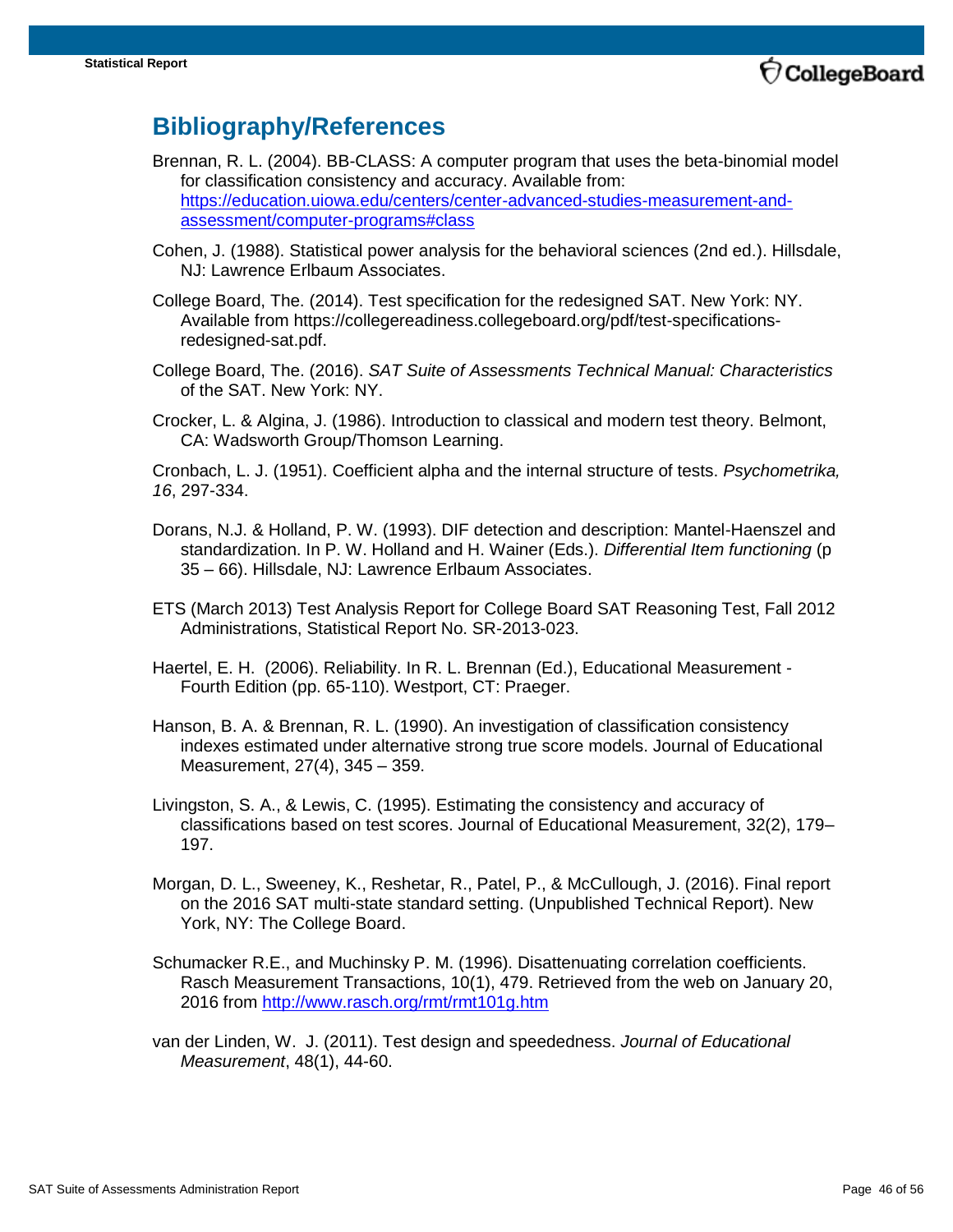

## **About the College Board**

The College Board is a mission-driven, not-for-profit organization that connects students to college success and opportunity. Founded in 1900, the College Board was created to expand access to higher education. Today, the membership association is made up of over 6,000 of the world's leading educational institutions and is dedicated to promoting excellence and equity in education. Each year, the College Board helps more than seven million students prepare for a successful transition to college through programs and services in college readiness and college success — including the SAT® and the Advanced Placement Program®. The organization also serves the education community through research and advocacy on behalf of students, educators, and schools. For further information, visit www.collegeboard.org.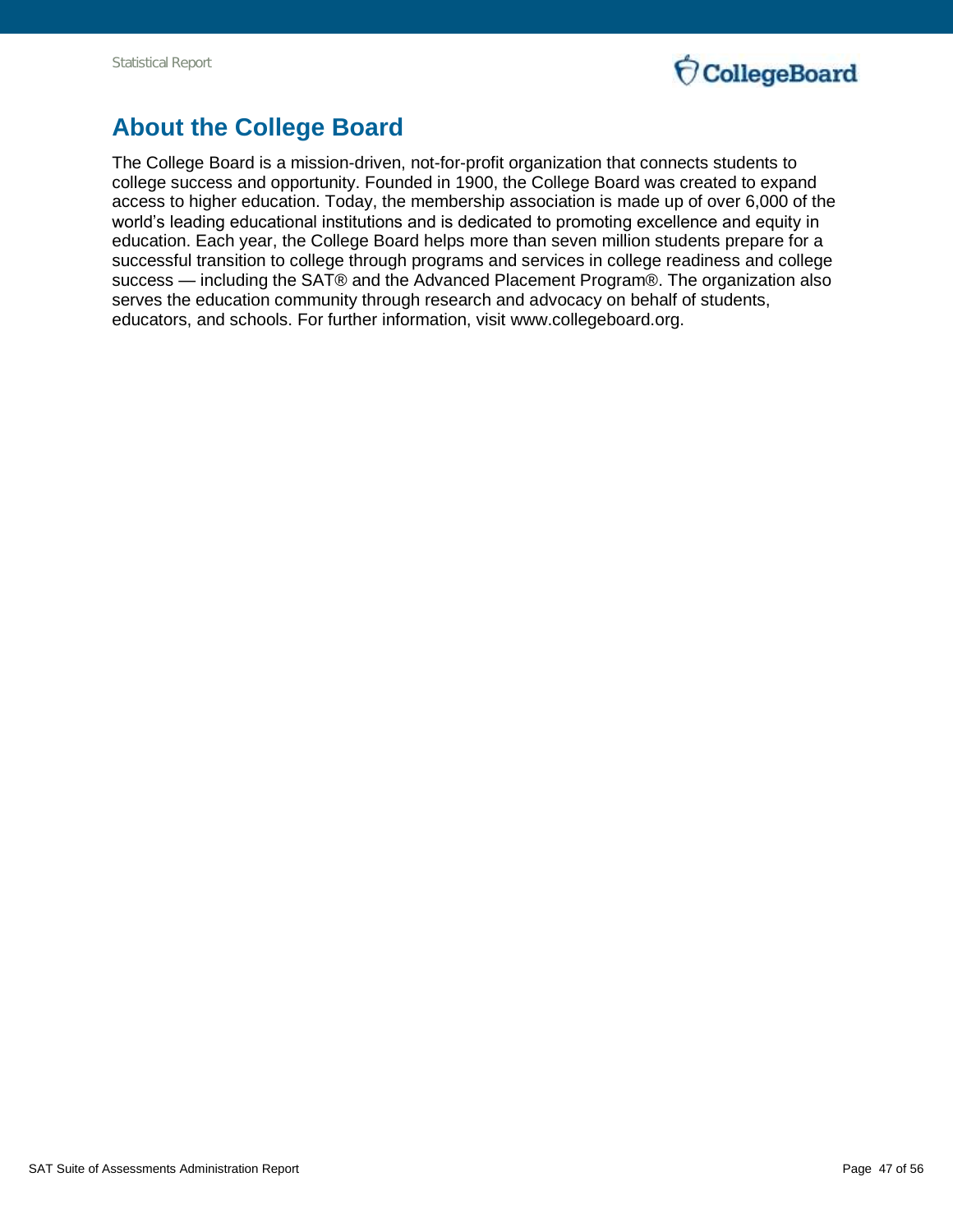

## <span id="page-47-0"></span>**Appendix A: Target Specifications for the SAT Suite of Assessments**

The target statistical specifications for the SAT Suite of Assessments describe the desired distribution or range of values on the assessment in terms of item difficulty, item discrimination, and overall reliability. Tables A1 - A4 outline exactly how many items are included at each difficulty level (i.e., easy, medium, hard). The bounds for item difficulty levels are based on historical data. The current difficulty classifications based on *p*-values are used in combination with the target statistical specifications to identify the number of items per difficulty classification for each score tier.

| <b>Score and difficulty level</b>   | <b>SAT</b>     |
|-------------------------------------|----------------|
| Reading                             |                |
| Hard (.03 ≤ $p$ ≤ .45)              | 19             |
| Medium (.46 $\leq p \leq .81$ )     | 18             |
| Easy ( $p \ge .82$ )                | 15             |
| Writing and Language                |                |
| Hard (.03 ≤ $p$ ≤ .45)              | 9              |
| Medium (.46 $\leq p \leq .81$ )     | 16             |
| Easy ( $p \ge .82$ )                | 19             |
| Expression of Ideas                 |                |
| Hard (.03 ≤ $p$ ≤ .45)              | 5              |
| Medium (.46 $\leq p \leq .81$ )     | 9              |
| Easy ( $p \ge .82$ )                | 10             |
| <b>Standard English Conventions</b> |                |
| Hard (.03 ≤ $p$ ≤ .45)              | 4              |
| Medium (.46 $\leq p \leq$ .81)      | $\overline{7}$ |
| Easy ( $p \ge .82$ )                | 9              |
| <b>Words in Context</b>             |                |
| Hard (.03 ≤ $p$ ≤ .45)              | 3 R; 3 W/L     |
| Medium (.46 $\leq p \leq$ .81)      | 4 R; 2 W/L     |
| Easy ( $p \ge .82$ )                | 3 R; 3 W/L     |
| <b>Command of Evidence</b>          |                |
| Hard (.03 ≤ $p$ ≤ .45)              | 3 R; 3 W/L     |
| Medium (.46 $\leq p \leq .81$ )     | 4 R; 2 W/L     |
| Easy ( $p \ge .82$ )                | 3 R; 3 W/L     |

## <span id="page-47-1"></span>**Table A1. Target Number of Items per Difficulty Classification by Reading and Writing and Language Test Scores and Subscores**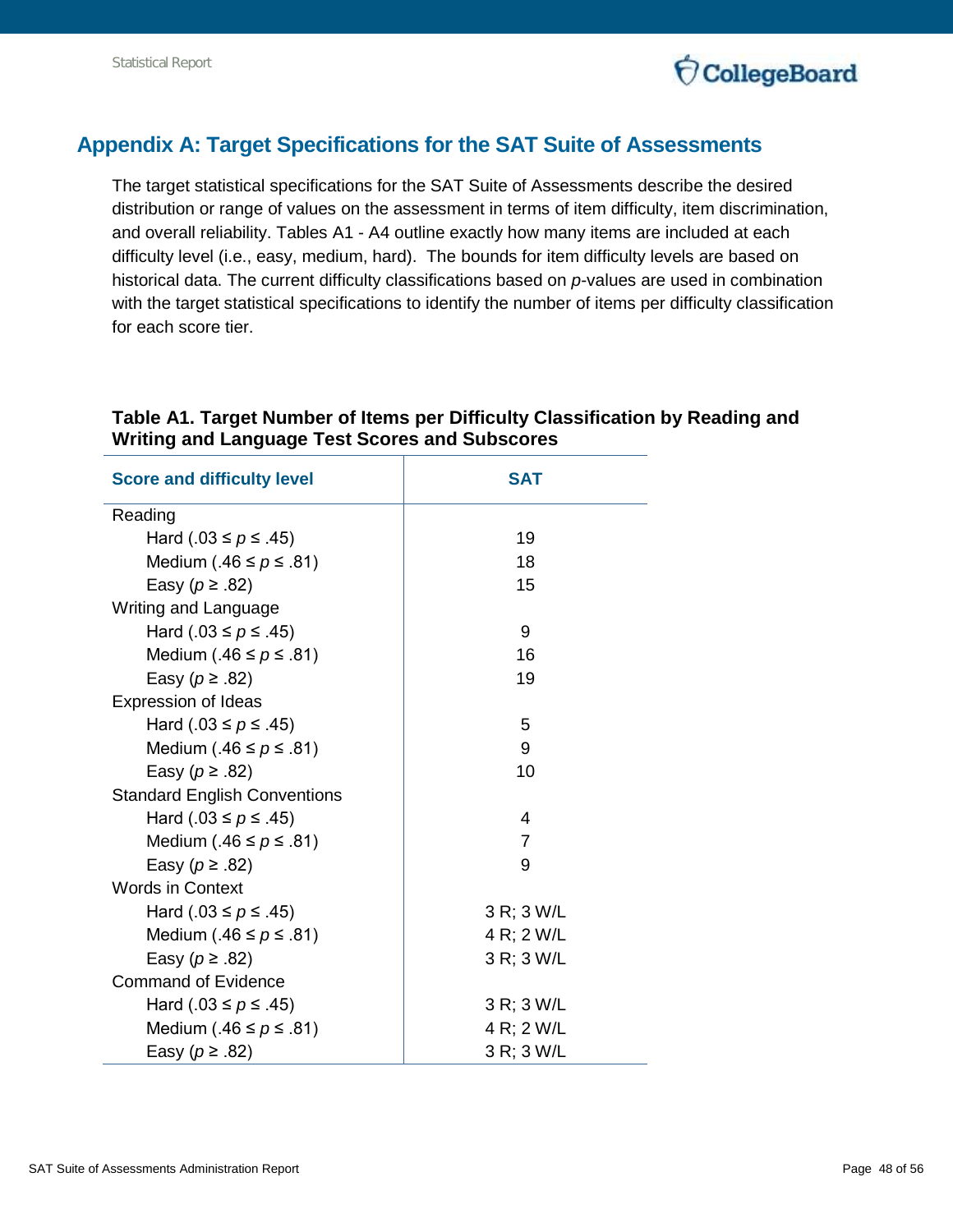|                                              | <b>SAT</b>      |                         |  |  |
|----------------------------------------------|-----------------|-------------------------|--|--|
| Score and difficulty level                   | <b>MC</b>       | <b>SPR</b>              |  |  |
| Math                                         |                 |                         |  |  |
| Hard (.03 ≤ $p$ ≤ .45)                       | 19              | 6                       |  |  |
| Medium (.46 $\leq p \leq .81$ )              | 15              | $\overline{\mathbf{4}}$ |  |  |
| Easy ( $p \ge .82$ )                         | 11              | $\mathbf{1}$            |  |  |
| Any                                          | 0               | $\overline{2}$          |  |  |
| Analysis in History/Social<br><b>Studies</b> |                 |                         |  |  |
| Hard (.03 ≤ $p$ ≤ .45)                       | 8 R; 2 W/L; 2 M | $\overline{2}$          |  |  |
| Medium (.46 $\leq p \leq .81$ )              | 7 R; 2 W/L; 2 M | 1                       |  |  |
| Easy ( $p \ge .82$ )                         | 6 R; 2 W/L; 1 M | 0                       |  |  |
| Analysis in Science                          |                 |                         |  |  |
| Hard (.03 ≤ $p$ ≤ .45)                       | 8 R; 2 W/L; 2 M | $\overline{2}$          |  |  |
| Medium (.46 $\leq p \leq$ .81)               | 7 R; 2 W/L; 2 M | $\mathbf{1}$            |  |  |
| Easy ( $p \ge .82$ )                         | 6 R; 2 W/L; 1 M | $\Omega$                |  |  |
| Heart of Algebra                             |                 |                         |  |  |
| Hard (.03 ≤ $p$ ≤ .45)                       | 5               | $\overline{2}$          |  |  |
| Medium (.46 $\leq p \leq .81$ )              | 6               | $\overline{2}$          |  |  |
| Easy ( $p \ge .82$ )                         | 4               | $\overline{0}$          |  |  |
| Problem Solving and Data<br>Analysis         |                 |                         |  |  |
| Hard (.03 ≤ $p$ ≤ .45)                       | 6               | 1                       |  |  |
| Medium (.46 $\leq p \leq .81$ )              | 2               | 1                       |  |  |
| Easy ( $p \ge .82$ )                         | 5               | 0                       |  |  |
| Any                                          | 0               | $\overline{2}$          |  |  |
| Passport to Advanced<br><b>Mathematics</b>   |                 |                         |  |  |
| Hard (.03 ≤ $p$ ≤ .45)                       | 7               | 1                       |  |  |
| Medium (.46 $\leq p \leq .81$ )              | 6               | 1                       |  |  |
| Easy ( $p \ge .82$ )                         | 1               | 0                       |  |  |

## <span id="page-48-0"></span>**Table A2. Target Number of Items per Difficulty Classification by Math Test Score, Cross-Test Scores, and Subscores**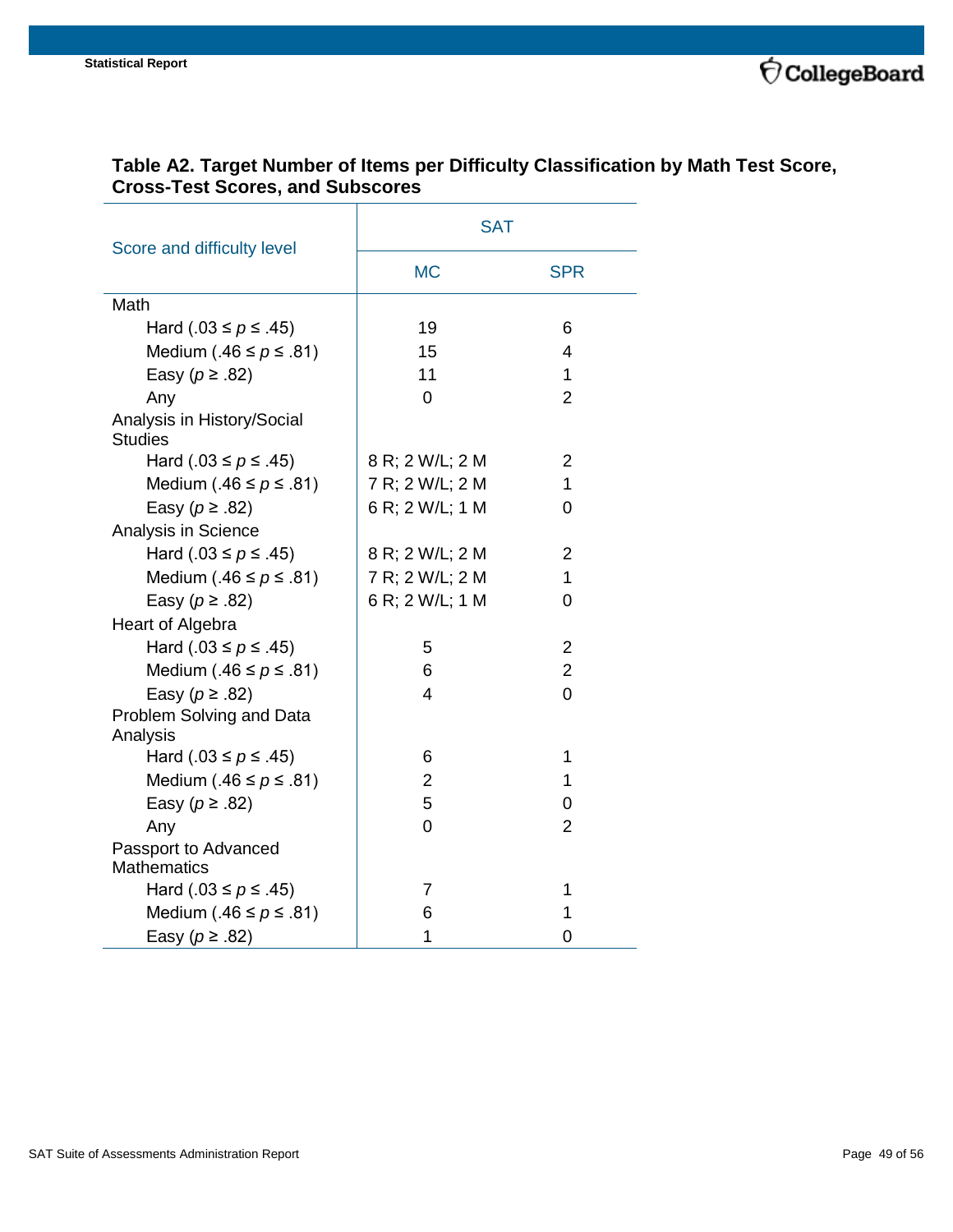

| <b>Score</b>                            | <b>SAT</b> |       |       |  |  |
|-----------------------------------------|------------|-------|-------|--|--|
|                                         | n          | Mean  | S.D.  |  |  |
| Reading                                 | 52         | 0.579 | 0.285 |  |  |
| Writing and Language                    | 47         | 0.684 | 0.263 |  |  |
| Math                                    | 58         | 0.520 | 0.279 |  |  |
| Analysis in History/Social studies      | 32         | 0.564 | 0.273 |  |  |
| Analysis in Science                     | 32         | 0.564 | 0.273 |  |  |
| Command of Evidence                     | 18         | 0.592 | 0.303 |  |  |
| <b>Words in Context</b>                 | 18         | 0.592 | 0.303 |  |  |
| <b>Expression of Ideas</b>              | 24         | 0.678 | 0.265 |  |  |
| <b>Standard English Conventions</b>     | 20         | 0.691 | 0.261 |  |  |
| Heart of Algebra                        | 19         | 0.557 | 0.270 |  |  |
| Problem Solving and Data Analysis       | 17         | 0.555 | 0.307 |  |  |
| <b>Passport to Advanced Mathematics</b> | 16         | 0.438 | 0.253 |  |  |

## <span id="page-49-0"></span>**Table A3. Target Average Item Difficulty Estimates and Standard Deviations**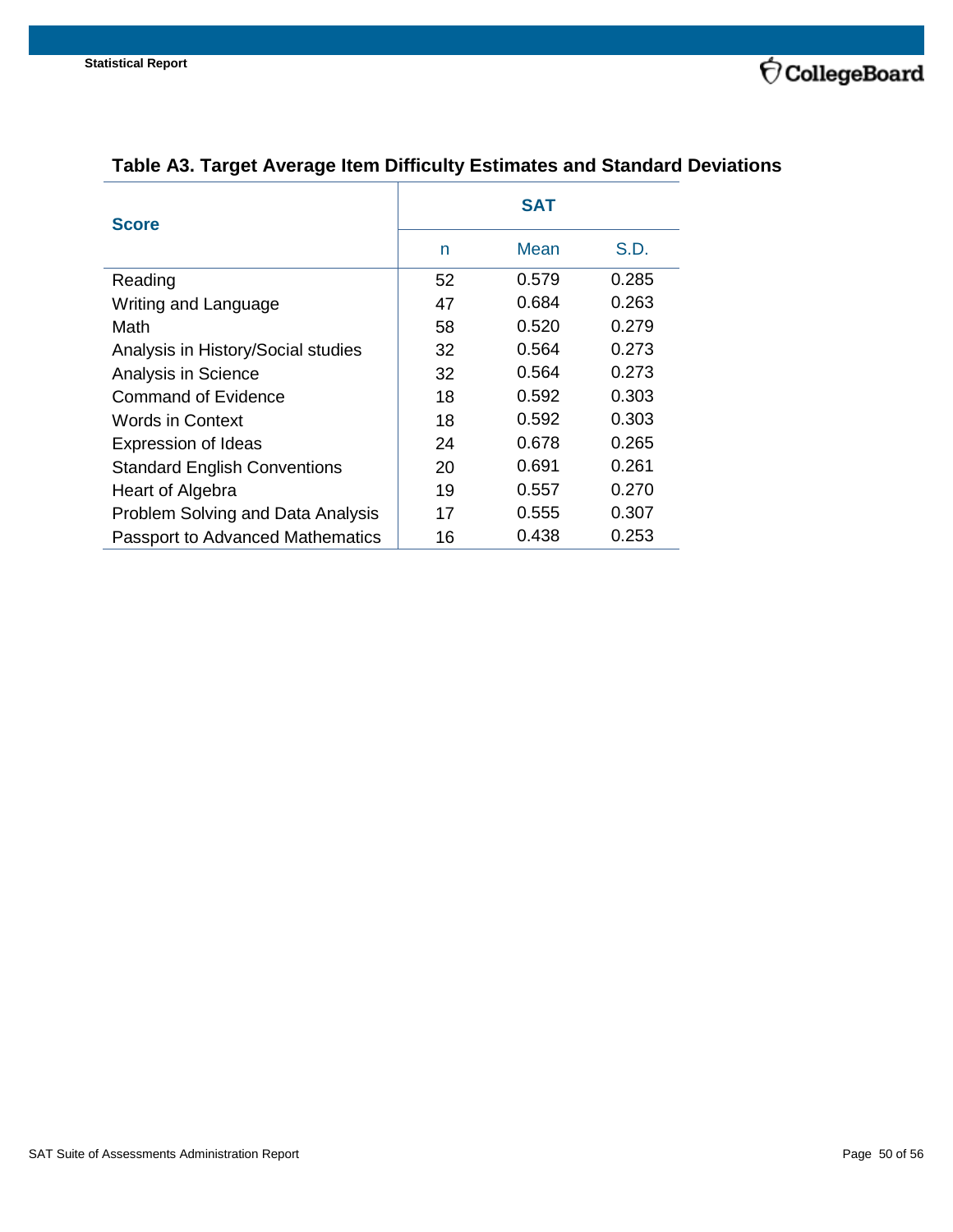

| <b>Score</b>                               | <b>SAT</b> |       |  |  |
|--------------------------------------------|------------|-------|--|--|
|                                            | Lower      | Upper |  |  |
| Reading                                    | 0.340      | 0.403 |  |  |
| Writing and Language                       | 0.475      | 0.538 |  |  |
| Math                                       | 0.410      | 0.473 |  |  |
| Analysis in History/Social<br>studies      | 0.407      | 0.470 |  |  |
| Analysis in Science                        | 0.407      | 0.470 |  |  |
| Command of Evidence                        | 0.398      | 0.461 |  |  |
| Words in Context                           | 0.398      | 0.461 |  |  |
| <b>Expression of Ideas</b>                 | 0.490      | 0.551 |  |  |
| <b>Standard English Conventions</b>        | 0.497      | 0.556 |  |  |
| Heart of Algebra                           | 0.444      | 0.501 |  |  |
| Problem Solving and Data<br>Analysis       | 0.458      | 0.512 |  |  |
| Passport to Advanced<br><b>Mathematics</b> | 0.454      | 0.509 |  |  |

## <span id="page-50-0"></span>**Table A4. Target Average Item Discrimination Bounds**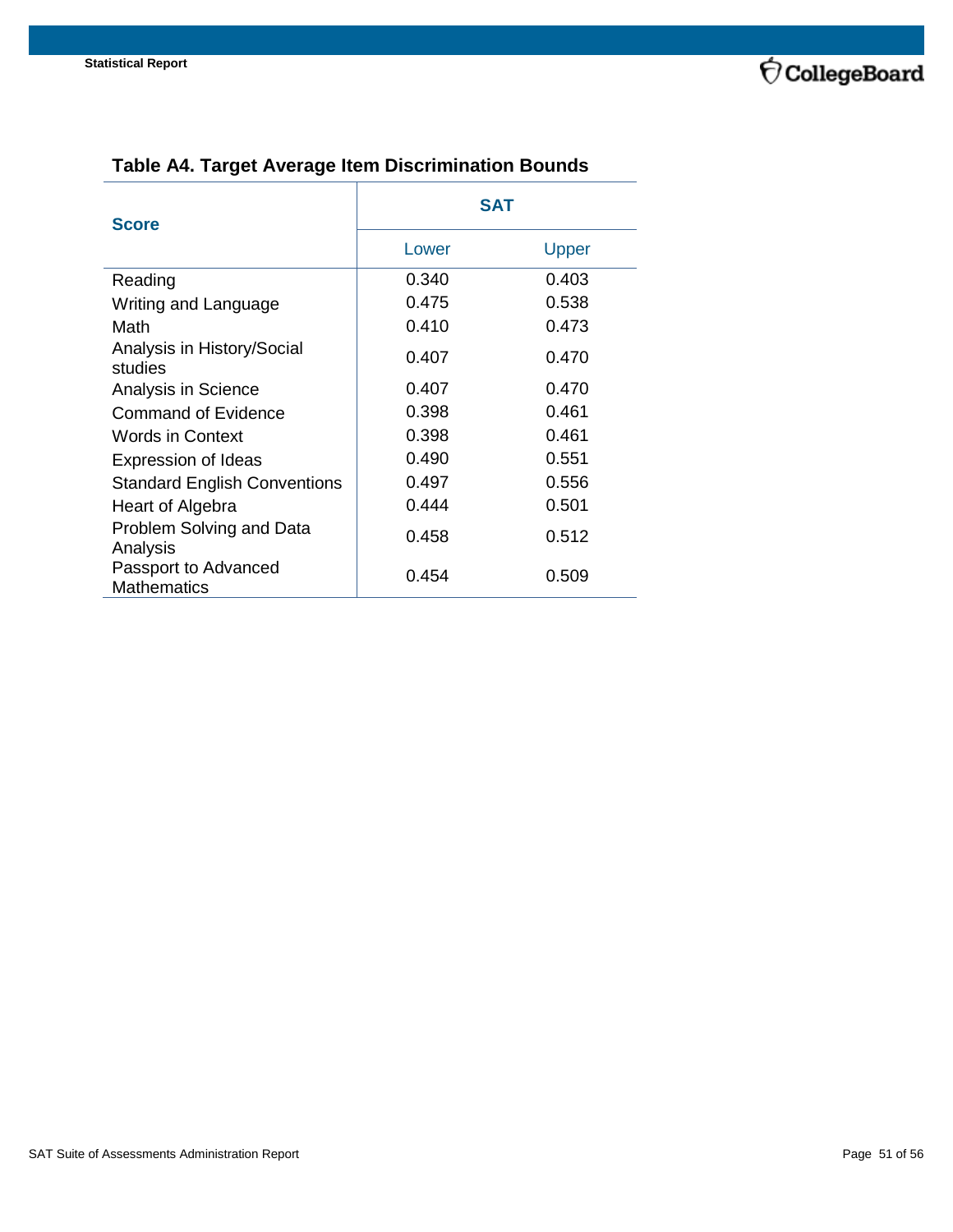

## <span id="page-51-0"></span>**Table A5. Target Reliability Bounds**

| <b>Score</b>                        | <b>SAT</b>     |                |  |  |
|-------------------------------------|----------------|----------------|--|--|
|                                     | <b>Minimum</b> | <b>Maximum</b> |  |  |
| Reading                             | 0.850          | 0.899          |  |  |
| Writing and Language                | 0.920          | 0.943          |  |  |
| Math                                | 0.910          | 0.937          |  |  |
| Analysis in History/Social          | 0.844          | 0.891          |  |  |
| studies                             |                |                |  |  |
| Analysis in Science                 | 0.844          | 0.891          |  |  |
| <b>Command of Evidence</b>          | 0.708          | 0.797          |  |  |
| Words in Context                    | 0.708          | 0.797          |  |  |
| <b>Expression of Ideas</b>          | 0.863          | 0.900          |  |  |
| <b>Standard English Conventions</b> | 0.839          | 0.882          |  |  |
| Heart of Algebra                    | 0.774          | 0.835          |  |  |
| Problem Solving and Data            | 0.730          | 0.800          |  |  |
| Analysis                            |                |                |  |  |
| Passport to Advanced                | 0.743          | 0.809          |  |  |
| <b>Mathematics</b>                  |                |                |  |  |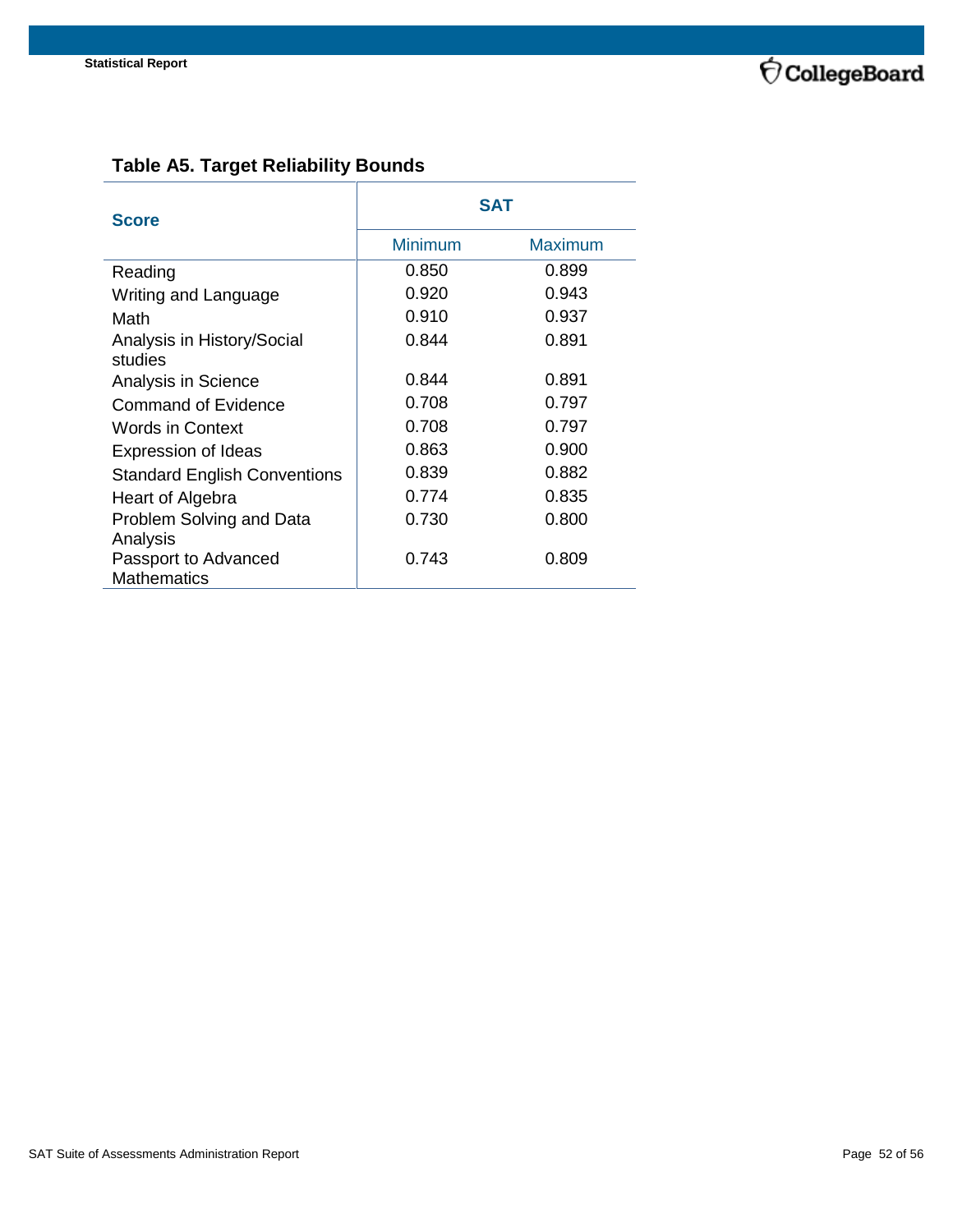

## <span id="page-52-0"></span>**Appendix B: Test Analysis Formulas**

#### <span id="page-52-1"></span>**B1. Pearson product moment correlation coefficient**

$$
\rho_{XY} = \frac{\sum z_X z_Y}{N}
$$

where  $z_x$  and  $z_y$  represent *z*-scores of observed scores X and Y, respectively, and N represents the number of test takers (Crocker & Algina, 1986)

#### <span id="page-52-2"></span>**B2. Disattenuated correlations/True score correlations**

$$
\rho_T = \frac{\rho_{XY}}{\sqrt{SA_XSA_Y}}
$$

where  $\rho_{XY}$  is the correlation between observed scores X and Y, and  $SA_X$  and  $SA_Y$  represent the

stratified alpha reliability of score  $X$  and  $Y$ , respectively (Schumacker & Muchinsky, 1996).

#### <span id="page-52-3"></span>**B3. Scale-score CSEM and reliability estimates**

The reliabilities for scale scores were estimated from the average CSEM using the following equation:

Reliability = 
$$
1 - \frac{Avg \cdot CSEM^2}{\sigma_{SC}^2},
$$

where  $\sigma_{\text{SC}}^2$  is the variance of scale score. The average CSEM was obtained by calculating a weighted average of the CSEMs for the scales directly established.

For the scores that were mathematically derived including Math Test, ERW, and Total scores, the following equations were used to compute the average CSEMs (Avg CSEM):

$$
Avg. CSEM_{MTS} = \sqrt{\frac{Avg. CSEM_{MSS}^2}{20^2}}
$$
  
Avg. CSEM<sub>ERW</sub> =  $\sqrt{Avg. CSEM_R^2 \cdot 10^2 + Avg. CSEM_W^2 \cdot 10^2}$   
Avg. CSEM<sub>Total</sub> =  $\sqrt{Avg. CSEM_{BRW}^2 + Avg. CSEM_{MSS}^2}$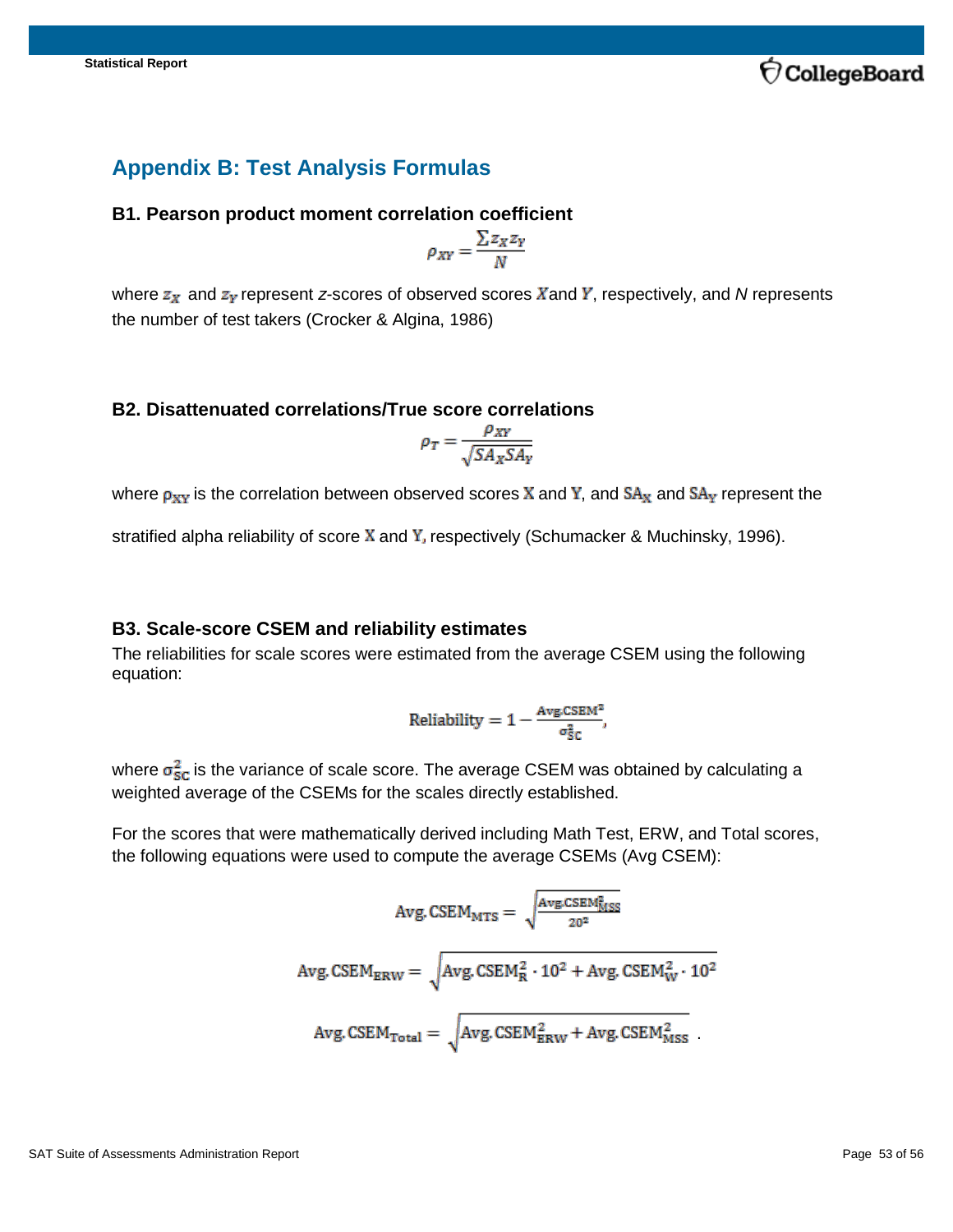

#### <span id="page-53-0"></span>**B4. Mantel-Haenszel D-DIF Statistic**

MH  $D - DIF = -2.35\ln[\alpha_{MH}],$ 

where  $\alpha_{MH}$  is an estimate of the odds ratio (Dorans & Holland, 1993). The odds ratio is calculated as

$$
\alpha_{MH} = \frac{\sum_{m} R_{rm} \frac{W_{fm}}{N_{tm}}}{\sum_{m} R_{fm} \frac{W_{rm}}{N_{tm}}}
$$

where  $R_{rm}$  is the number correct in reference group at ability level  $m$ ,  $W_{fm}$  is the number

incorrect in the focal group at ability level  $m$ ,  $N_{tm}$  is the number in total group at ability level  $m$ ,

 $R_{fm}$  is the number correct in the focal group at ability level  $m$ , and  $W_{rm}$  is the number incorrect in

the reference group at ability level  $m$ . At the test development stage, the minimum sample size requirement for the focal group is 100 when calculating the statistics.

#### <span id="page-53-1"></span>**B5. Standardized mean difference**

The formula for computing standardized mean difference is:

$$
d = \frac{\bar{X}_f - \bar{X}_r}{S_T}
$$

where  $\bar{X}_f$  and  $\bar{X}_r$  respresent mean scores for the focal group and reference group (white or

male), respectively, and  $S_T$  represents the total group (pooled) standard deviation (Cohen, 1988):

$$
S_T = \sqrt{\frac{(n_f - 1)S_f^2 + (n_r - 1)S_r^2}{n_f + n_r - 2}}
$$

#### <span id="page-53-2"></span>**B6. False positive rate**

The formula for computing the false positive rate is: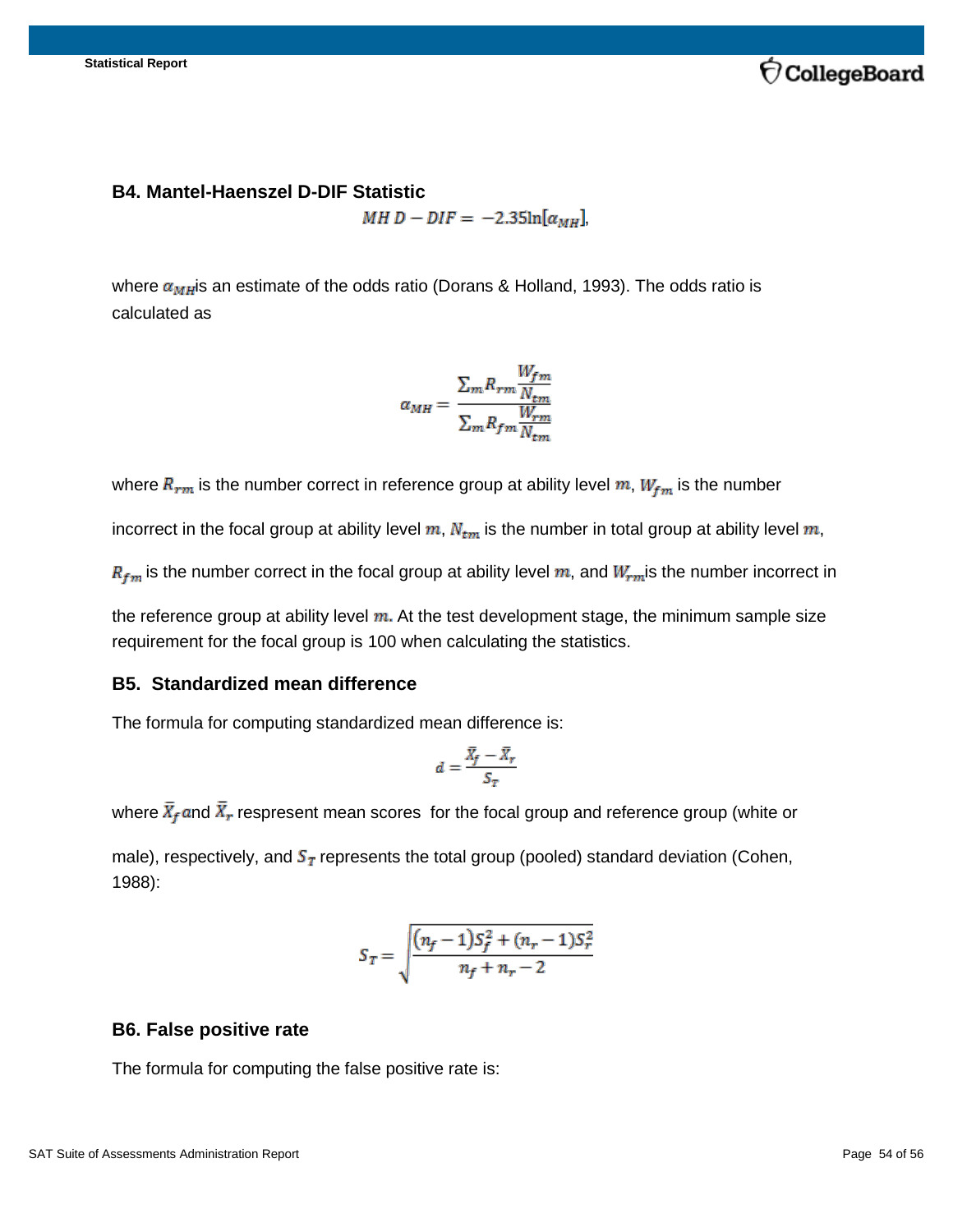

$$
R_{fp} = \int_0^{\tau_0} \Pr(X \ge x_0 | \tau) g(\tau) d\tau.
$$

where  $\tau_0$  is the true score,  $x_0$  is the raw score cut point, X is the raw score obtained by a randomly selected examinee,  $g(\tau)$  is the true score density, which is obtained using the four-parameter betabinomial model with effective test length (Brennan, 2004; Livingston & Lewis, 1995 ; Hanson & Brennan, 1990).

#### <span id="page-54-0"></span>**B7. False negative rate**

The formula for computing the false negative rate is:

$$
R_{fn} = \int_{\tau_0}^{1} \Pr(X \le x_0 - 1|\tau) g(\tau) d\tau
$$

where  $r_0$  is the true score,  $x_0$  is the raw score cut point,  $\boldsymbol{X}$  is the raw score obtained by a randomly selected examinee,  $g(\tau)$  is the true score density, which is obtained using the four-parameter betabinomial model with effective test length (Brennan, 2004; Livingston & Lewis, 1995 ; Hanson & Brennan, 1990).

#### <span id="page-54-1"></span>**B8. Probability of correct classification**

The formula for computing the probability of correct classification is:

$$
P = 1 - R_{fp} - R_{fn}
$$

where  $R_p$  is the false positive rate and  $R_p$  is the false negative rate.

#### <span id="page-54-2"></span>**B9. Effective Test Length**

The formula for effective test length is:

$$
\tilde{n} = \frac{(\mu_x - X_{min})(X_{max} - \mu_x) - r\sigma_x^2}{\sigma_x^2(1 - r)}
$$

where  $X_{min}$  is the lowest score for raw score  $X, X_{max}$  is the highest score,  $\mu_x$  is the mean,  $\sigma_x^2$  is the variance, and  $\bm{r}$  is the reliability (Brennan, 2004; Livingston & Lewis, 1995).